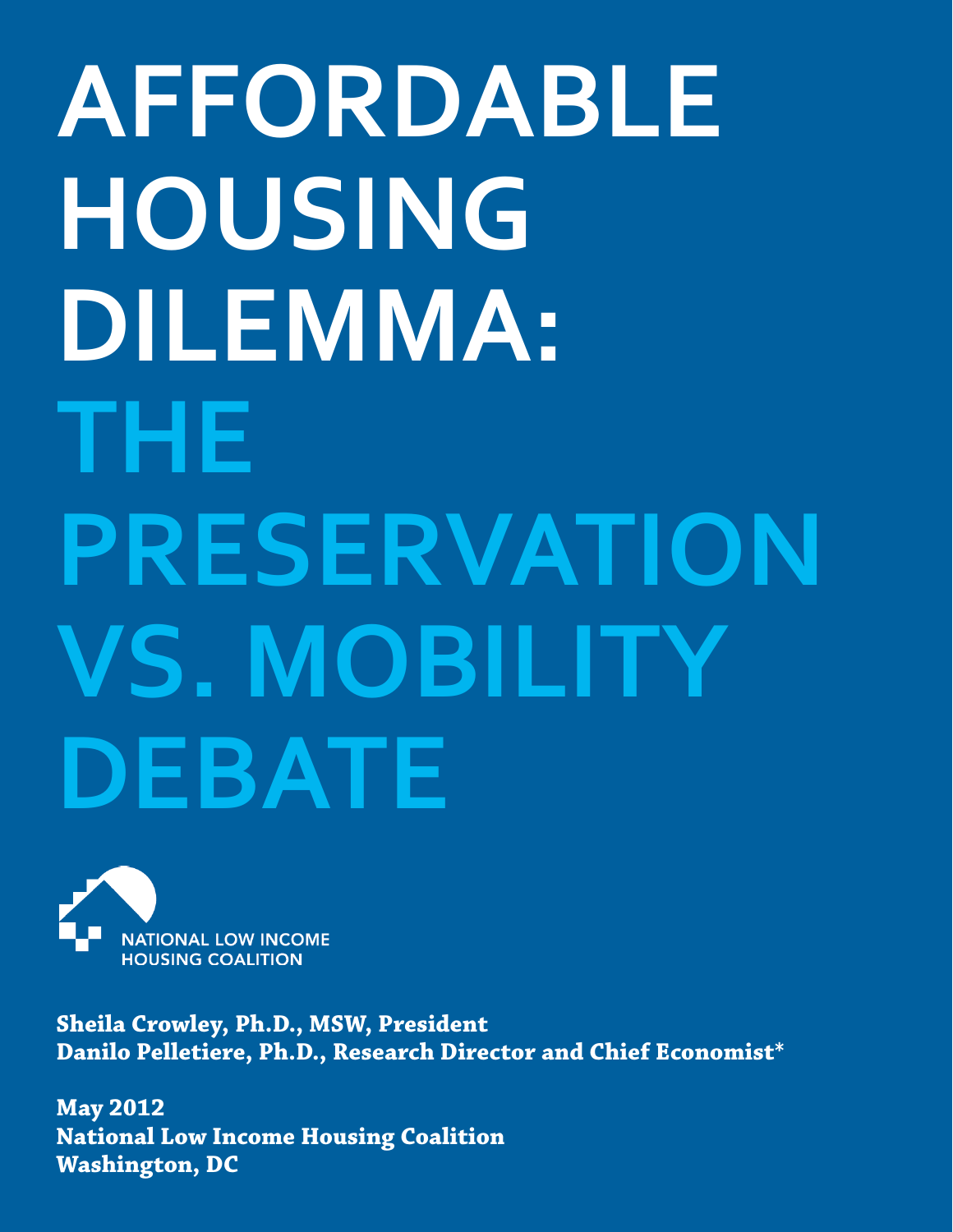#### **NATIONAL LOW INCOME HOUSING COALITION**

727 15th Street NW, 6th Floor Washington, DC 20005 202.662.1530 www.nlihc.org

#### **BOARD OF DIRECTORS**

**Christina Allamanno** | Gulf Coast Legal Services | Saint Petersburg, FL **Mark Allison** | Center for Social Innovation | Albuquerque, NM **William C. Apgar** | Joint Center for Housing Studies, Harvard University | Cambridge, MA **David Bowers** | Enterprise Community Partners | Washington, DC **Mary Brooks** | Center for Community Change | Frazier Park, CA **Maria Cabildo** | East LA Community Corporation | Los Angeles, CA **Delorise Calhoun** | Jurisdiction-Wide Resident Advisory Board, Cincinnati Housing Authority | Cincinnati, OH **Brenda Clement** | Housing Action Coalition of Rhode Island | Providence, RI **Emma "Pinky" Clifford** | Ogala Sioux Tribe Partnership for Housing | Pine Ridge, SD **Marcie Cohen** | Washington, DC **Lot Diaz** | National Council of La Raza | Washington, DC **Chris Estes** | North Carolina Housing Coalition | Raleigh, NC **Bill Faith** | Coalition on Housing and Homelessness in Ohio | Columbus, OH **Daisy Franklin** | Public Housing Residents Network | Norwalk, CT **Matt Gerard** | Minneapolis Highrise Representative Council | Minneapolis, MN **Lisa Hasegawa** | National Coalition for Asian Pacific American Community Development | Washington, DC **Linda Leaks** | Washington, DC **Moises Loza** | Housing Assistance Council | Washington, DC **Rachael Myers** | Washington Low Income Housing Alliance | Seattle, WA **Marla Newman** | Louisiana Housing Alliance | Baton Rouge, LA **Reymundo Ocañas** | BBVA Compass | Houston, TX **Ann O'Hara** | Technical Assistance Collaborative | Boston, MA **Greg Payne** | Maine Affordable Housing Coalition | Portland, ME **Tara Rollins** | Utah Housing Coalition | Salt Lake City, UT **Martha Weatherspoon** | Lincoln Home Resident Council | Clarksville, TN **Paul Weech** | Housing Partnership Network | Washington, DC **Leonard Williams** | Buffalo Municipal Housing Authority | Buffalo, NY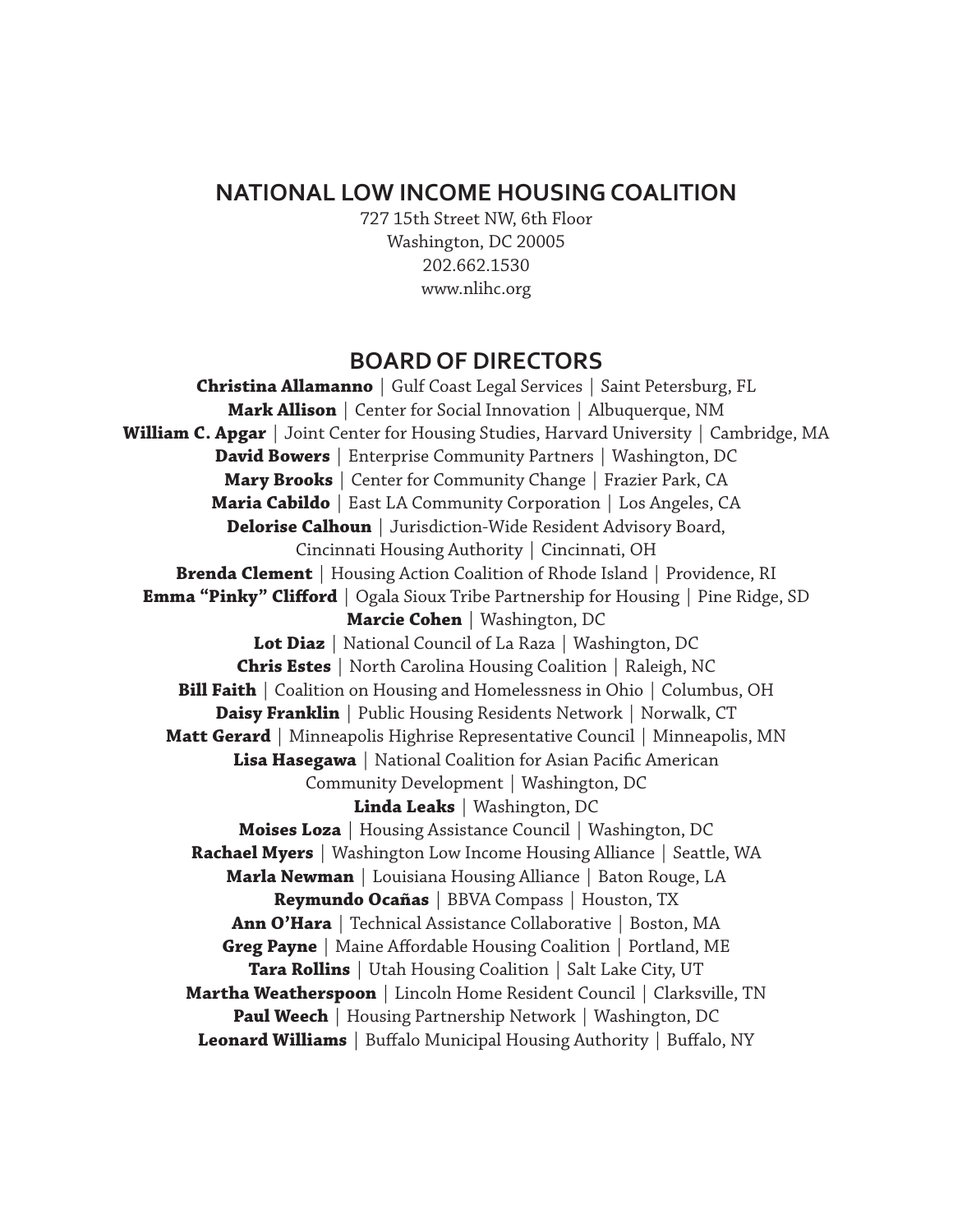### **AFFORDABLE HOUSING DILEMMA: THE PRESERVATION VS. MOBILITY DEBATE**

By

Sheila Crowley, Ph.D., MSW, President Danilo Pelletiere, Ph.D., Research Director and Chief Economist\*

> May 2012 National Low Income Housing Coalition Washington, DC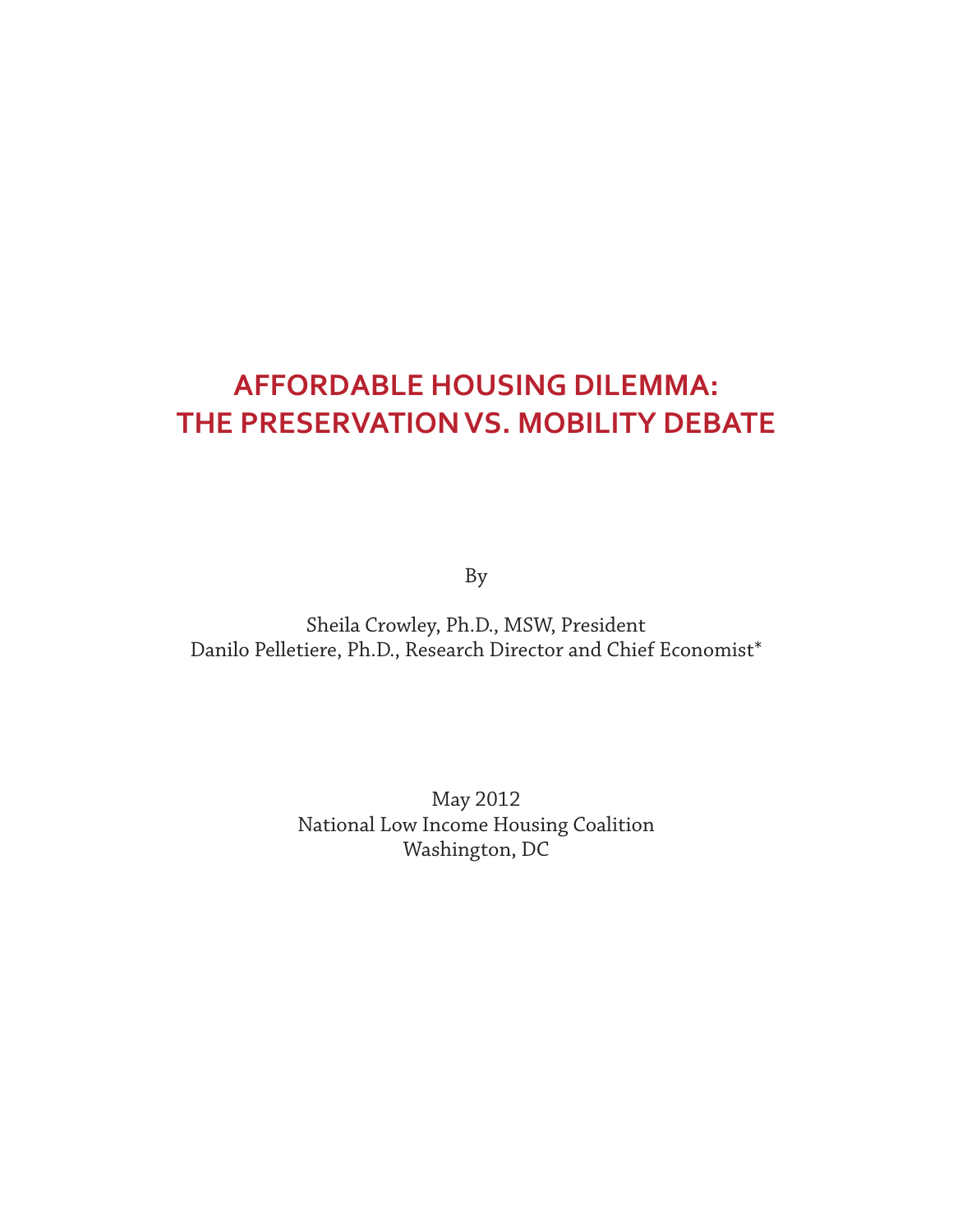### **ACKNOWLEDGEMENTS**

The authors wish to first thank the ten people who agreed to be interviewed for this project. They were generous with both their time and their experiences. Their participation allowed us to delve deeper into the debate than would have otherwise been possible. By sharing their perspectives, they have helped move this debate to a higher level.

The Board of Directors of the National Low Income Housing Coalition deserves considerable credit for its embrace of this project and for adopting its conclusions. Chuck Elsesser of Florida Legal Services in Miami, who rotated off the board in March 2012 after nine years of service, was instrumental in the board's review and adoption of the paper. Chuck was firm in his conviction that NLIHC's appeal to a broad consistency makes NLIHC uniquely capable of this kind of work.

 Other NLIHC staff members who had a hand in the preparation of this report are Sarah Brundage and Shannon Faulk, who painstakingly transcribed the interviews from audio tape to written form. Research team members Elina Bravve and Lauren Ross assisted with the search of the literature.

 *\*Danilo Pelletiere served as Research Director at the National Low Income Housing Coalition from April 2003 to September 2011, during which time he worked on the research and preparation of this report. He is now an Economist with the Economic Development and Public Finance Division, Office of Policy Development and Research, U.S. Department of Housing and Urban Development. The opinions and recommendations expressed are those of the National Low Income Housing Coalition and do not refl ect the views or policies of the U.S. Department of Housing and Urban Development or the U.S. Government.*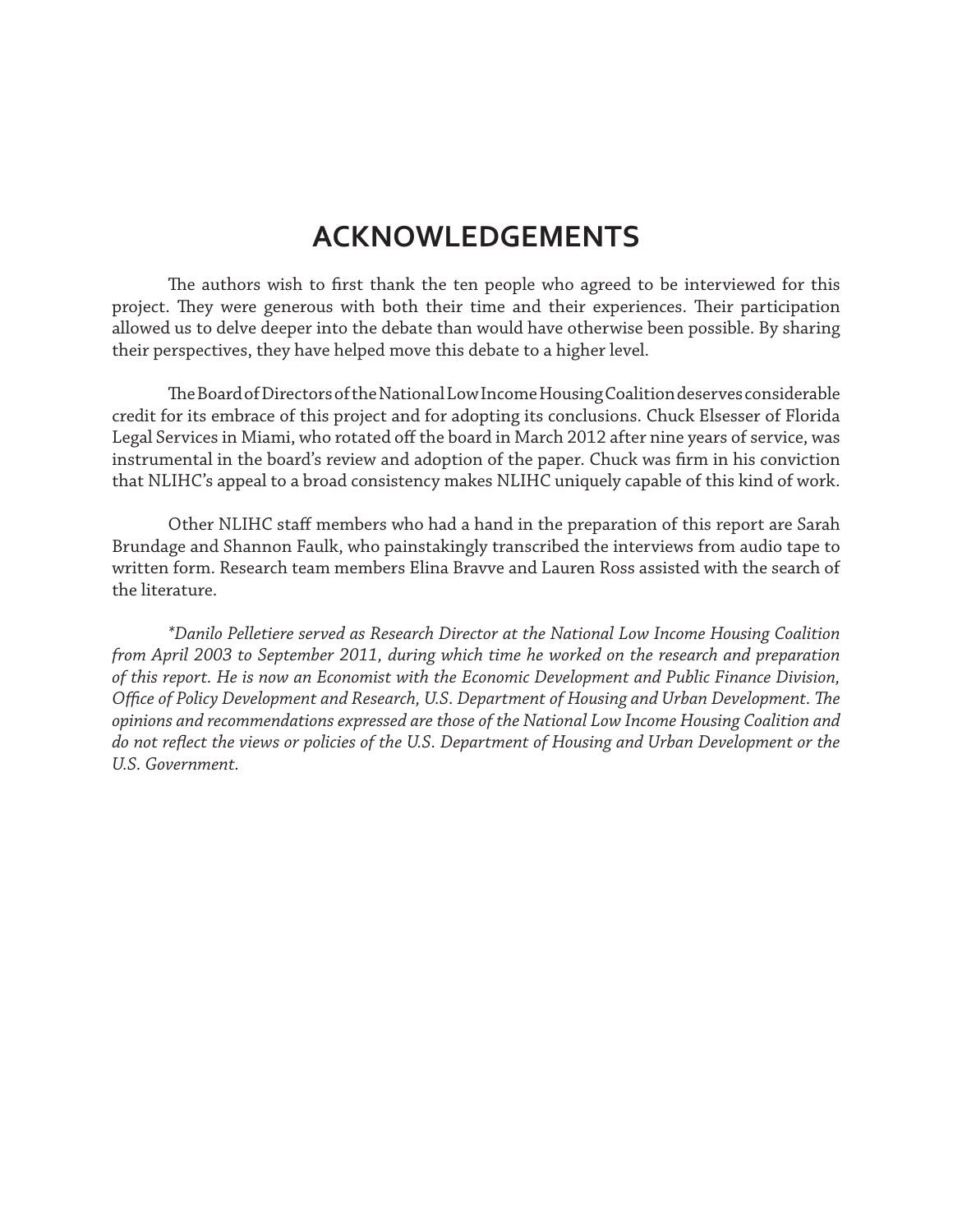### **EXECUTIVE SUMMARY**

 As a broad coalition of advocates for housing justice, the National Low Income Housing Coalition (NLIHC) has long had to grapple with a fundamental dilemma: should federal housing policy focus on preserving existing public and assisted housing, much of which is located in low income, predominately black neighborhoods, or should policy focus on helping the residents of this housing move to higher income and less racially segregated neighborhoods?

 To gain a more complete understanding of this dilemma, NLIHC conducted a review of the history and contemporary contours of the debate in the academic literature. NLIHC also interviewed ten people who have deep knowledge of, but varying perspectives on, the debate. The interviews were analyzed using qualitative research methods and the findings are presented here.

The conclusion drawn from the literature review is that over time the pendulum in the debate and policy has swung back and forth between poverty dispersal and place-based strategies that seek to help poor people in their current neighborhoods. After two decades of a clear bias in both academia and policy toward poverty dispersal, the pendulum has moved today to attempt to balance the approaches. The experience of recent policies to encourage or force poor people to move to better-off communities and the mixed results emerging from a number of policy experiments and studies of such moves and policies have contributed to this shift.

The findings from the interviews show the dominant value among all the participants is choice, that is, policy should not determine where anyone lives, but should facilitate the ability of each household to maximize its own housing choices. At its core, the preservation vs. mobility debate is about race in America, and thus, must be approached with the utmost caution and sensitivity. The following conclusions were adopted by NLIHC based on the findings of the interviews:

• *The shortage of affordable housing must be addressed*. The long term solution to maximizing choice is to increase the resources to such a level that the supply of housing that the lowest income people can afford is no longer constricted.

• *Policy should err on the side of preservation.* For the foreseeable future, public policy should have a preference for preservation and improving existing public and assisted housing in low income communities, with strictly enforced anti-displacement policies.

• *The voucher program should be improved*. Three policy changes that will help vouchers offer more choice should be passed immediately by Congress: prohibition against discrimination in housing based on source of income, regional and state administration of vouchers, and implementation of small area fair market rents (FMRs) nationwide.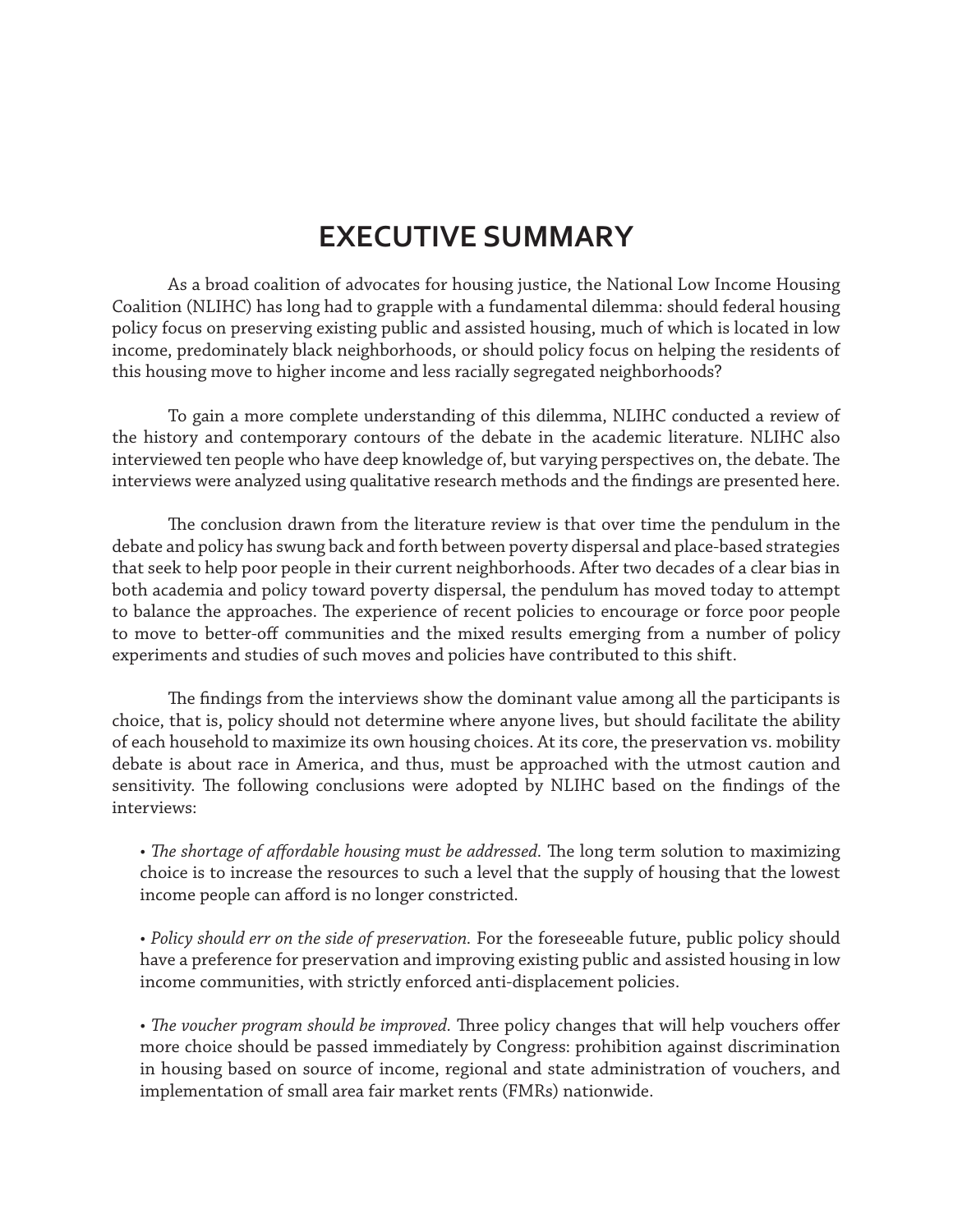• *U.S. housing policy should not be based on the belief that it is problematic for too many poor people or too many people of color to live near one another.* We should continue to strive for a greater measure of racial and economic residential diversity in the United States based on choice, but any and all policy prescriptions that involve involuntary displacement of low income people or people of color should be abandoned.

• *Schools must be equal.* Access to better schools is the primary motivation for mobility programs. We should invest in transforming schools in low income neighborhoods. Improving the opportunities of some poor children by moving them to better schools while reducing the opportunities of the poor children left behind is unacceptable.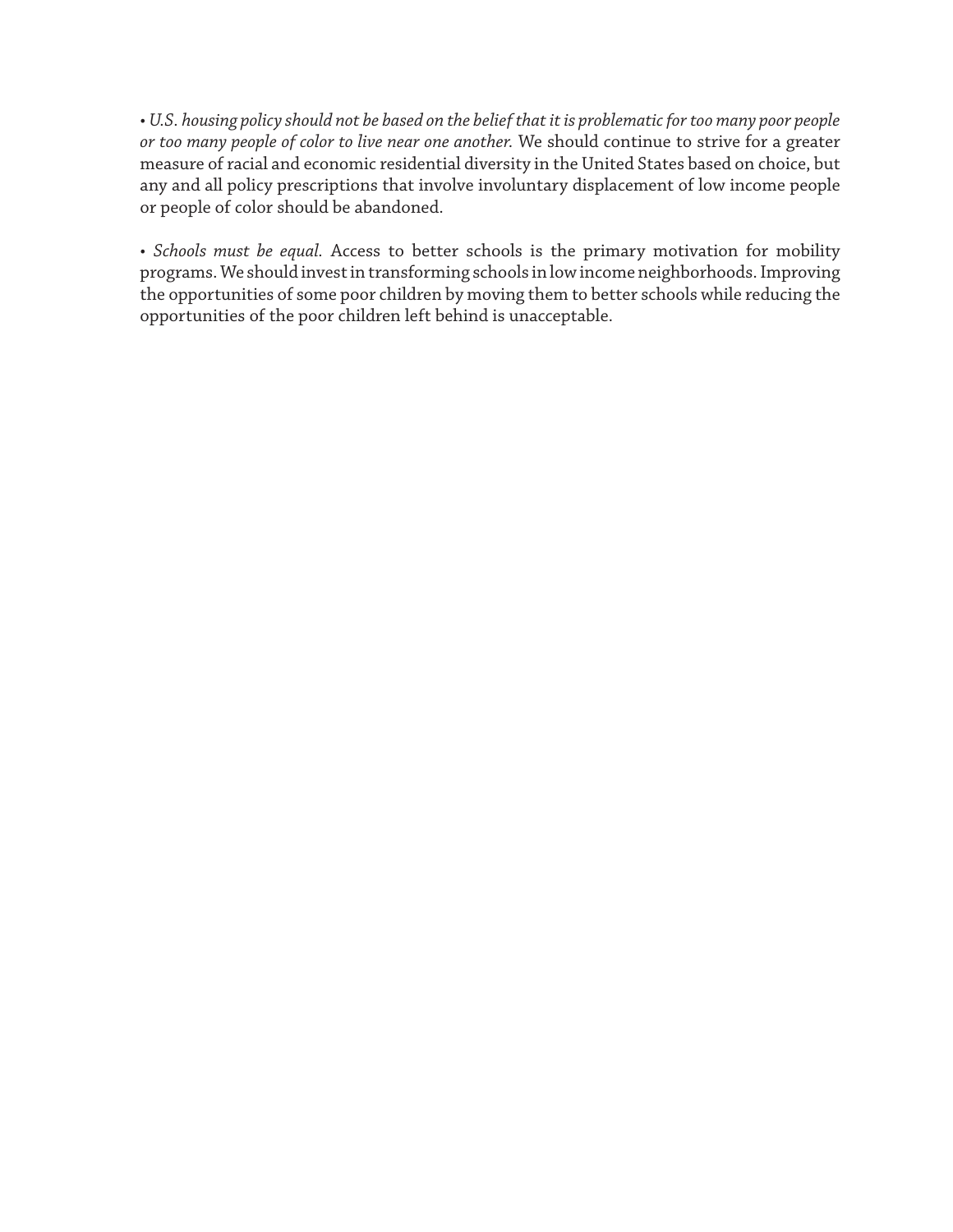### **AFFORDABLE HOUSING DILEMMA: FFORDABLE HOUSING DILEMMA: THE PRESERVATION VS. MOBILITY DEBATE**

#### INTRODUCTION

 As a broad coalition of advocates for housing justice, the National Low Income Housing Coalition (NLIHC) has had to grapple with a fundamental dilemma that is best expressed in this question: should federal housing policy focus on preserving existing public and assisted housing, much of which is located in low income, predominately black neighborhoods, or should policy focus on helping the residents of this housing move to higher income and less racially segregated neighborhoods? The short hand version is the preservation vs. mobility debate.

 Some may object to the dichotomy that is created by the way the dilemma is stated, but there are NLIHC members who fervently support each side of the debate (although few people rigidly reject the other position outright). Indeed, the dominant value is choice, that is, public policy should support both preservation and mobility so that each family can make the best choice for its own circumstances. Almost everyone agrees that choice is severely constrained by the lack of resources.

 **ALMOST EVERYONE AGREES THAT CHOICE IS SEVERELY CONSTRAINED BY THE LACK OF RESOURCES.** 

 NLIHC decided to undertake a more thorough analysis of the debate. The literature on this subject is vast and has been examined many times over. The competing views, moderated by the language of choice, are expressed, but never reconciled.

 It was important to review the existing literature again. It was also important to listen directly in a more systematic manner to the people who inform NLIHC's policy positions to try to get beyond the listing of pros and cons of both sides of the issue. To this end, NLIHC staff engaged in the collection and analysis of original qualitative data gleaned via ten partially open-ended interviews with key informants with varying perspectives. The participants were chosen by NLIHC staff.

This report of consists of two parts. The first is the literature review. It is followed by findings and conclusions from the interviews, which should be read as a conversation among the ten participants as interpreted by the researcher.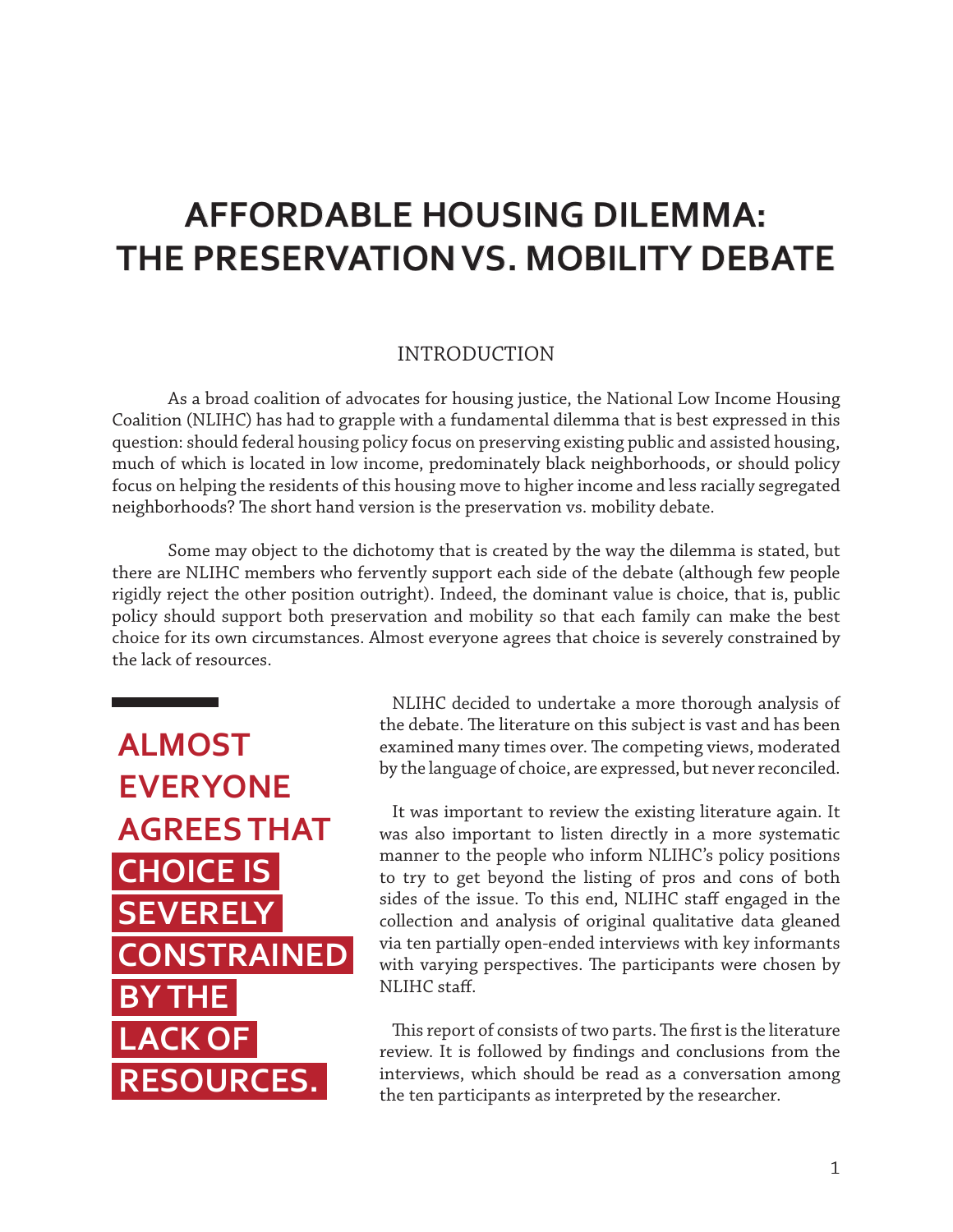# **THE LITERATURE REVIEW HE LITERATURE REVIEW**

The debate over the advantages and disadvantages of dispersing poor households and specifically over whether the government should take an active role to promote or force such moves, the so-called "preservation vs. mobility" debate (see Box 1), has a long history in the United States. What follows is an overview of the debate's origins followed by a discussion of the broad outlines of where it stands today.

 Few authors and advocates today would argue for a policy that requires displacement of poor households from high poverty communities. None of the authors reviewed here would place a sole policy focus on addressing poverty within poor neighborhoods and not on providing residents with options to leave. Instead the debate is about priorities. In a constrained funding environment should moving poor people away from poor neighborhoods take precedence over preserving affordable housing units? And how much effort and funding should go into making certain mobility leads to racial desegregation, and the economic and social integration of American neighborhoods?

There is, however, a strand of the literature and advocacy that continues to posit that the existing "ghetto," and low income publicly assisted housing in particular, must be dismantled to achieve equitable outcomes for poor and minority households. Expressed in HOPE VI and public housing policy in general in the 1990s and early 2000s, it is this view that has generated the most controversy among researchers and advocates.

This review concludes that over time the pendulum in the debate and policy has swung back and forth between poverty dispersal and place-based strategies that seek to help poor people within their current neighborhoods. Today, after two decades of a clear bias in both academia and policy toward poverty dispersal, the pendulum has moved to where there is an attempt to balance the approaches. The experience of recent policies to encourage or force poor people to move to better-off communities and the mixed results emerging from a number of policy experiments and studies of such moves and policies have contributed to this shift.

#### The Origins of the Debate: Removal, Renewal, and Community Development

The origins of the preservation vs. mobility debate are often traced to the Civil Rights movement and in particular events such as the Watts riots of 1965 and the McCone Commission that followed, which focused attention on the lack of jobs and economic opportunity in urban, poor, predominantly minority neighborhoods, or "ghettos," in the terminology of the day. These events launched a discussion of whether it was better to invest in these neighborhoods to provide jobs and improve conditions for those who lived there, or in linking people living in these areas to suburban jobs through transportation and training, or in efforts to move people from poor neighborhoods to neighborhoods where greater opportunities already existed, which were (or would become) economically and racially integrated.

 While the current debate is clearly rooted in the seminal events of the 1960s, the focus of reformers on moving households in need away from concentrated poverty actually dates back much further. From the mid-1800s, the focus of many American social reformers became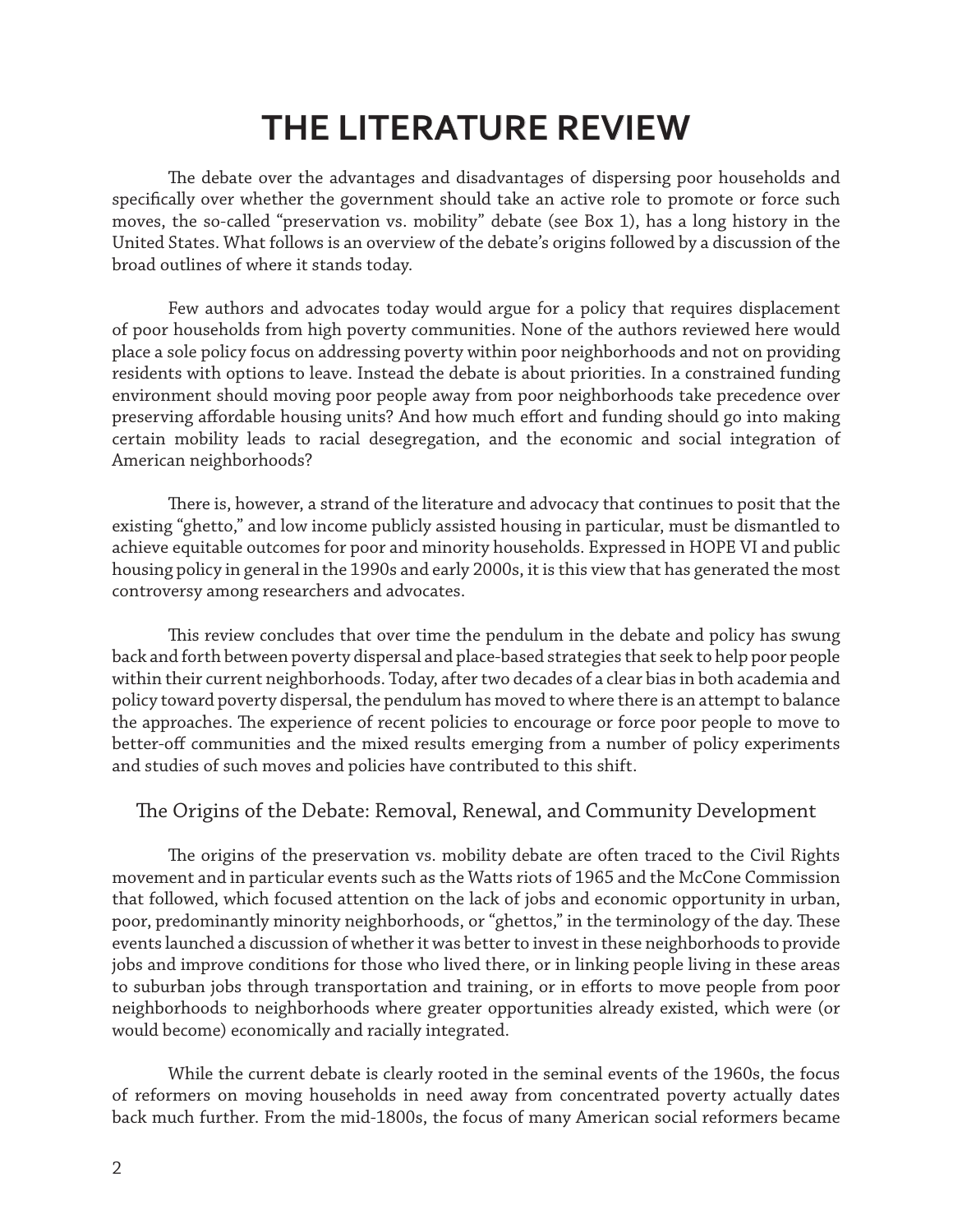### **BOX 1: DEFINING THE TERMS OF THE PRESERVATION VS. MOBILITY DEBATE**

 A number of related concepts are discussed in the academic and policy literature on the topic of whether or not poor people should move away from neighborhoods with high poverty rates.

There are problems and older solutions to which mobility is often seen as an alternative.

**1. Poverty concentrations** or **high poverty neighborhoods** are areas where the number of poor people is determined to be extraordinarily high and therefore detrimental to residents' health, safety, and economic opportunities. Since the definition of neighborhood is variable, this is most often defined by recent quantitative research as a census tract with a high poverty rate, such as one that has a poverty rate of greater than 40% (Jargowsky, 2003).

**2. Segregation** refers to the legally enforced or informally maintained spatial separation of different groups, most often by race or ethnicity.

**3. Gentrification** is what happens to older, poorer neighborhoods when higher income people move in. Gentrification often results in increased home prices, rents, and property taxes, which serve to displace low income people and prevent their return.

**4. Displacement** occurs when existing, poorer residents must involuntarily leave their homes and neighborhoods to make way for new development that is likely not intended to serve them. The difference between whether a family moves voluntarily or involuntarily, and the reality that poor people and/or people of color are disproportionately those who are displaced, motivates some of the criticism of mobility programs.

**5. Blight removal** and **urban renewal** describe programs that raze poor neighborhoods to "improve" them. These programs often serve gentrification and are associated with significant and sometimes violent displacement.

**6. Community revitalization** and **community development** initially described alternatives to blight removal and urban renewal, which emphasized community participation and the preservation of existing buildings and residents in the neighborhood, rather than demolition and rebuilding. Proponents of mobility are often concerned that this approach also preserves segregation and poverty concentration.

Efforts to increase mobility are described in a variety of ways.

**1. Mobility** or **choice** mean that households with the desire to move from where they currently live have no undue restrictions in doing so and have real housing choices.

**2. Desegregation** is the process of breaking down and eliminating segregation. Desegregation is generally associated with making any requirements that people be separated by race no longer permissible and indeed illegal. In housing, however, desegregation has rarely been required and has instead largely been approached by legally assuring choice and mobility with fair housing laws that prohibit discrimination in all housing transactions on the basis of race and other protected categories.

**3. Integration** is the desired outcome of desegregation, in which people of different racial, ethnic, and/or income groups come in proximity to one another and interact on a regular basis. Economic and racial residential integration is a desired outcome of both mobility programs and mixed income redevelopment.

**4. Poverty deconcentration** or **poverty dispersal** refers to moving poor residents living in areas with high poverty rates to higher income areas or attracting higher income residents into high poverty areas, or both, so that the number of high poverty neighborhoods, if not necessarily the number of poor households, declines.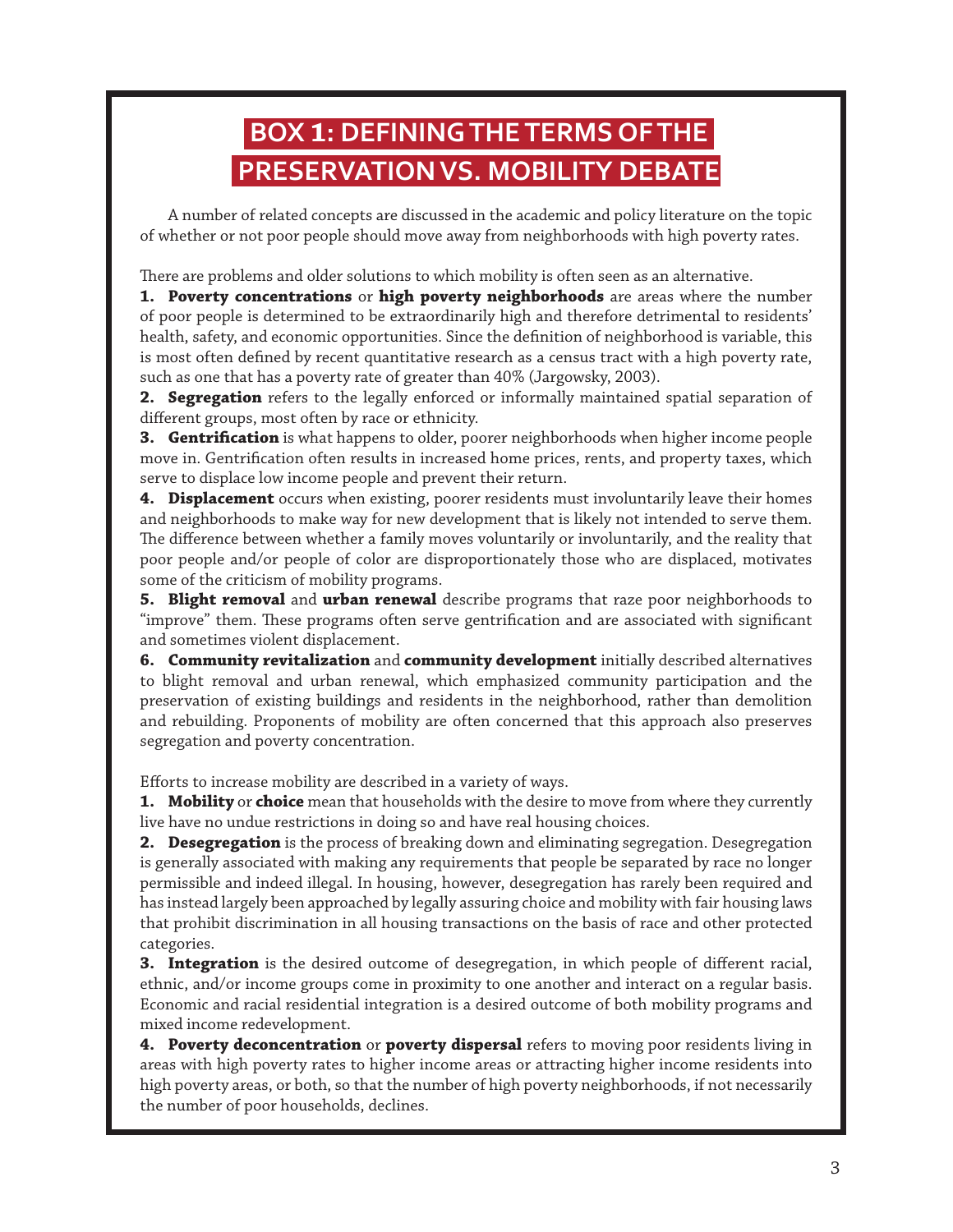providing modest and decent homes away from existing urban neighborhoods as a way to improve health. At the time, disease was popularly linked with lack of ventilation and sunlight. It was also believed that owning a home and having to care for it would enhance thrift. Furthermore, this approach was thought to distance families from urban vice and imbue them with American values such as a respect for private property and a desire for upward mobility. Simply moving to better surroundings would improve those who moved (Vale, 2000).

 Many of these attitudes were carried over into New Deal and post-World War II programs such as the Federal Housing Administration and the Veterans Administration loan guarantee programs, which sought to encourage American families to move out of urban areas and into owned homes (Palen, 1998). But the FHA loan guarantee program, a mobility program for middle class Americans, not only explicitly "redlined" poor and urban neighborhoods, but also neighborhoods with significant black or other racial minority populations (Vale, 2000). Furthermore, there were official and unofficial guidelines that made it difficult for people of color to participate (Seittles, 1996).

Though the American emphasis on non-urban living as a cure for health, economic, and moral afflictions has never really diminished, housing and urban development did move in the direction of urban blight removal, redevelopment, and the building of public housing.

 While American towns and cities had long been in the practice of clearing out indigent neighbors, in the modern approach these removal efforts were followed by the public redevelopment of the areas as model housing for needy and "worthy" families. Public housing was often modern apartment blocks surrounded by green space. Over time, the blocks of housing grew larger and public housing became associated with projects of thousands of units with names such as Cabrini-Green in Chicago and Pruitt-Igoe in St. Louis. In 1949, as the scope of federal redevelopment programs expanded beyond public housing to broader wholesale blight removal and neighborhood redevelopment, the official term became "urban renewal."

 By the 1960s, however, many of the public housing and urban renewal projects were showing their age (though most were less than 30 years old) and the effects of underinvestment (Vale, 2000). Some were also showing the weakness of the assumptions about modern living on which they had been designed and built (Bristol, 1998). These large scale developments began to diminish America's appetite for urban renewal, as neighborhood and historic preservation movements were gaining momentum in opposition to the many top-down housing and transportation projects that had eliminated whole neighborhoods and radically transformed cities since the 1940s. By the late 1960s, this movement began to successfully impede redevelopment and the razing of neighborhoods for any purpose (Lewis, 1997).

Thus, by the time the modern mobility debate gained its current form in the forges of the Civil Rights movement, the major themes of the debate were well in place. On one side, there were reformers who saw urban neighborhoods as inherently unhealthy and morally and economically limiting. A counterpoint to this was a technocratic belief in urban renewal and the ability of architects and builders to provide new opportunities for city residents by tearing down, reorganizing, and replacing outdated physical forms with modern urban neighborhoods. In opposition to both the anti-urban and the urban renewal camps, were the historic and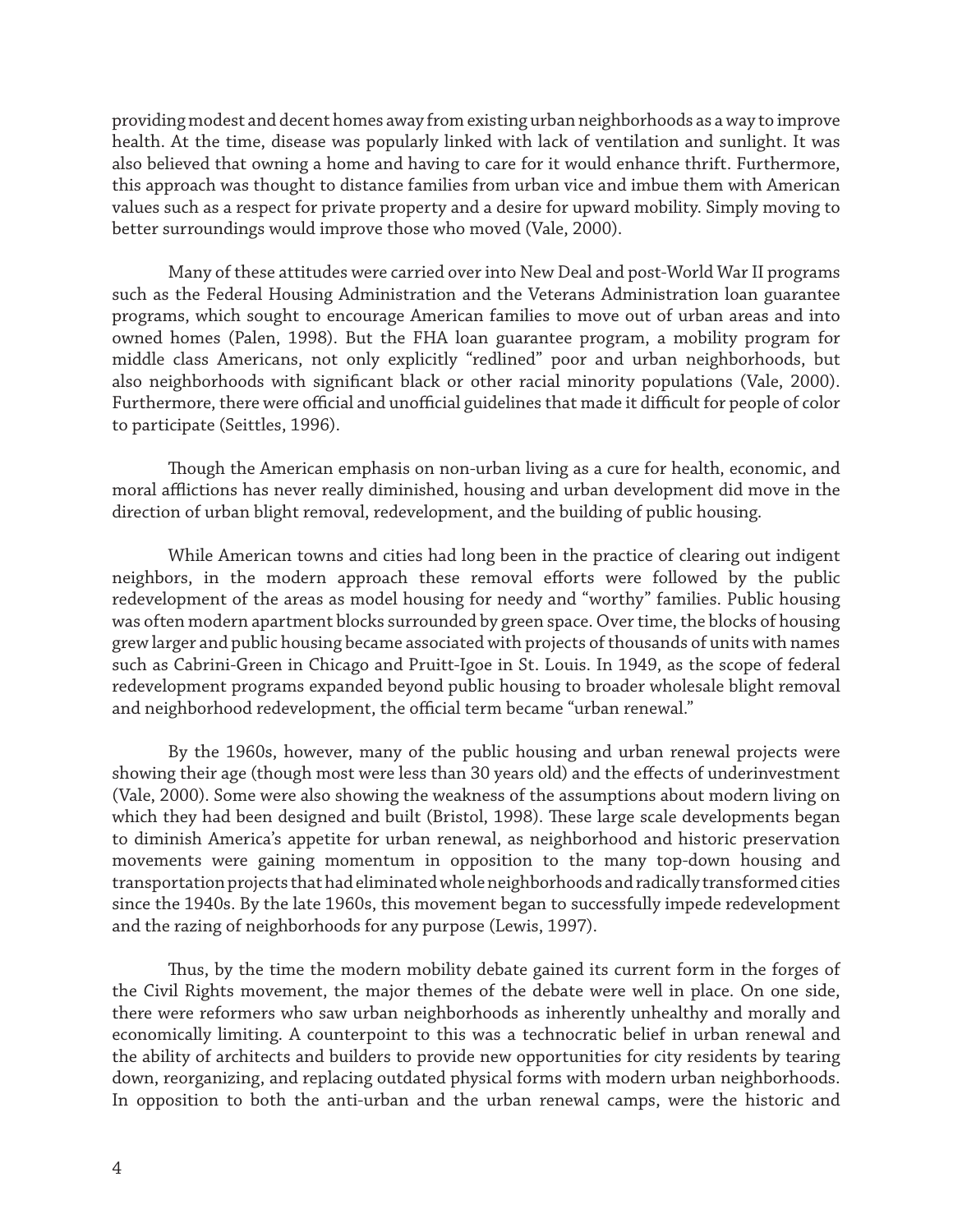neighborhood preservation movements, which sought to keep the historic and community fabric of urban places intact in any effort to improve neighborhoods (Fainstein, 1998).

The Civil Rights movement added another perspective to this debate. Throughout the history of the various public housing and urban renewal programs, segregation and disparate racial impacts had been the norm. Indeed, redevelopments seen as successful or desirable were often strictly segregated and resulted in racial minority urban slums being replaced by largely white communities (Vale, 2000). Many of the home-lending programs driving urban disinvestment and suburbanization were largely off limits to racial and ethnic minorities. Civil rights advocates called for both greater investment in poor neighborhoods using a "community development" approach and for equal housing choice for racial and ethnic minorities.

The traditional view demonizing poor neighborhoods as unhealthy had been used by local and federal governments to justify moving people out of poor neighborhoods to make way for large scale redevelopment projects. Therefore, opponents to this view from a variety of perspectives advocated for a bottom-up, neighborhood focused model of development. By relying on advice and participation of the people who lived in the communities in planning for their improvement, perhaps many of the abuses of the past could be avoided and people in communities would be empowered (Sanoff, 1998). Moreover, through a community development approach, what was desirable about these neighborhoods could be retained even as they were improved in important ways such as security, green space, children's programs, schools, and employment opportunities. In reaction to this pressure, the Demonstration Cities and Metropolitan Development Act of 1966 was enacted, which emphasized community participation, preservation, and rehabilitation rather than demolition and renewal in targeted poor neighborhoods. Thus, though formed to a great extent in opposition to federal projects, the community development movement increasingly became associated with federal government programs such as Model Cities, which emerged from the 1966 act, and the Community Development Block Grant (CDBG) program, enacted in 1974 (Fainstein, 1998).

The initial push for equal housing opportunities arising from the Civil Rights movement culminated at the federal level in passage of the Fair Housing Act in 1968. Modeled after numerous state provisions (Collins, 2004), the federal bill was passed in the aftermath of the assassination of Dr. Martin Luther King, Jr. It was in part the result of numerous housing actions such as the Open Housing movement in Chicago that Dr. King had led (U.S. Department of Housing and Urban Development, ND). The bill prohibited discrimination based on race, religion, national origin and gender in the sale, rental and financing of housing.

#### The Spatial Mismatch Theory and the Rise of "Market Based" Policy

In addition to community development and fair housing, one other defining difference in the debate over whether to invest in poor urban neighborhoods or move people out of them emerged in the 1960s. This was the recognition that with increased use of automobiles, spatial barriers were developing between low-wage workers and economic opportunities. These barriers that had not existed previously when cities were more compact, suburbs had street cars, zoning was less exclusive, and manufacturing and most jobs were within the city limits and close to residential areas. These spatial barriers exacerbated formal and informal discrimination and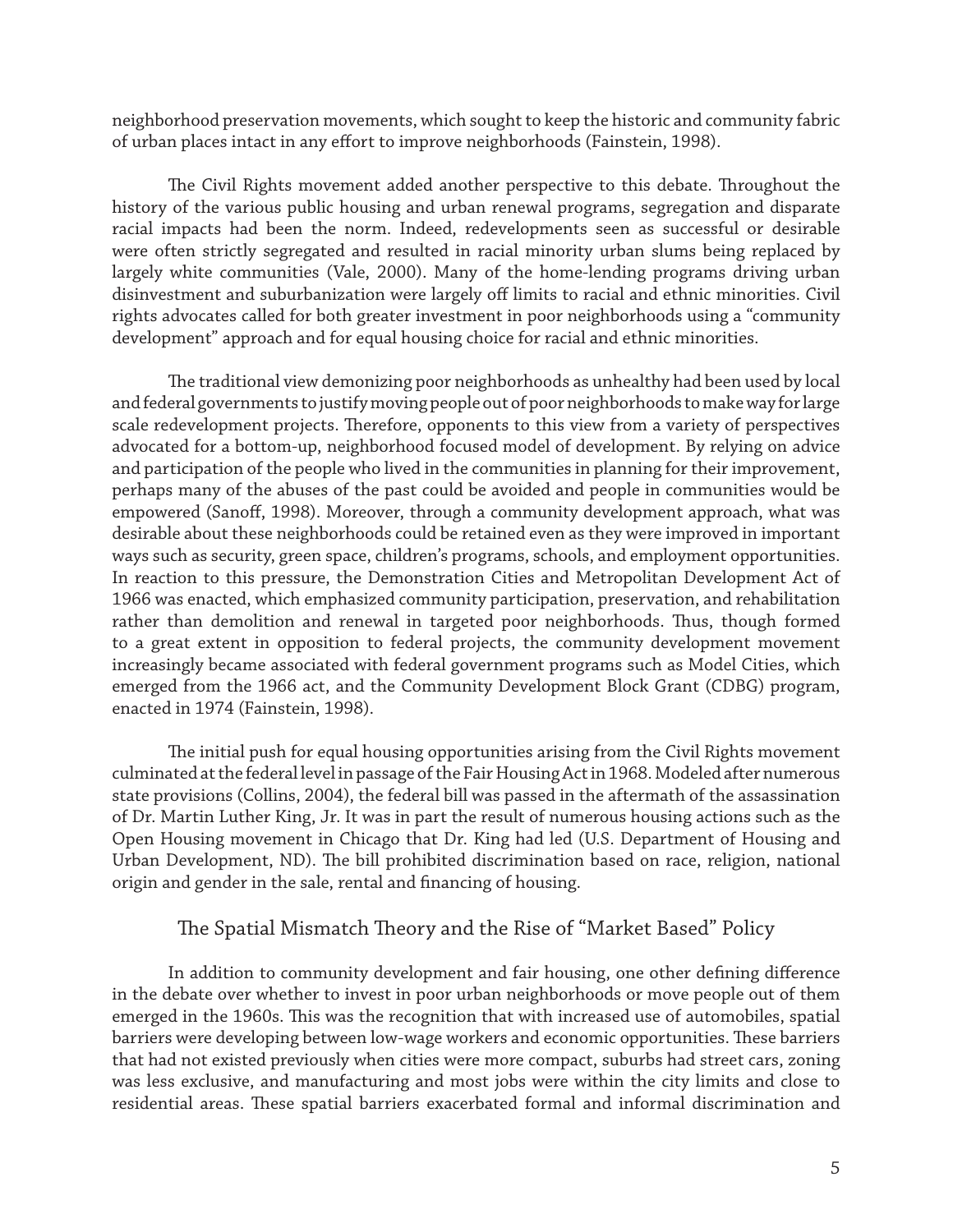abetted white households in choosing housing located at a distance from racial minorities. Not only were there potential physical and moral dangers from living in urban areas of concentrated poverty and the evils of segregation to be overcome, but there was also a spatial separation that needed to be bridged to put low income and minority communities in touch with economic opportunity that was increasingly located well outside the neighborhoods in which they lived.

 In the wake of the race riots of the 1960s, the academic and policy communities quickly identified concentrated urban poverty as a significant contributor to the unrest in black neighborhoods and academics began to look closely at the causes of racial, ethnic, and economic concentration and isolation.

The McCone Commission, created to look into the Watts riots, reported on the increasing isolation of people in poorer neighborhoods from employment and other opportunities. It concluded that the "most serious immediate problem that faces the Negro in our community is employment," (Kain 1992, p. 393) and went on to note the low levels of car ownership and access to transportation as a potential cause of this lack of attachment to the labor force. The Kerner Commission (1967), a national commission on unrest in urban, predominately black neighborhoods, noted that new jobs were being created in the suburbs and that providing employment to black Americans required better linkages between workers and job locations. The report noted three ways this linkage could be achieved:

- creating employment centers near the affected black populations,
- opening suburban residential areas to black Americans and encouraging them to move closer to employment, and
- creating better transportation between black communities and employment centers (Kain, 1992).

 At the broadest level, there were two choices for policy. Investments could be made to provide employment within existing black neighborhoods or investments could be made to facilitate or require people in these neighborhoods to commute or move to neighborhoods with employment opportunities.

 Kain (1992), in identifying the causes of the mismatch, put the emphasis on housing discrimination and the limitations black Americans faced in exercising housing choice that would be near employment. The Kerner Commission rejected any one approach in favor of a combined approach that would invest in current black neighborhoods and encourage integration (Massey & Denton, 1993). As one contemporary observer put it, the Commission intended "simply to provide an honest choice between separation and integration" (Pettigrew, 1971, quoted in Goering, 2005, p. 130).

 Importantly, the Kerner Commission's recommendations did not emphasize changing the demographics of the ghetto or redeveloping its housing stock and environs, which had been the redevelopment approach that had shaped earlier attempts to address slums and concentrated poverty.

 While a vast number of empirical studies followed to test the validity of what became known as the spatial mismatch hypothesis (Kain, 1992), the concept contributed almost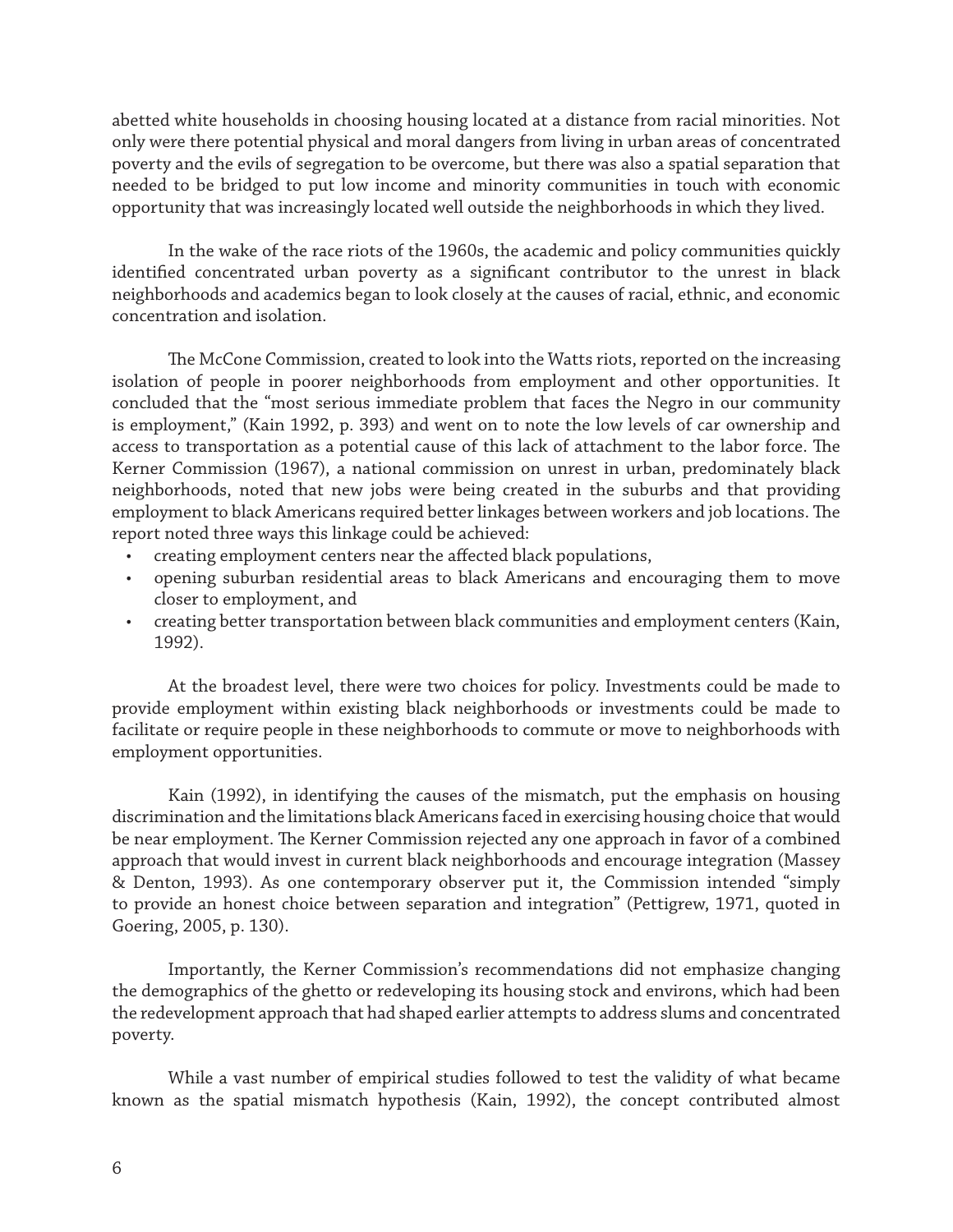immediately to the field of housing to further the emphasis on enhancing housing choice, now not just for the social goals of fair housing and greater racial integration, but to address the economic inequities posited by the spatial mismatch hypothesis.

The focus of policy on housing choice for social equity reasons declined substantially with the end of the War on Poverty and the election of President Richard Nixon. But the focus on housing choice remained strong in housing policy due to a growing emphasis by economists inside and outside of Washington on moving toward so-called market-based policies (Olson, 2009).

The move to market-based policies, also called demand-side or consumer-driven policies, was preceded by movement toward the privatization of subsidized housing (Vale, 2000). While the primary model in the U.S. had been public housing, the 1968 Housing Act sought to ramp up federal housing production further by incentivizing the private sector to build low income housing. This was advantageous not only in garnering broader support from developers and investor interests, but also in avoiding what were increasingly being portrayed as the inefficiencies and dysfunctions of public ownership (Garr, 1998). When these programs and the projects themselves also experienced difficulties early on and what appeared to be outsized costs, outgoing U.S. Department of Housing and Urban Development (HUD) Secretary George Romney called for a moratorium on new commitments for nearly all federal housing and community development programs, citing an "urgent need for a broad and extensive evaluation of the entire Rube Goldberg structure of our community development statutes and regulations" (Garr, 1998, p. 362).

 Shortly thereafter, the National Housing Policy Review Task Force published its report, *Housing in the Seventies* (U.S. Department of Housing and Urban Development, 1974), which concluded that the existing supply-side subsidies were too costly and inefficient. The Nixon Administration proposed a wholesale move toward tenant-based subsidies for housing and a block grant program for community development. This heralded the rise of tenant-based assistance programs.

 By the middle of the decade, there was a full blown right wing assault on place-based social policies. Authors such as Murray (1984) argued that social welfare and community development programs delivered to the ghetto had created a dependency among poor people and poor places that was self-destructive. Breaking this dependency became the overarching theme of conservative social welfare policy proposals and critiques for the next two decades.

#### A Renewed Call for a Policy to Disperse Poverty

The academic and political discourse specifically on spatial mismatch and concentrated poverty returned with William Julius Wilson's *The Truly Disadvantaged: The Inner City, the Underclass, and Public Policy* in 1987.

 Similar to the earliest spatial mismatch literature, Wilson's work pointed to the suburbanization of blue-collar employment as a cause of increasing poverty and isolation among black Americans, but he also implicated the more general decline of manufacturing in the United States and the rise of the service sector in the growing dysfunction of black neighborhoods. In particular, he connected the decline in black male employment and the disintegration of the black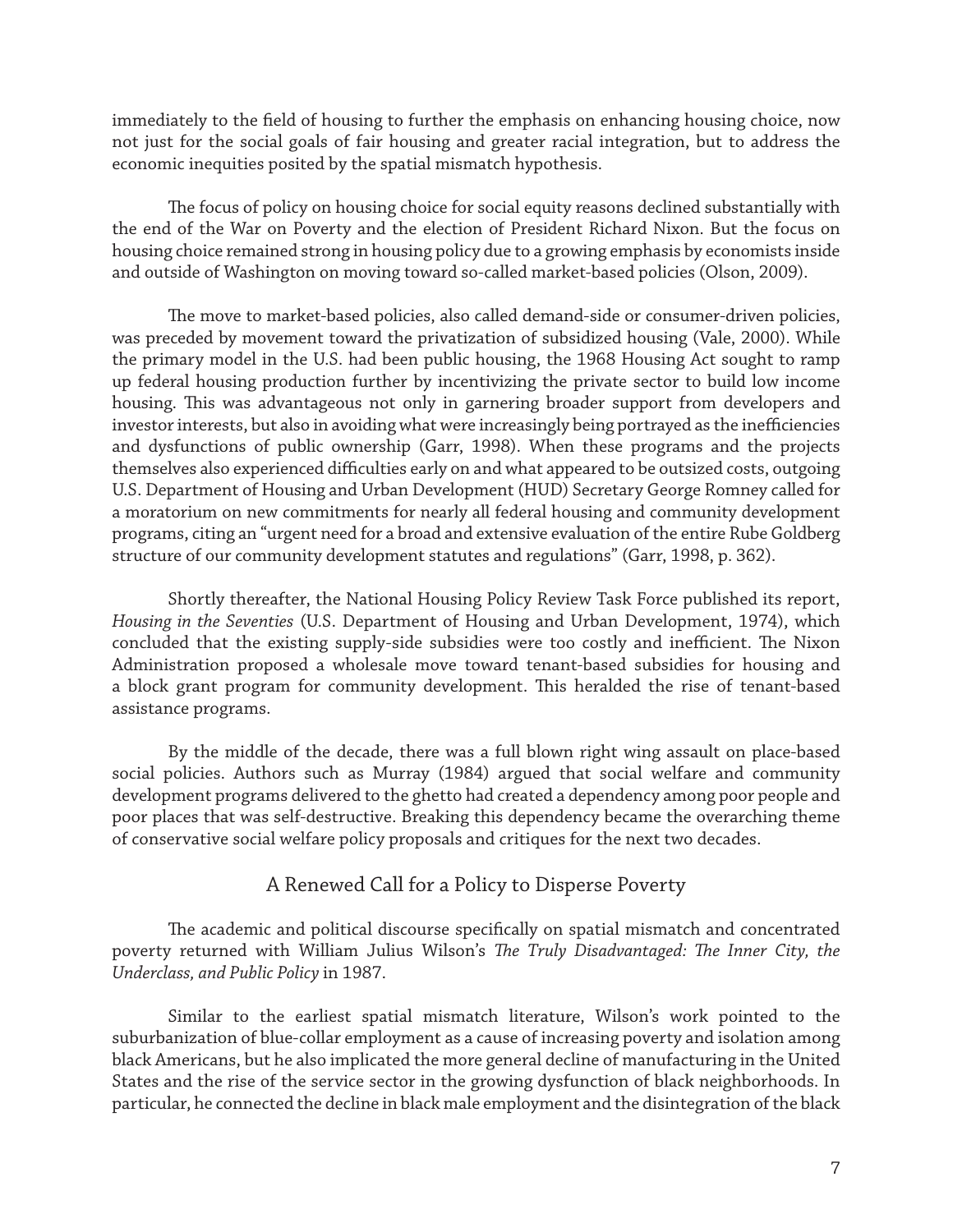family. Wilson also contended that black people who could leave inner-city neighborhoods did, further destabilizing these communities. His was a class as well as a racial and spatial argument.

The work of Massey and Denton (1993) showed that despite nearly two decades since Civil Rights legislation, segregation persisted nationwide. In many cities it was actually worse than it had been prior to the era of Civil Rights. Moreover, the levels of segregation were often worst outside the South in areas that had not been formally segregated. These authors argued that despite an improved formal legal climate, the pattern of segregation intensified in the 1980s as wealthier, mostly white residents continued to leave cities for the suburbs. Not only did many of the high paying jobs move with them to the suburbs (or away from American cities entirely), but the absence of these more well-to-do households and employers further decreased the tax base, leaving urban schools without sufficient resources. This reduced funding for education caused another round of movement towards suburbia among those who could afford to leave, further decreasing the tax base and the quality of education. As a result, the mostly poor and black residents remaining in cities had little opportunity to achieve a good education or gain entry to employment, and were trapped in a vicious cycle of poverty.

While their analysis was similar to that of Wilson, Massey and Denton differed from Wilson by discounting the role that the flight of middle class, black people had on the decline of black communities. They concluded that despite fair housing legislation, nothing in American politics or policy was forcing the integration of households and many formal and informal barriers remained for blacks who wished to live outside of isolated, poor, black neighborhoods. Thus, black people in general, not just the poor and near poor, were isolated in communities with shrinking tax bases and declining educational and employment opportunities. Even middle class and well educated black Americans were trapped. This difference is important because it suggested that simply improving education and employment opportunities in urban neighborhoods was not likely to break down their isolation, alleviate the problems of poverty, or provide real housing choices to black Americans.

 Massey and Denton (1993) went further, arguing that in the 1970s and 1980s, Civil Rights leaders had ceded the housing integration plank of the Kerner Commission approach to ending the deprivation of poor black Americans and instead had focused on bringing money into poor communities to be spent on place-based programs that had had little effect. They also singled out U.S. housing policy as a significant cause for the continued and growing housing segregation of black Americans and the spatial concentration of poverty. Public housing in particular was faulted for placing subsidized housing in poor neighborhoods and creating communities that were actually more segregated than their already largely minority surroundings.

This was a criticism that had been building for some time. By the 1970s, it resulted in a number of civil rights legal actions against HUD, public housing authorities, and local jurisdictions (Goering, 2005; Tegeler, 2005). Indeed, the legal case of *Shannon v. HUD*, begun in 1970, won new site and neighborhood standards from HUD that required future projects to affirmatively further fair housing (Tegeler, 2005). Shortly thereafter HUD ceased most of its housing production programs and shifted remaining resources to tenant-based assistance. After the mid-1980s, affordable rental housing production fell largely to the Low Income Housing Tax Credit program of the Treasury Department, which is not governed by HUD rules (Tegeler, 2005).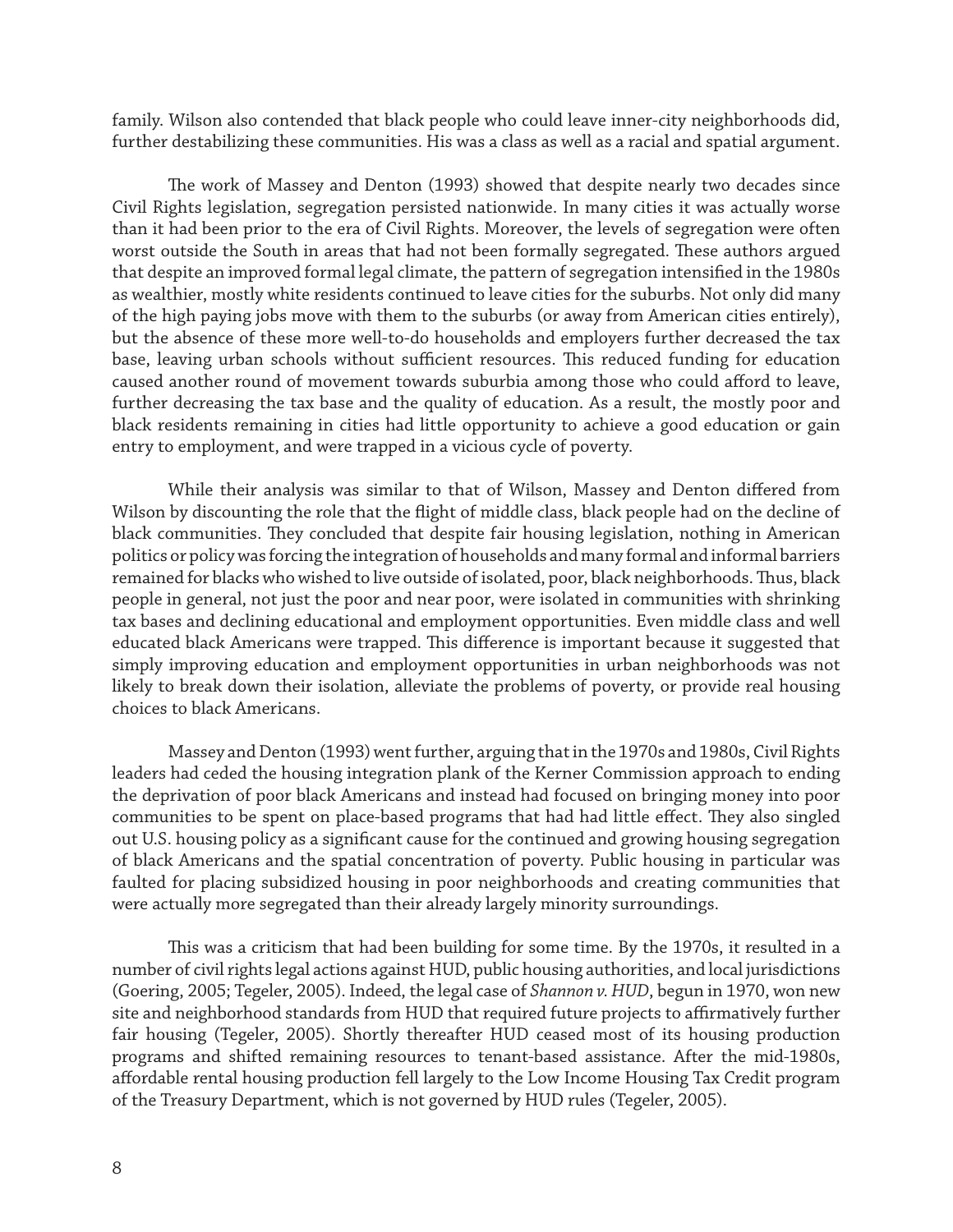To Massey and Denton (1993), the patterns and causes of segregation they found in their work suggested the three pronged approach of the Kerner Commission was no longer strong enough medicine. More proactive measures were needed to essentially force integration. To do this, the ghetto would need to be "dismantled" (p. 8). Others (Orfield, 1997; Rusk, 1999) came to the conclusion that traditional community development efforts to revitalize cities had failed, though this was a conclusion mostly based on the continuing problems of urban communities rather than any assessment of the contributions of individual programs (Goetz & Chapple, 2010). Orfield and Rusk argued that that advocates needed to pursue more proactive ways to share affordable housing and integrate poor people throughout metropolitan regions.

#### Policy and the Mobility Literature

The work of Wilson and Massey and Denton had a tremendous effect on the policy debate and the academic literature. In particular, the intellectual appeal of tenant-based assistance programs (eventually consolidated as the Housing Choice Voucher Program) broadened beyond the market choice and economic efficiency goals of the economists, the original advocates of the voucher program, to advocates of desegregation and poverty dispersal. In the 1990s and 2000s, with this combined support, a number of policies were implemented to further tenant-based assistance and poverty dispersal.

Early in the decade, in the wake of the Gautreaux decision in Chicago, $^1$  a number of cases, such as *Hollman v. Cisneros* in Minneapolis, were filed that specifically focused on proving that HUD and cities were discriminating in the location of subsidized households and projects (Goetz, 2003). In 1993, with the change in administrations in Washington, the new HUD began negotiating consent decrees with the plaintiffs that contained poverty dispersal strategies that were often considerably broader than the plaintiffs had sought (Goetz, 2003). These decrees required redeveloping public housing as mixed income communities and using the Housing Choice Voucher program to distribute poor households away from the public housing sites.

 A number of program changes were also made to enhance the geographic scope in which a tenant could use a voucher, such as improved rules for being able to move using a voucher beyond one's initial public housing agency's boundaries (portability). In addition, fair market rents for areas with concentrations of voucher holders in poor neighborhoods were boosted in 2001.

 HUD also began an explicit mobility experiment in 1990, Moving to Opportunity (MTO), in five cities. One set of participants were required to use vouchers to move to low poverty neighborhoods. There were two formal control groups, one consisting of voucher recipients who

<sup>1</sup> The Gautreaux Assisted Housing Program resulted from a series of class action law suits filed against the Chicago Housing Authority and HUD in 1966. The suits alleged that the housing authority deliberately segregated black families through its site selection and tenant selection processes, and that the federal government funded these civil rights violations. In 1976, part of the settlement from the lawsuits involved remedying the segregation by offering public housing residents an opportunity to find housing in desegregated areas in the region. Over 7,000 families were placed through 1998, and over half moved to affluent, white-majority suburbs (Pefoff et al, 1979; Polikoff, 2006). Gautreaux Two was implemented in 2002 to give Chicago public housing residents special vouchers to move to neighborhoods that were both racially diverse and low poverty.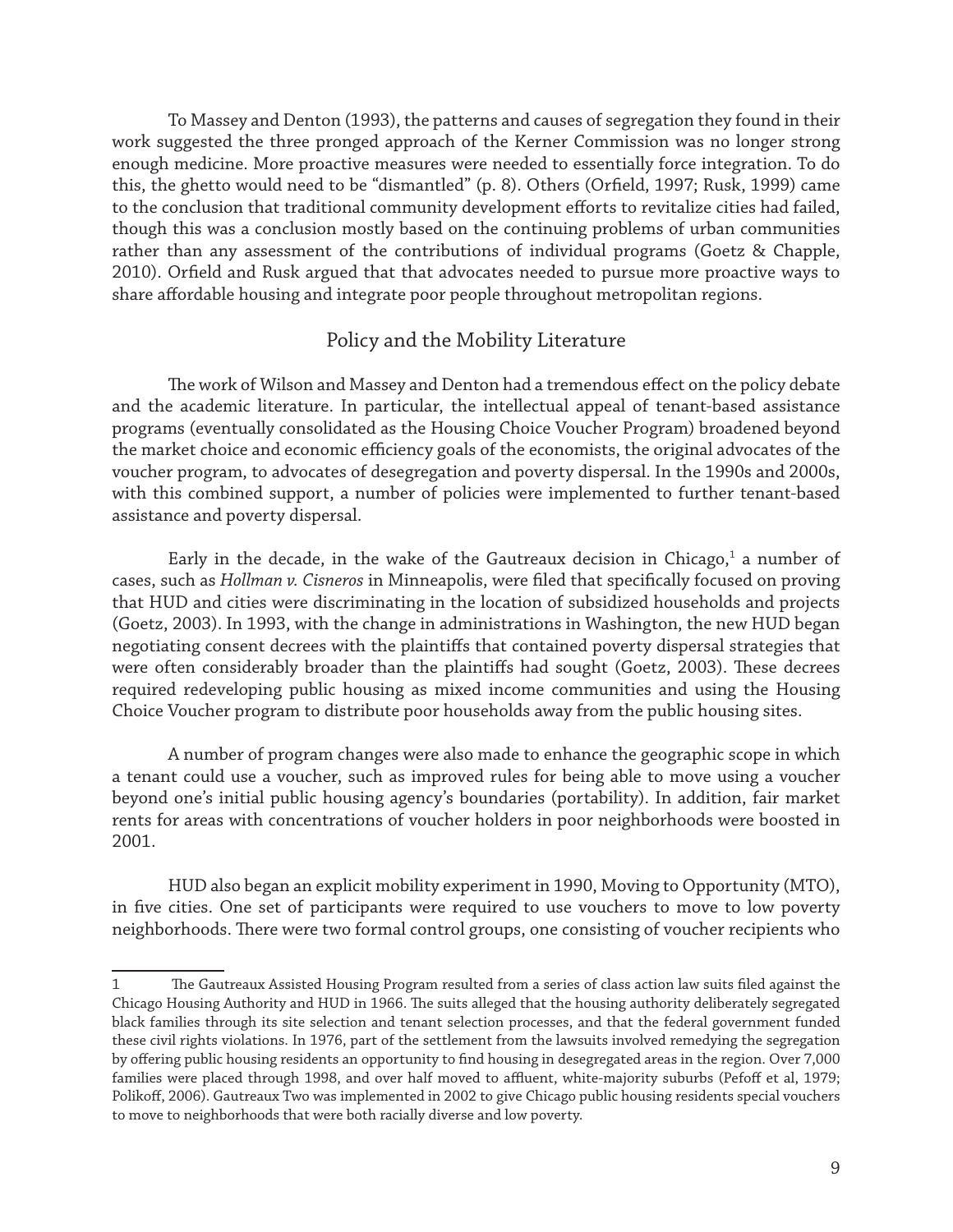faced no such requirement and the second composed of households that remained in public housing (Goering, 2005).

 Complementary to the emphasis on choice in tenant-based programs, and in the wake of the 1992 report by the National Commission on Severely Distressed Public Housing that found approximately 86,000 public housing units in the U.S. in need of complete revitalization, the HOPE VI program was developed to create mixed income communities in place of distressed public housing. While much of the recent literature on dispersal focuses on moving low income people to higher income neighborhoods, a similar effect might be achieved by integrating higher income households into lower income neighborhoods. The two approaches are merged to some extent in the HOPE VI program, which came closest to Denton and Massey's (1993) vision of combining mobility and integrated suburbs with a dismantling of the ghetto. As Tegeler (2005) puts it, "in no other HUD program have the competing goals of community revitalization and deconcentration been so explicitly conjoined" (p. 205). That he views these objectives as necessarily competing is telling. The program has had difficulty meeting all three objectives and its implementation falls far short of Massey and Denton's vision.

 With the poverty dispersal approach in intellectual and political ascendancy, the literature on housing mobility and poverty throughout the 1990s and 2000s increasingly focused on describing and assessing these various reforms (Goetz & Chapple, 2010). By the middle of the 2000s a sizable literature on the outcomes of these programs, from the location of participants to their well-being, had emerged (Bravve, Pelletiere, & Ross, forthcoming; Levy, McDade, & Dumlao, 2010; NLIHC, 2005).

#### The Debate Today

 Today, there is general consensus in the literature that little good can come to anyone from living in areas with high levels of poverty. The consensus on this topic comes from a raft of empirical literature that shows a very high degree of correlation between these neighborhoods and negative outcomes such as crime, teenage pregnancy, and school dropout rates (Ellen & Turner, 1997; Goetz & Chapple, 2010; Jargowsky, 1996; Jencks & Mayer, 1990). Also in the vein of the spatial mismatch literature, researchers continued to find that there were lower rates of labor force participation in these communities (O'Regan, 1993). There does not appear to be any research to say living in high poverty communities is, all else being equal, good for poor people.

 However, after a decade of research into the high poverty neighborhoods and the outcomes of various dispersal programs, there is genuine disagreement about what causes the association between high poverty neighborhoods and negative outcomes for people. Some argue that in identifying the problems within areas of concentrated poverty and the persistence of poverty in some of these neighborhoods despite significant place-based interventions, researchers and policy makers jumped too quickly to the conclusion that the spatial concentration of poverty was itself the problem (Goetz & Chapple, 2010). Just as early environmental policy had been wrong to assume that "the solution to pollution is dilution," the spatial dispersion of poor people is proving not to be an easy solution to dealing with the problems of poverty.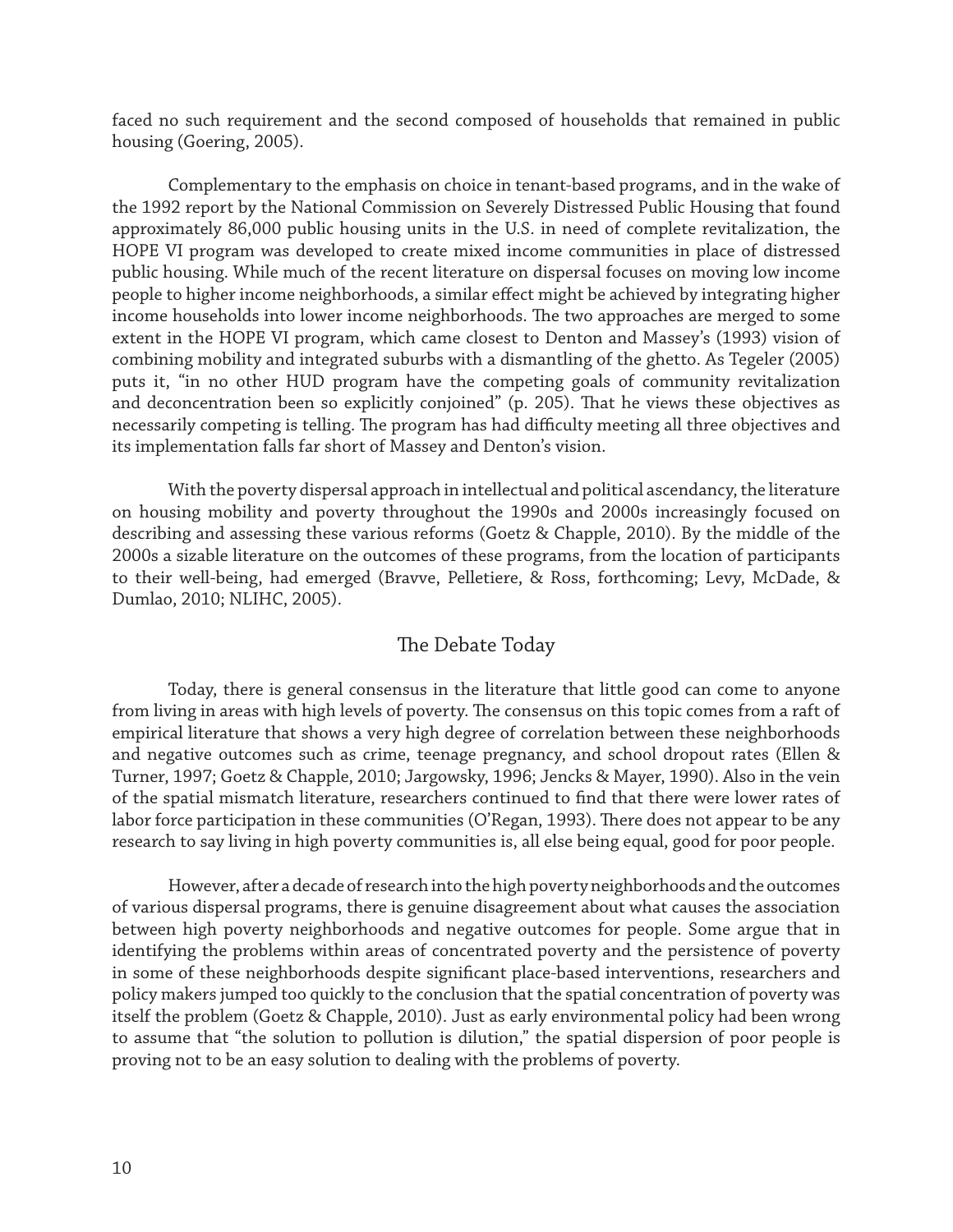The fundamental logic behind poverty dispersal used today is little changed from the views of the reformers in the 1850s, who felt moving working class households to a more positive environment would remove them from sin and bad ventilation, and provide positive role models to the benefit of these households. In a review of the literature (largely after 2000), Levy, McDade and Dumlao (2010) find that the benefits authors hypothesize from living in mixedincome or high-opportunity communities include things such as "learning from the behavior and lifestyle choices modeled by higher income households" (p. 8) and observing the "higher levels of accountability" (p. 8) to established norms and rules. Poor people are also expected to benefit from higher quality housing, improved safety and less crime.

 It is also posited that through proximity and interactions in neighborhoods, schools, and places of worship, members of poorer households will develop social networks that contain valuable leads to employment and other needed resources to improve their resiliency, lower their dependency on assistance, and enable upward mobility (Briggs, 1998). These improved network effects could come from increasing the size, density, and heterogeneity of people, and therefore the sheer quantity of information, within the network. The benefits could also come from including connections with better quality information about the labor market, educational opportunities, and other useful things for upward mobility (Briggs, 1998; Curley, 2009; Kleit, 2010; Wilson, 1987).

 It has also been hypothesized that the network could be improved because the poor person is removed from "draining ties" in the process of moving. While the belief that poor neighborhoods are full of bad actors who can drag worthy poor people down or lead them astray dates back to the earliest reformers, draining ties specifically refers to those acquaintances that have a claim on an individual's time and resources even though they do not or cannot provide reciprocal assistance (Curley, 2009; Kleit, 2010). Curley identified draining ties as being particularly important in her study of women affected by the Maverick HOPE VI redevelopment in Dallas. She concluded that some women in her study who did not necessarily benefit from an expansion of the range or the quality of new positive ties still often benefitted from being able to sever old draining ties.

Advocates for dispersal also point to more concrete benefits of moving away from high poverty neighborhoods taken from the spatial mismatch literature. Higher income households attract or are able to move to places with higher quality services, particularly education. Regardless of whom they know or meet when they get there, poor or minority households who move to higher income areas should be able to take advantage of these same public services. In particular, many of the benefits of moving to low poverty communities are expected to flow to children (Kaufman & Rosenbaum, 1992; Levy, McDade, & Dumlao, 2010), perhaps because they have not already been formed by growing up in neighborhoods of concentrated poverty and therefore have the best chance of breaking out of the cycle of poverty (Goering, 2005).

 In recent years, poverty dispersal and integration advocates have also argued that putting a focus on improving community schools in low income areas not only has a poor track record for improving education, it is clearly not working to integrate schools. Therefore, pursuing this policy without a corresponding focus on mobility, desegregation, and integration is tantamount to attempting to prove the efficacy of separate but equal (McCain, 2008; Orfield & Eaton, 1996).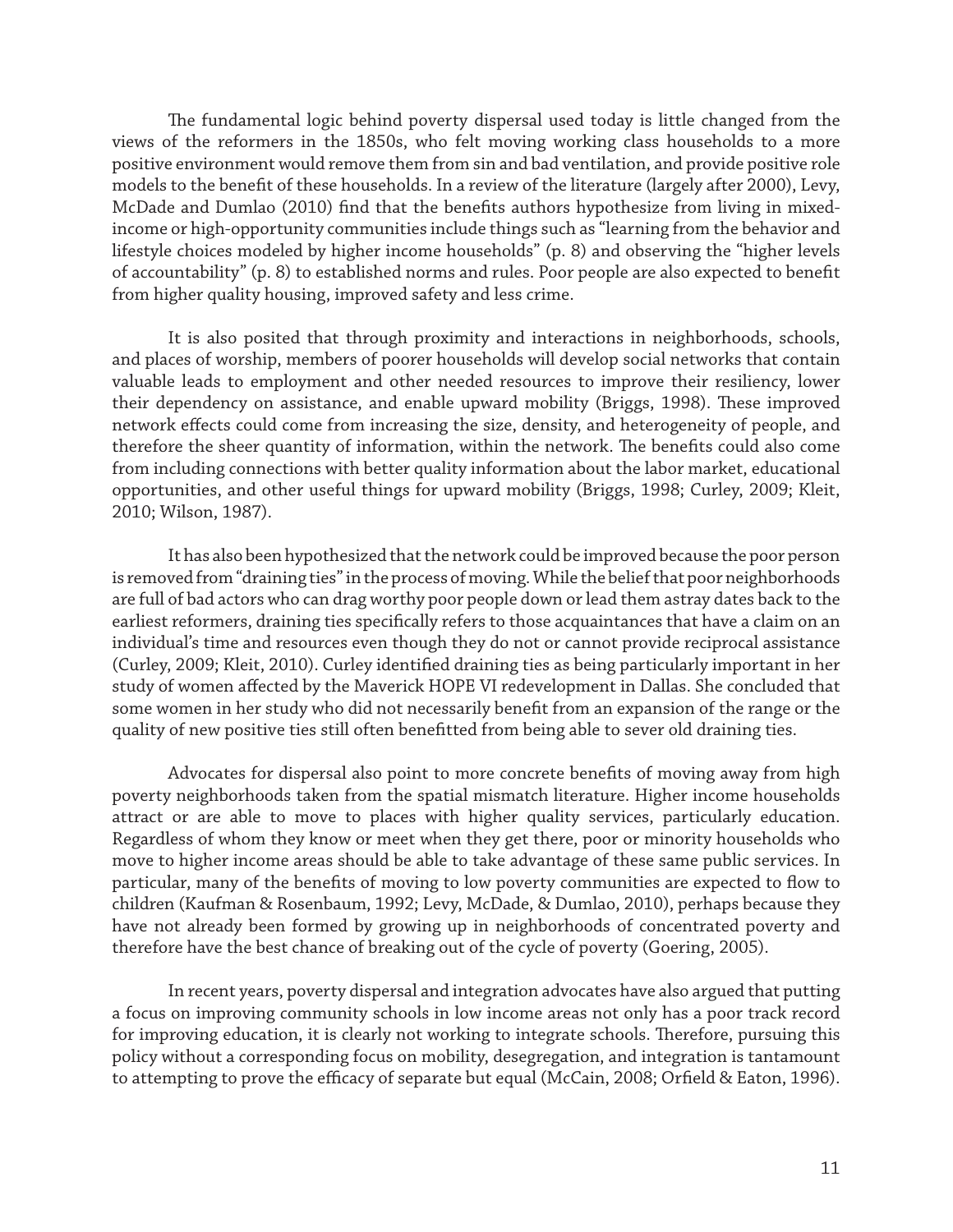Through these various channels, advocates today expect poverty dispersal to not only relieve some of the worst effects of poverty, but to actually lead to a reduction in poverty itself, a conclusion authors reach to varying extents (Goetz & Chapple, 2010).

 By the mid-2000s, many advocates for proactive mobility policies were using the language of choice. Goering (2005), for example, is clear that mobility programs should "not require families to move" (p. 139) and Briggs (2005) defines the threshold question as "whether wider housing choices exist for people who *want* to use them" (p. 25).

 Similarly, while the criticism of mobility programs and their logic has grown since the middle of last decade, particularly as empirical studies of their efficacy have returned mixed results, few academics or advocates argue with the desirability of increasing low income and particularly minority households' residential choices or with the very real possibility of improved outcomes from living in better neighborhoods for those who make that choice (Bravve, Pelletiere, & Ross, forthcoming; Goetz & Chapple, 2010; NLIHC, 2005).

Instead the debate is over how universal the benefits of moving are likely to be, the nature of the choice to move (or lack thereof) that affected residents, and the impact that specific dispersal or integration programs have had in poor neighborhoods, their participants, and the neighborhoods where they move.

 In particular the prescription to dismantle the ghetto, which has been carried out in a limited fashion through HOPE VI, has been controversial (Crowley, 2009). But as one author put it, the controversy tends not to be over the "rather clean logic" of poverty dispersal but its "messy reality" as policy (Goetz, 2003, p. 18).

Many authors find that there are positive attributes to poor neighborhoods and that the negatives from living in poor communities are often overstated. The social network literature has been at the forefront, finding that poor households that move do not appear to improve their networks in the expected ways (see discussion of Curley's "draining ties" above) and often remain isolated in their new neighborhoods or continue to rely on old neighborhood networks. Moreover, many of these who move to new neighborhoods have positive associations with their old neighborhoods and the place-based programs offered there (Crowley, 2009; Curley, 2009; Kleit, 2010). Coulton, Theodos, and Turner (2009), found that while three of ten movers were "up and out" movers, voluntarily exercising their option for mobility, a similar proportion of the study population remained in the neighborhoods and felt connected and positive about their future. Some authors conclude that involuntary moves that result from programs such as HOPE VI are not merely disruptive or unhelpful, but traumatic, and in some cases fatal (Cohen & Wardrip, 2011; Crowley, 2009; Fullilove, 2000).

 Another concern is that mobility programs may be "creaming" poor communities, leaving behind the most vulnerable families with the most complex problems (Popkin, Cunningham, & Burt, 2005), *a la* Wilson's (1987) argument about the black middle class leaving urban neighborhoods in the 1980s. Within the community development field, there is a related concern that if families move because they have benefited from community development efforts targeted at high poverty neighborhoods, there may be two unfortunate outcomes (Coulton, Theodos, &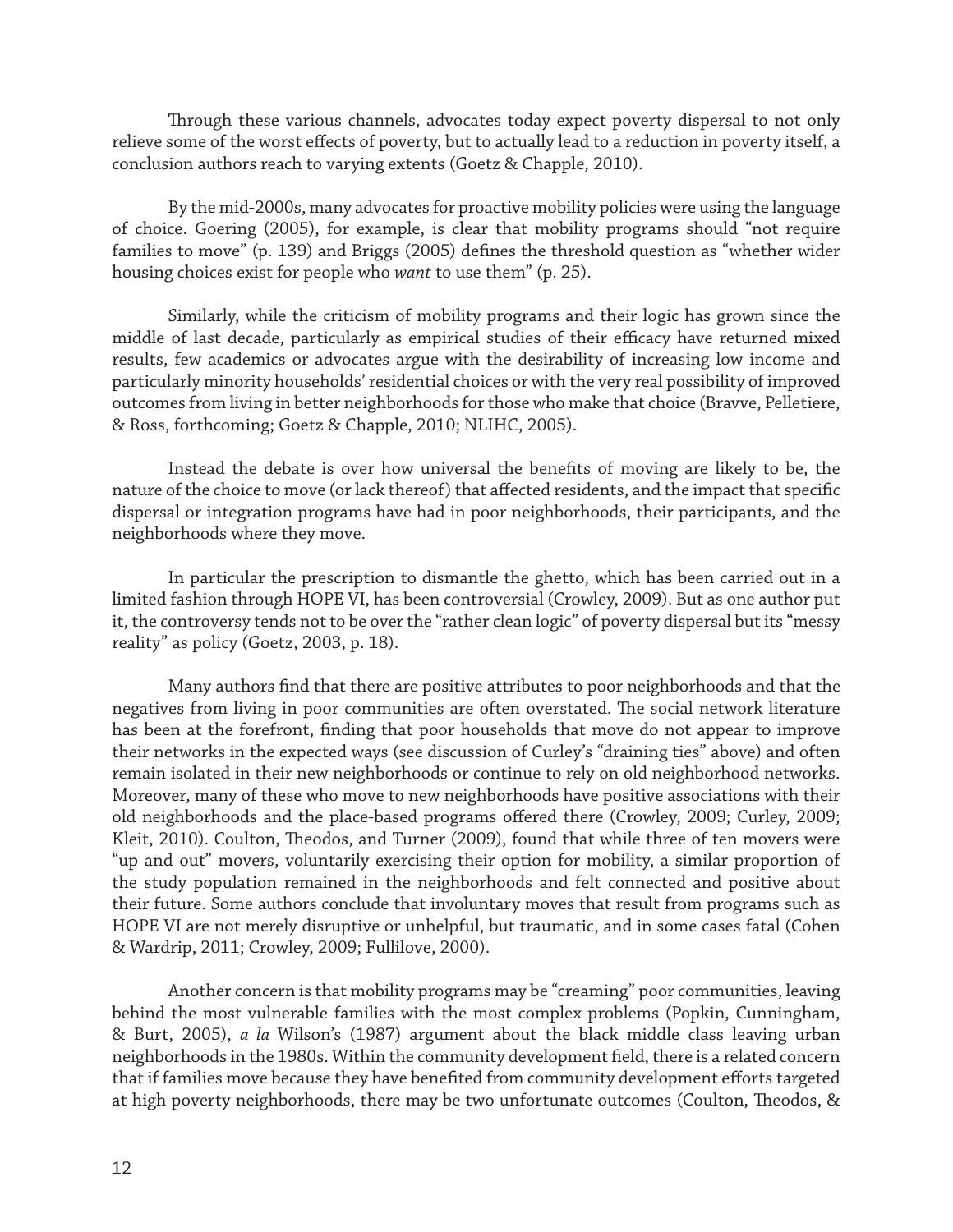# **THUS, THE MOBILITY DEBATE TODAY IS ABOUT… HOW STRONGLY POLICY SHOULD OW STRONGLY POLICY SHOULD INSIST ON MOVING POOR PEOPLE OUT OF POOR COMMUNITIES.**

Turner, 2009). First, those left behind in the community and the place itself will not benefit from the investment in these households, and second, since the evidence of the success of the community development program embodied in these households is no longer in the neighborhood when the successful family leaves, the community development programs will not get credit for this success. Successful programs will lose funding, and remaining and new poor residents will be denied access to their benefits.

Thus, the mobility debate today is not about whether poor people should be able to move, or on whether assisted housing should remain segregated and in poor communities, but how strongly policy should insist on moving poor people out of poor communities. On the one side are those who, in keeping with Massey and Denton (1993), say the bias should be strongly in the direction of integration, primarily from poor neighborhoods to already better off communities. On the other are those who feel the implementation of programs such as HOPE VI, like urban renewal before it, destroys supportive communities and is as likely to replace the isolation that poor and minority households experienced as an entire community, with the isolation of individual households, little integrated into the majority culture. A third strand in the debate that has recently opened up is the degree to which pre- and post-move counseling and other supportive services can increase the likelihood that the expected positive results of moving to opportunity will be realized (Cunningham & Sawyer, 2005; Engdahl, 2009).

#### The Resource Constraint

One of the biggest constraints to mobility for poor people in general, and to any effort to move a dispersal program to scale (Goering, 2005) in particular, is the lack of affordable housing in a range of neighborhoods, including higher income communities. The concentration of the low cost housing market and publicly assisted housing in poor neighborhoods reduces the mobility of voucher holders and appears to be a factor in the concentration of voucher holders in poor communities (Bravve, Pelletiere, & Ross, forthcoming; Oakley, 2009).

 McClure (2011) found there are only 260,000 rental homes in 2,100 high opportunity Census tracts having rents and utilities below the Fair Market Rent, the upper threshold used in the administering the voucher program. If every voucher holder were required or chose to live in these areas *and* even if every affordable unit were vacant, there would still be nearly two million currently assisted households unable to find an apartment. McClure's high opportunity neighborhoods have a low poverty rate that is not increasing, relatively few assisted households, low unemployment, short commutes, low dropout rates, and are less than 20% racial minorities.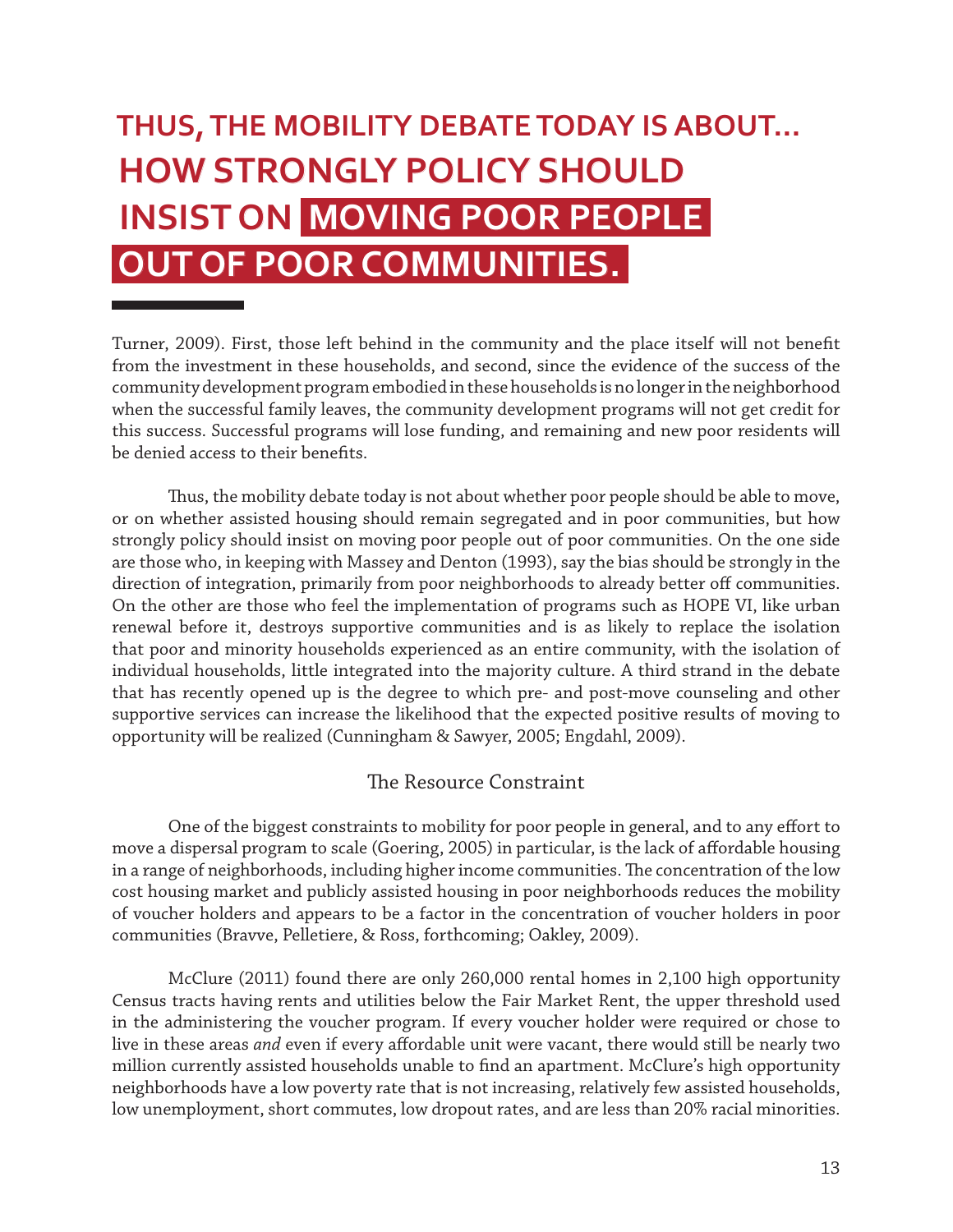This in turn raises the clearest reason for disagreement in the mobility debate, which after all takes place largely among academics and policy makers who are seeking to improve the living conditions of low income households. Implicitly or explicitly there is a fiscal trade-off that debate participants are considering. Money devoted to vouchers is not available to public housing. While there is money for redevelopment in HOPE VI, there is insufficient funding to support one-forone replacement of the deeply targeted public housing units, on-site or elsewhere. Funding is also lacking for a well run mobility program that tracks and assists tenants who do not return to the site. This trade-off generates the most heat in the policy debate, and leads to advocates with even a slight bias toward one type of policy or the other to square off.

 Most participants in the debate would like to preserve and invest in public and assisted housing and at the same time provide additional housing elsewhere, either directly or through tenant-based assistance and enhanced enforcement of fair housing laws, to give the lowest income residents more and better housing choices across a wide range of neighborhoods and clear information about what those choices might mean for their families.

 With so little money for assistance, should we invest in improving and preserving the housing we have or should we abandon (at least some) of that housing and invest the money in helping people move away from it? In an environment where little funding is available to even pay lip service to doing both, the choice seems stark to those with a bias in one way or the other. Which approach will provide more households with affordable housing, and which will provide the best outcomes for those who are assisted? The choices of those who are being assisted appear less relevant.

The report now turns to part two, the Conversation.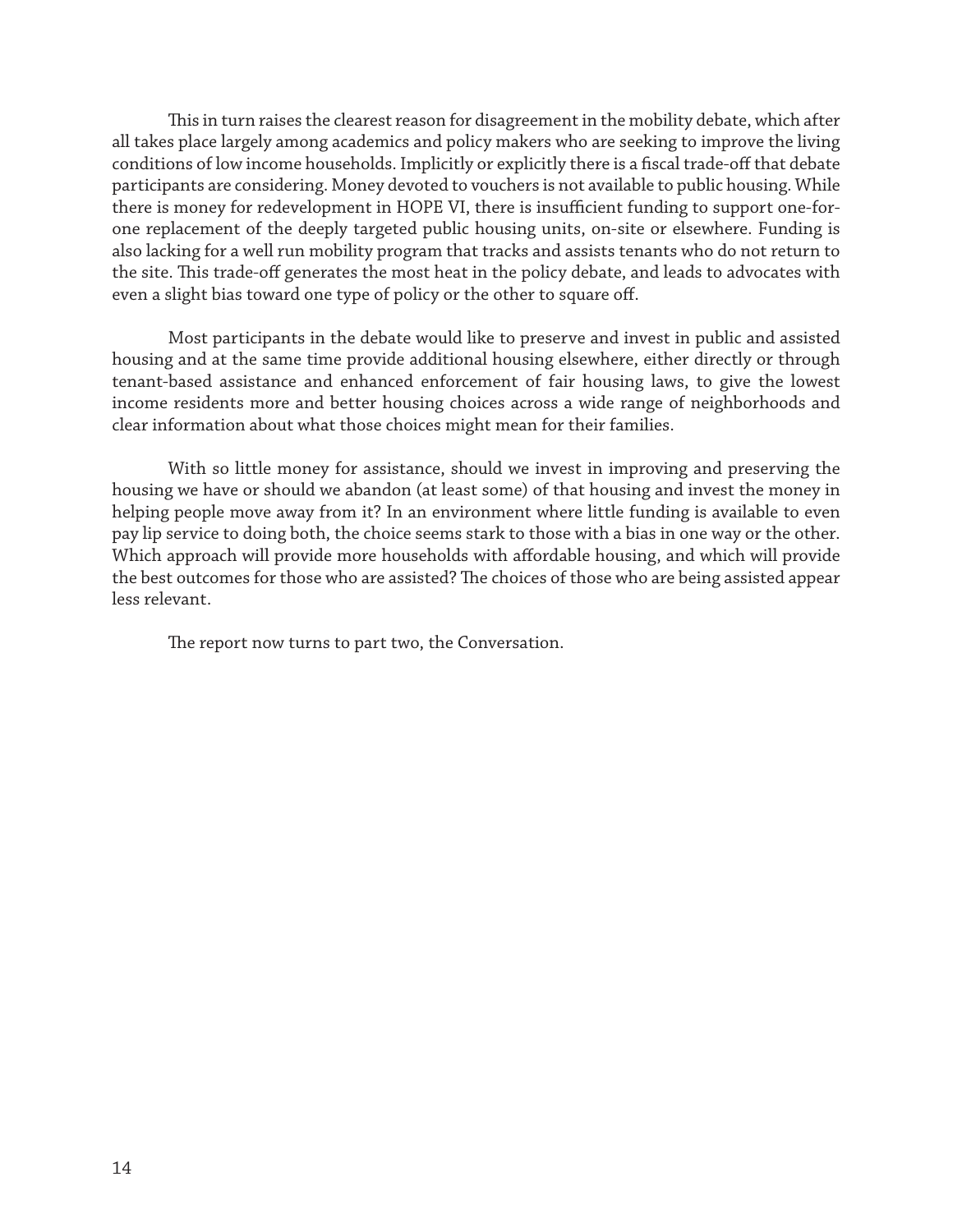# **THE CONVERSATION HE**

 In order to gain a more grounded and nuanced understanding of the preservation vs. mobility debate, NLIHC reached out to ten people whose perspectives would enhance the discussion. Five interviews were with middle income people who have a professional interest in the debate, but have varying positions. Four are white and one is black. Five more interviews were with low income people who live and work (for pay or as volunteers) in low income communities. All of the low income people are black and all held basically the same pro-preservation view.

The findings from the interviews cannot be said to represent anything other than the opinions of the ten participants. There are other perspectives that could have been included had there been more time and resources. The findings are not generalizable, but with descriptive depth, readers may find them transferable to their own experiences or "tentative(ly) applicable to other contexts" (Rodwell & Byers, 1997). (See Appendix A for details on methodology.)

The report on the analysis of the interviews is organized in three parts. The first is about the values expressed by the participants. The second section describes the nuts and bolts of the preservation vs. mobility debate itself and then takes a deeper dive into understanding the human consequences of displacement and the meaning of social networks. Finally, the report moves to schools, which may be what the real debate is all about. Statements in quotation marks are verbatim comments from participants that are included to illustrate a particular point.

The metaphor for the report is a conversation, on which the reader is eavesdropping. Each viewpoint is honored. A perspective is valid whether it is held by one or many participants. How the elements of the conversation are constructed is the design of the researcher. Just as in any conversation, themes recur in the exploration of different topics. Because all perspectives hold equal value, the report provides identifying information about who holds a perspective only where the researcher determines that the information enhances understanding of a particular viewpoint.

#### Findings

#### *Values*

 Values are relatively persistent beliefs that guide our decisions about means and ends. They are higher order concepts that are always in operation, but not applied to trivial matters. Rather, they are used to help make decisions of a profound and meaningful nature. Although values are often thought of as being positive, what is positive depends on the vantage point of the person holding the value. Thus, truth is a value and racism is a value. Values are held by individuals, but are learned and exercised socially. Value systems can be held by institutions, governments, and communities, and influence the values of individuals who make up these social and legal constructs. The dominant values that emerged from the interviews are choice, equality, race in America, and protection of children.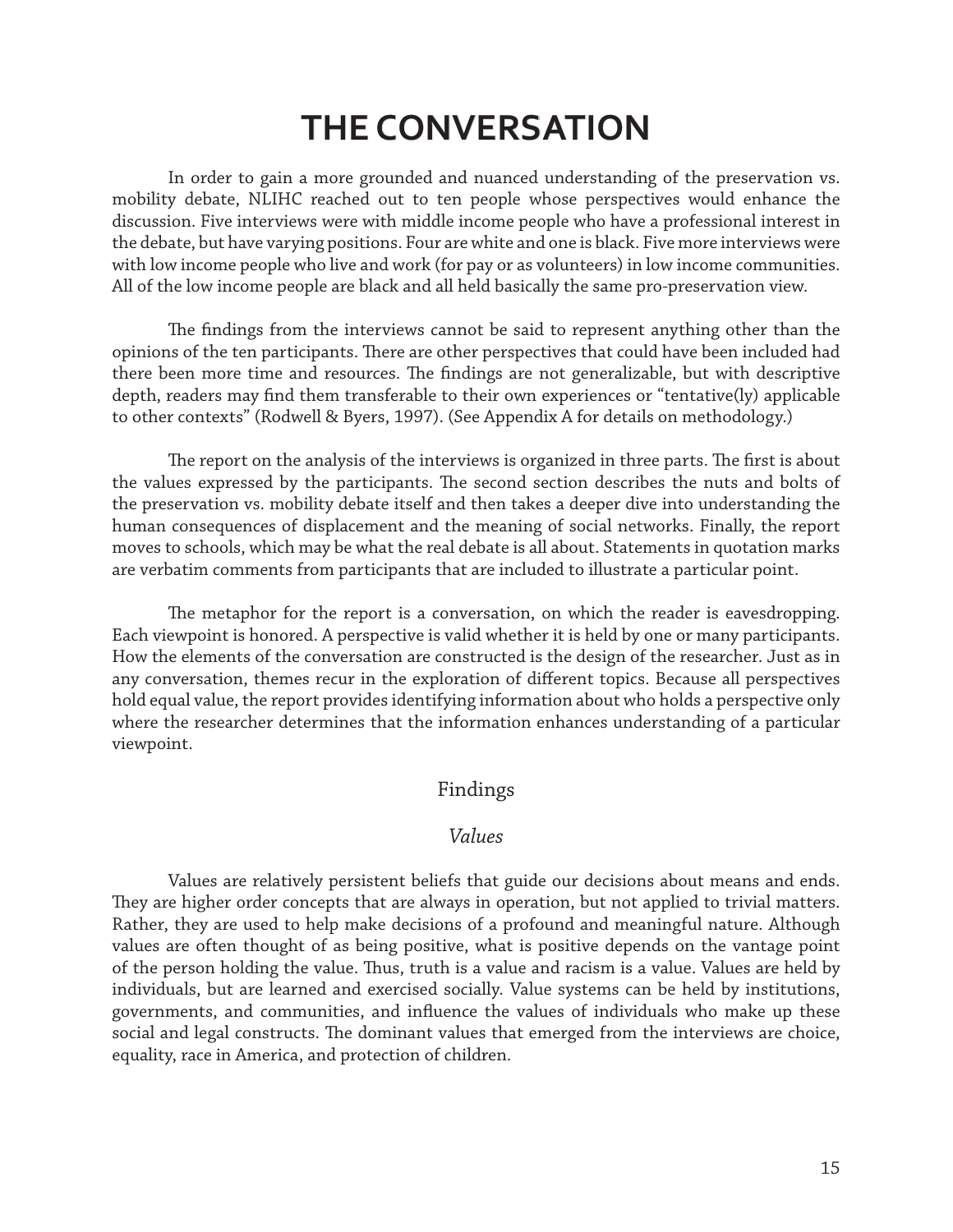#### *Choice.*

 A core value expressed by most participants is individual choice. When asked whether they prefer mobility or preservation, most participants want public policy to support both. They want each low income family to be able to make its own choice. Low income people have diverse needs and interests and public policy makers should not assume that they know what is best. "I don't think that we need a housing policy where there is only one choice."

 One participant says that "revitalization and desegregation do not compete" and can be done simultaneously. Another believes that public policy should not dictate what low income people should do nor impede their ability to make the best decision. "You should not do anything to necessarily encourage me to either move out or stay. Just make it possible for me to do either." Indeed, choice is essential to preservation and improvement of low income neighborhoods, because "a community that (residents) believe in and care about" must be one from which people have the "right or the ability to leave," as well as the right and ability to stay.

Making it possible to do either requires that low income people have sufficient knowledge with which to make an informed choice. This means access to the counseling and other services to help them make the best possible choice. It also requires public policy that protects civil rights and protects tenants from exploitive landlords and developers. Choice cannot be exercised under conditions of discrimination and disadvantage. And choice cannot be exercised in the absence of a sufficient supply of affordable housing in every community. One low income participant does not want to be part of "some sort of social experiment" that limits his choices.

#### *Equality.*

The value of choice is expressed in the language of greater equality. "Ending poverty is the only choice." Equality means living wage jobs, the same police protection for every neighborhood, high quality public transportation for every community, high quality housing for everyone, and the best possible school for every child. "Quality education is a human right."

The low income participants in the study each in his or her way revealed a strong measure of self-efficacy, which is integral to their commitment to equality. Some describe solid upbringings. Others describe opportunities that have given them a bit of a leg up. One made the decision when she was a young woman to move to city that was more welcoming for black people. They have no doubts that all people deserve the chance to improve themselves and it is the responsibility of government to assure that all are treated fairly and have equal opportunities.

#### *Race in America.*

 Choice and equality may be what participants prefer when asked, but they also recognize how social, political, and policy constraints severely limit both. The preservation vs. mobility debate is embedded in America's troubled history and attitudes about race. Although racial dynamics are central to the entire investigation, it is important to focus on the most overt expressions of race before delving deeper into the preservation vs. mobility data.

The debate centers on the use of federal housing resources that provide rental housing assistance. Rent assistance programs operated by HUD subsidize slightly over five million units of housing in which approximately 9.6 million people reside. By definition, all are low income.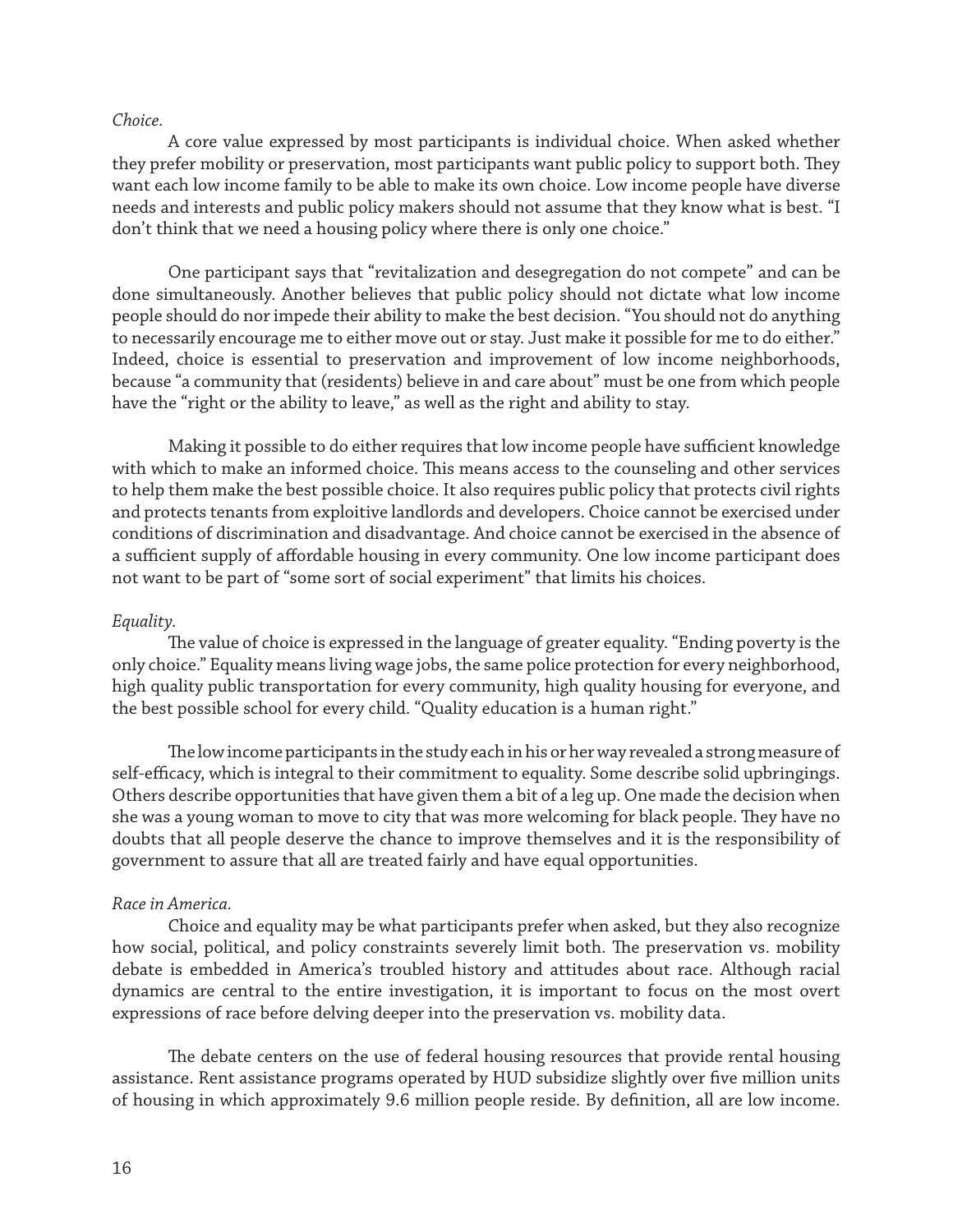Yet, the debate is often discussed in racial terms. Approximately 41% of residents of public and assisted housing are white, 39% are black, 17% are Hispanic, and 3% other races (U.S. Department of Housing and Urban Development, 2008). Black people make up 13% of the U.S. population (U.S. Census Bureau, 2010), and thus are overrepresented among those who receive federal housing assistance.

 Sorting out the intersection between race and income is complicated; the participants vary on which they think is primary. Some see income as the most important consideration with a goal of breaking up concentrations of poverty regardless of race. "If African Americans and whites earned the same and had the same amount of wealth, I don't think we'd be so concerned about racial integration. We'd be worried about class integration."

Some think race is harder to deal with than poverty in the U.S. Thus, HUD policies that seek to deconcentrate poverty are more politically palatable than policy that seeks to reduce residential segregation by race. Yet advocates of mobility argue its merits from a fair housing perspective and "whether or not low income people of color have the same level of opportunity to move to high opportunity areas as low income white people."



 Mobility advocates stress the importance of HUD fulfilling its civil rights obligations and using low income housing resources to redress past government actions that led to communities that are racially segregated with high levels of concentrated poverty. Although current HUD officials agree that policy should support both preservation and mobility, one participant asserts that "HUD is continuing to concentrate those resources in a way that perpetuates and increases segregation." Another takes the language of concentration even further and refers to public housing developments as "concentration camps." The greater concentration of black Americans in poor communities has heightened a "sense of (their) otherness" and "intensified racial prejudice in white America in a big way."

The emotionally charged intersection between choice and race is expressed by one participant, who is black, in how he explains his understanding of what deconcentration advocates think. "'Well, you're poor, because you live around all poor people and if you just come and move into a different kind of neighborhood, I can turn you white, and so I'm not going to let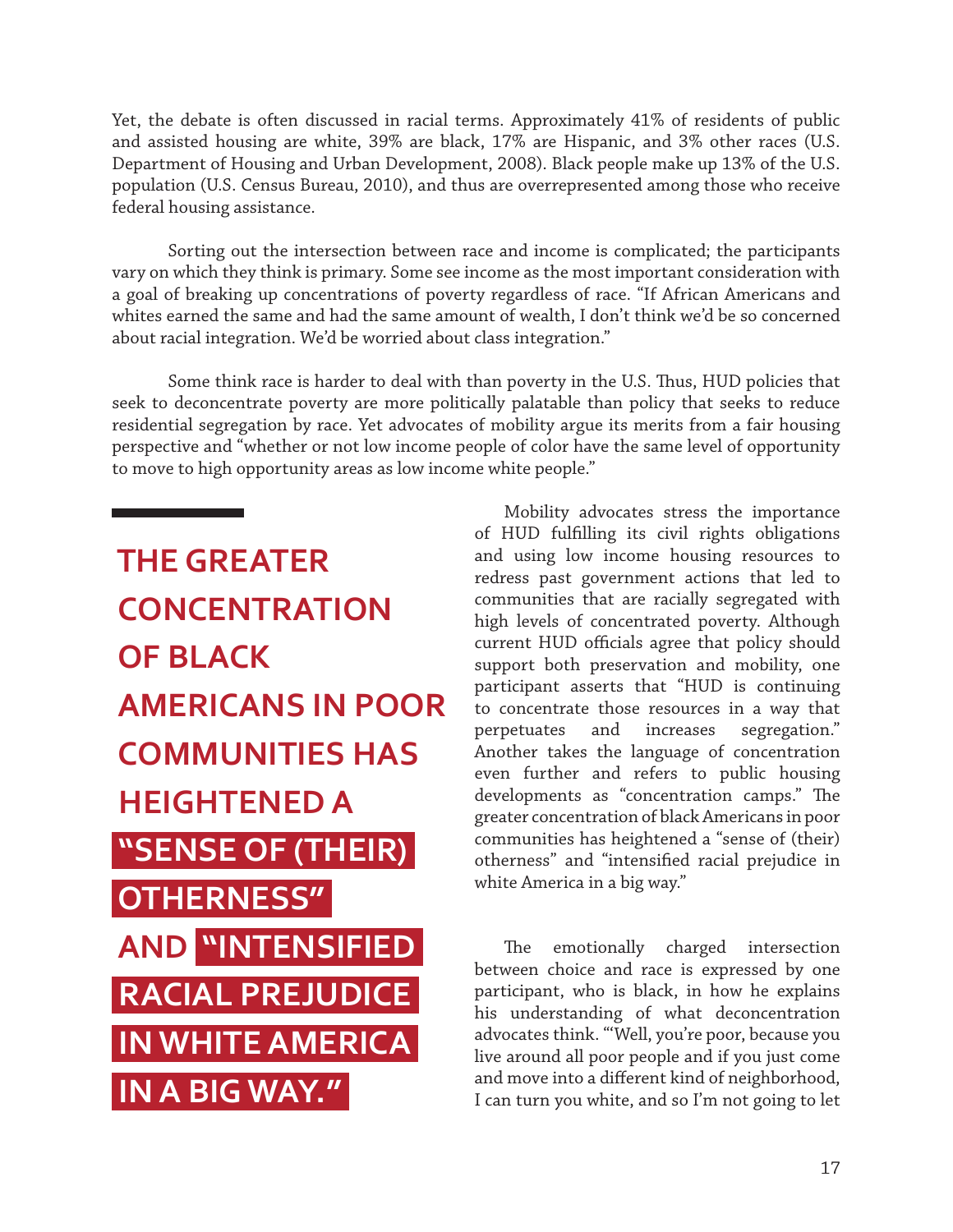you live in a community where you are comfortable and know people.'" He goes on to equate deconcentration policy with past policies that removed poor children from their parents and sent them to orphanages or boarding schools, places to "teach them to be white," because that is the "standard of success."

Another participant, also black, understands desegregation efforts as meaning that "black folks need to be moved to white folks' neighborhoods" and sees "the whole push as a serious insult to low income people and to African American people." A white participant thinks that if black people want to live in neighborhoods where "more of the people are the same ethnicity or race as themselves, they should have that choice."

The complexities of the racial dimensions of the preservation vs. mobility debate show up in the opinion of one participant who asserts that "many (low income) resident leaders believe in an integrated society and recognize how white privilege in exclusionary white communities is part of what is pulling their communities down." Contrast this view with that of another participant who thinks that "integration is the best thing since sliced bread," but has "come to realize that there are some people who self-segregate…and as long as it is not forced onto them...it should be their right."

#### *Protecting Children.*

An important finding that emerged from the analysis is that the primary concern about racial and economic segregation is its impact on children. Mobility advocates have a strong sense of urgency that families with children at least must be offered the option to move to neighborhoods with better schools. Thus, this means that the preservation vs. mobility debate is also about age and family status. While 31% of the residents of public and assisted housing are 62 years of age and over (47% are over 50) and 18% are people with disabilities (U.S. Department of Housing and Urban Development, 2008), "the issue of desegregation is simply not as pressing for the elderly and disabled from a societal or individual perspective."

 Mobility programs are primarily meant for families with children. "Low income families are the real people we care about the most because of the kids." Children will grow up before their existing neighborhoods can be improved. They must be offered better opportunities before it is too late. The report will return to this theme in the section on schools.

**"'WELL, YOU'RE POOR, BECAUSE YOU LIVE AROUND ALL POOR PEOPLE AND IF YOU JUST COME AND MOVE INTO A DIFFERENT KIND OF NEIGHBORHOOD, I CAN TURN YOU WHITE, AND SO I'M NOT GOING TO LET YOU LIVE IN A COMMUNITY WHERE YOU ARE COMFORTABLE AND KNOW PEOPLE. '"**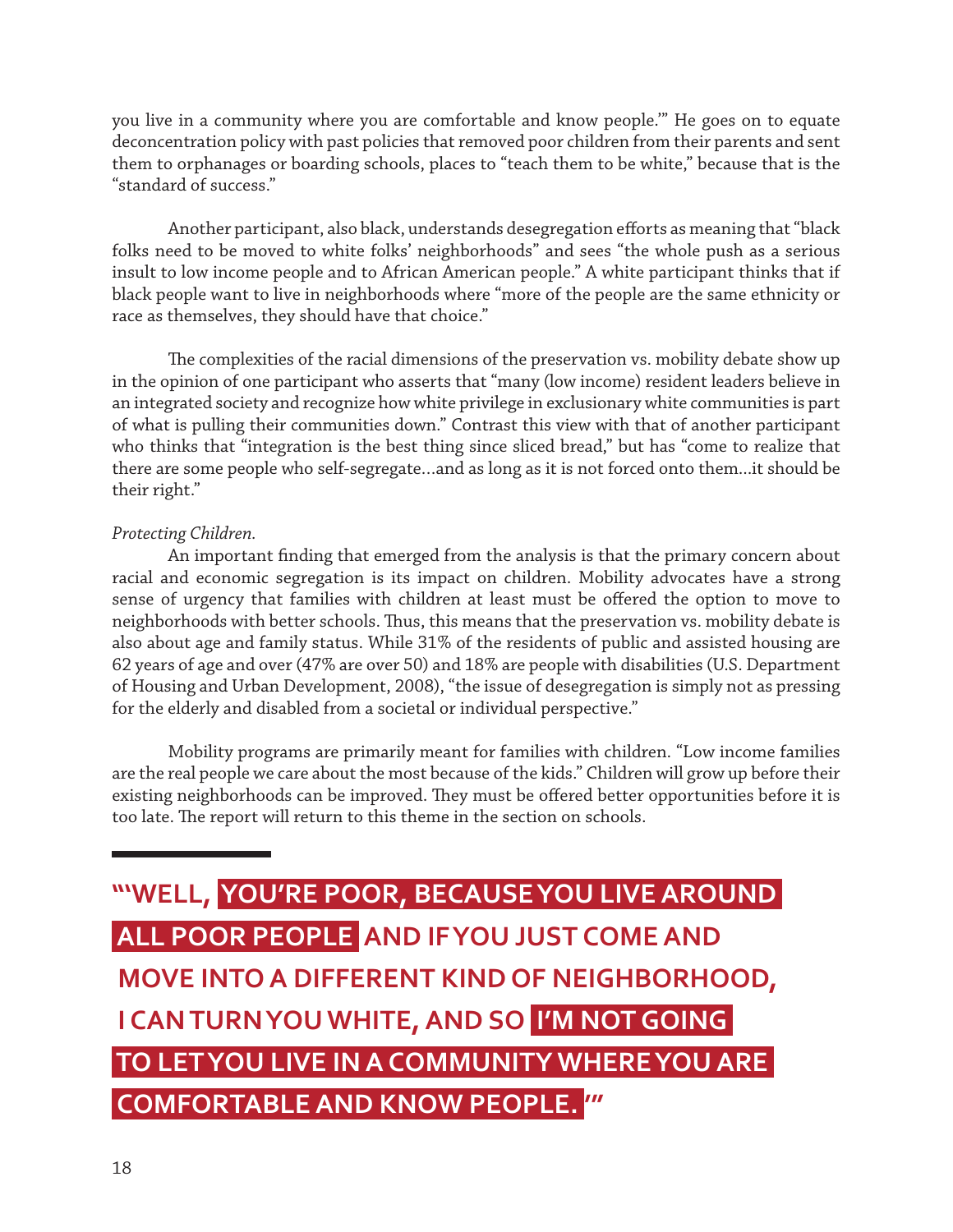#### **The Debate**

In this section, the core arguments for and against each side of the debate are offered. The mobility side is presented first.

#### *Mobility*.

Mobility, again defined as helping residents of public and assisted housing in low income, racially segregated neighborhoods move to higher income, more racially integrated neighborhoods, is "helping people move to high opportunity areas." Indeed, one HUD mobility program was called Moving to Opportunity (MTO). A high opportunity neighborhood ideally has not only affordable and decent housing, but also has high performing public schools, good paying jobs, good public transportation, amenities like recreation facilities and libraries, access to grocery stores and health care, and it is safe.

The empirical evidence on whether low income people who move to high income communities are better off than if they had stayed in low income communities is mixed at best. Moving to opportunity does not guarantee that all members of a family will be more successful than if they had not moved. Some families are better able to take advantage of opportunities; they have the wherewithal to "pick up and go to another community and survive." Some families are more willing to take the risk because they want to broaden their children's horizons.

 A critique of mobility programs is that they deplete low income neighborhoods of some of their most capable members who have the most to offer their existing communities. Why is opportunity promised elsewhere and not here? The response from a mobility proponent is that leaders in low income communities are likely not those who will want to leave, but they should not interfere with the ability of others to do so. Generally, mobility programs are about movement away from inner cities toward the suburbs. Another critique is that cities are where most jobs are, so moving too far away may be counterproductive.

 Mobility requires housing policy that does one or both of two things. One is to give public or assisted housing residents housing vouchers that allow them to move to higher income communities. The other is to build more housing that low income people can afford in higher income communities. Neither is easily done. The voucher option is examined first.

*Vouchers*. Mobility is a primary goal of the housing voucher program today. HUD currently funds about two million vouchers, though the number could drop with budget cuts to federal discretionary programs. A sizable increase in the number of vouchers would "allow people better chances to live where they want to and have more decent, safe, and affordable housing."

But vouchers have limitations and do not offer unfettered choice. They are not of sufficient value to allow access to higher income neighborhoods. Public housing residents who get vouchers often find that renting with vouchers is more expensive than living in public housing. One participant, who was able to get a voucher, could not find a place to rent that was large enough for her family and opted to turn the voucher in and stay in public housing. Even if people want to live in racially integrated neighborhoods, it is unaffordability that is "keeping them from venturing in that direction."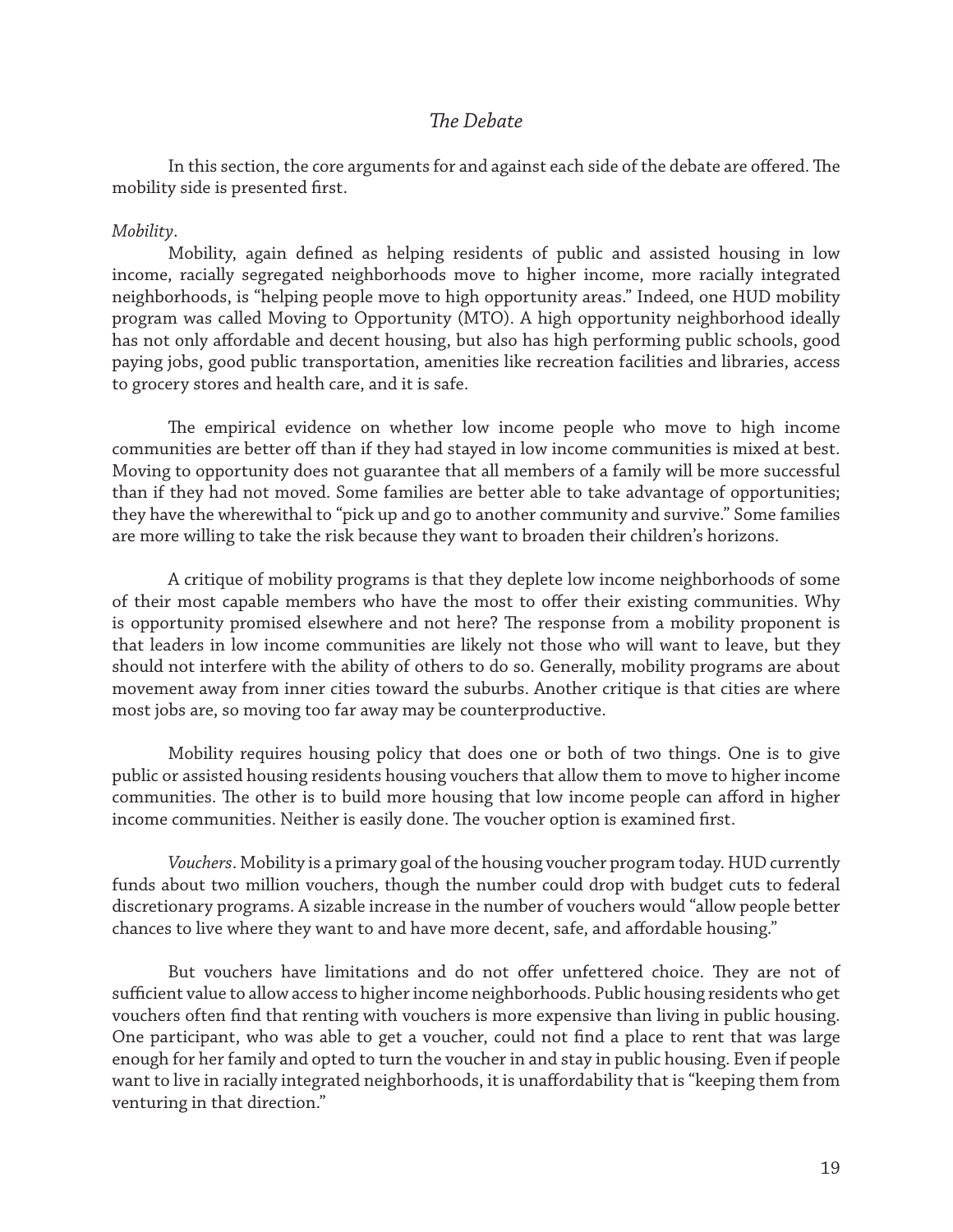In most places, landlords can discriminate freely against voucher holders and choose not to rent to them. It may be outright objections to the people who have vouchers themselves or just not wanting the hassle of dealing with the public housing agencies (PHAs) that manage the voucher program. Local prohibitions against refusing to accept vouchers as a source of rent payment "might not make every apartment available to someone with a voucher, but still increases the opportunity to move to certain areas…that we have found in the past to be off limits."

Expansion of local and state laws that offer protection against discrimination in the rental housing market based on source of income is a key policy objective, as is enactment of a federal protection. The other policy intervention that will help make vouchers a more useful mobility tool will be the change from region-wide FMRs to small area FMRs. The region-wide FMRs have caused the overpricing of units rented with vouchers in low income neighborhoods. The small area FMR will "push down rents in poor neighborhoods" and save money. Going to small area FMRs would cause "such a redistribution of poor people over time in metro areas, because there's so many rental units that would be accessible all of a sudden that aren't accessible now."2

 Another necessary reform that would make vouchers more useful mobility tools would be regional or state administration of vouchers, so that applicants and landlords only have to work with one administering agency. Currently most vouchers are administered by jurisdiction-based PHAs, even though housing markets are regional in nature.

 A caution on the implications of using vouchers under current policy to advance mobility was expressed by one participant is that we "really just push poverty to the inner suburbs" and "will probably see that in 2020 that people are going to be living in neighborhoods just as impoverished as those in 1980 in public housing high-rises." Another participant thinks we need to stabilize the inner suburbs now before this happens.

 HUD also "needs to do a better job" of helping voucher holders move to higher income neighborhoods. HUD should put more money toward "investing in desegregation," including more robust mobility programs with better counseling, assistance with security deposits, application fees, and perhaps supplemental rent assistance. However, mobility counseling and better information are not enough if there is a scarce supply of rental housing in higher opportunity neighborhoods.

*More Housing in Better Neighborhoods*. The shortage of rental housing stock that low income people can afford sharply curtails their choices, but would an infusion of investment in housing production expand their choices? Only if it is directed to housing production in low poverty, high opportunity neighborhoods, say mobility advocates. Affordable housing development in these neighborhoods would help with desegregation and there are plenty of low income people of color who want to move away from concentrated poverty. However, expanding affordable housing supply in poor neighborhoods may get more low income people into better homes, but it will not give them better choices. Moreover, new affordable rental housing added to high opportunity neighborhoods would likely to be quickly occupied by the low income people who are already live there.

<sup>2</sup> For more information on HUD Small Area FMR demonstration program, go to: www.huduser.org/portal/ datasets/fmr/fmr2011f/SAFMR\_Demo\_FRN\_Posted.pdf.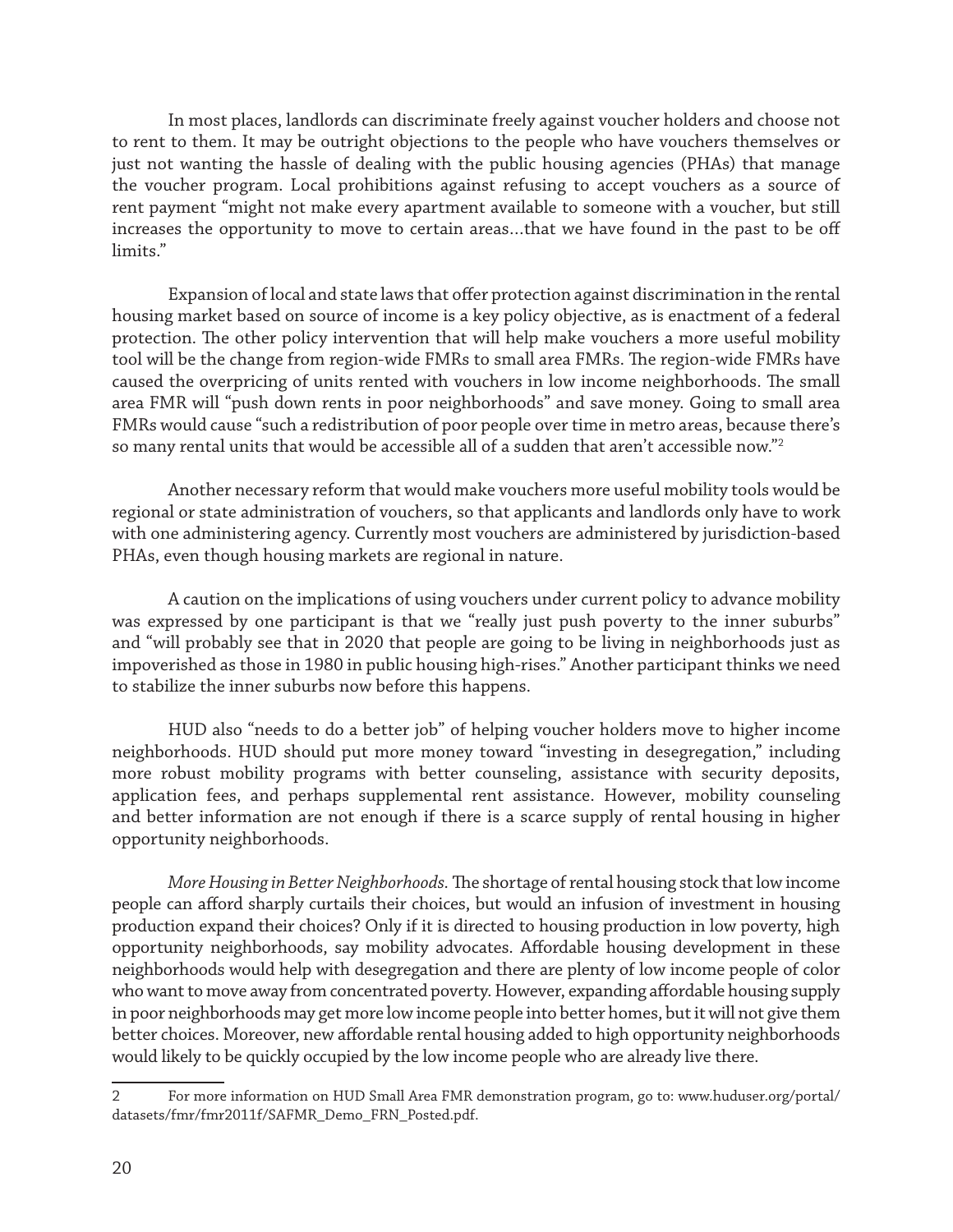Participants identify many impediments to adding more affordable housing in higher income communities, not the least of which is the stigma that is attached to it. Affordable housing is associated with inner city problems and perceived as bad for property values and neighborhood quality of life. It is not the housing per se that is objectionable, but rather the people who will live there, who are expected to be poor and black or another racial minority. One participant asserts that some cities and counties have made zoning decisions that limit the development of affordable housing "so that people of color can't move in." To expand the supply of affordable rental housing in higher income areas requires more inclusive zoning practices by local governments.

The federal government also needs to spend its housing money differently. The way "HUD spends its money is still the biggest influence on residential patterns of... poor people... in this country." After vouchers, the next highest level of HUD subsidies goes to public housing, little of which is located in the suburbs. Most HUD programs give maximum discretion to local governments on where housing funds are spent. Unless and until HUD affirmatively redirects a substantial portion of its resources outside of areas where poor, black people are concentrated, HUD will continue to "replicate segregation." Continuing to spend on "place-based" programs is "madness," doing the same thing over and over again and expecting something other than the same poor result.

 While the concentration of low income housing in inner cities cannot be rebalanced "overnight," more incentives are needed for community development corporations (CDCs) and other developers to build in higher income neighborhoods. These organizations may resist the use of HUD funding for mobility programs, because they "will take money away from their projects or threaten their bottom line," although some think this fear is overblown. One participant laments the lack of "visionaries" in the housing industry and thinks most PHA and CDC staff are protecting the status quo.

 One participant thinks that HUD should require local jurisdictions to use the Community Development Block Grant (CDBG) program to build more rental housing in higher income neighborhoods. Another option, modeling supportive housing, is that HUD should require or incentivize the use of HUD funds to rent a small number of units in larger market rate apartment complexes and rent them to lower income families.

 One participant thinks that adding more Low Income Housing Tax Credit (LIHTC) subsidized units in the suburbs will not advance mobility out of poor neighborhoods because LIHTC rents are too high. Another notes that LIHTC property owners are required by federal law to accept vouchers. She would also like states to do more to assure the siting of LIHTC units in diverse neighborhoods.

The use of foreclosed properties to expand housing choice beyond low income neighborhoods was raised by some participants. PHAs or other organizations could and should acquire foreclosed houses and rent them to low income families. There are no zoning or other land use restrictions on renting single family homes, so local governments and neighborhood groups will be less able to interfere. HUD needs to be figure out a way to use the foreclosure crisis to expand low income rental housing, but has not yet done so.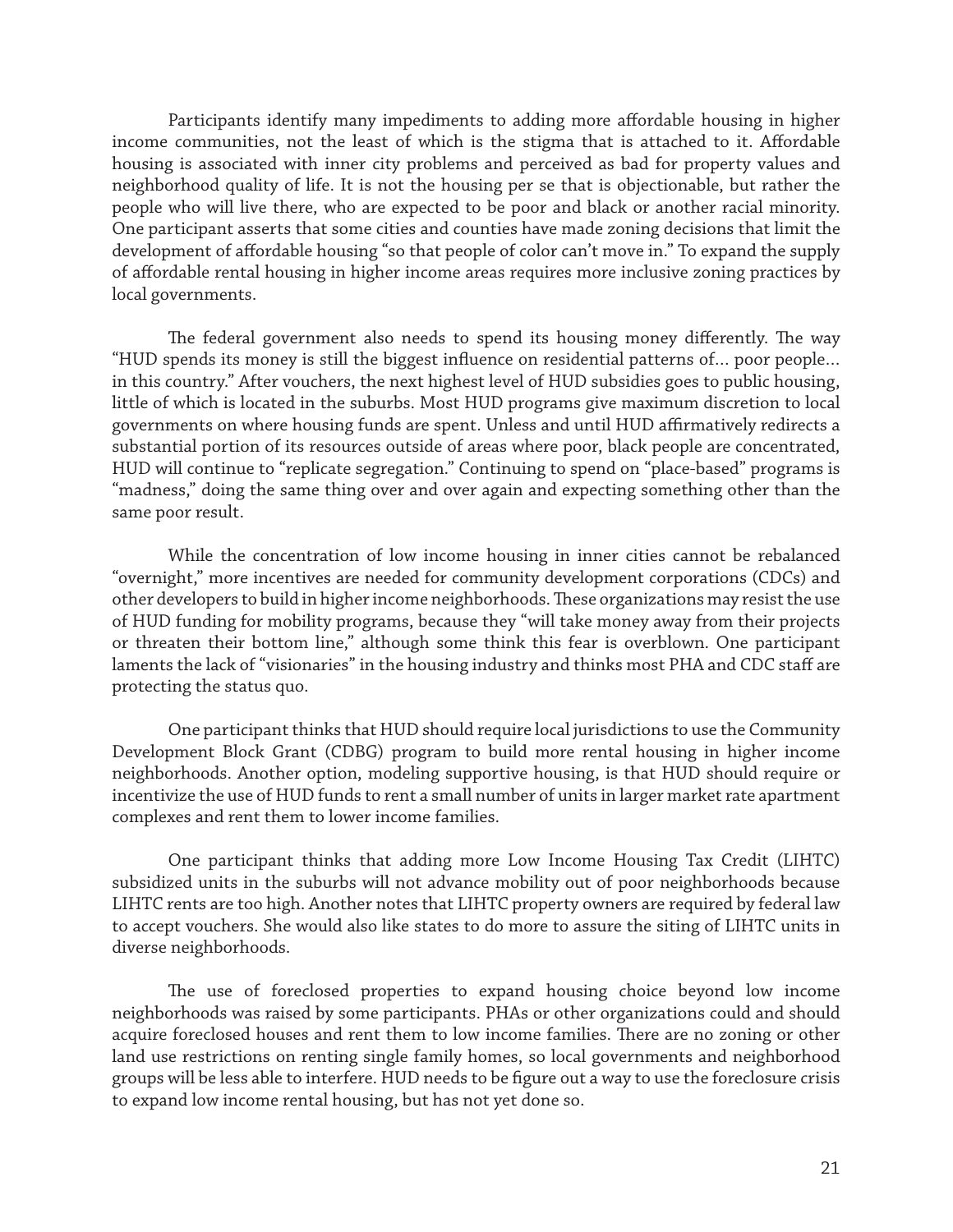Indeed, HUD is faulted for failing to use the Neighborhood Stabilization Program (NSP), the program intended to stabilize neighborhoods damaged by the foreclosure crisis, to create more affordable rental housing in higher income areas. One participant cited evidence that the foreclosed properties acquired under NSP to be used for rental housing are in poorer neighborhoods, while foreclosed properties in higher income neighborhoods are being used for home ownership, and not available to voucher holders. Another thought that HUD was allowing too much demolition under NSP.

*Transportation.* Before turning to the preservation side of the debate, the participants were asked to comment on public transportation as a component of achieving greater mobility for low income families. While public transit is seen as fundamental for low income people to get to jobs anywhere, no mention was made of it as a means for greater school integration, the core concern of mobility advocates. Further, cutbacks in local bus service in some communities have left low income people stranded, limiting access to better jobs.

 Alternatives to public transportation do exist. In one community, the university's bus service did a good job of transporting its employees to and from work, while people who work for other employers have to rely on more limited public buses. In another community, seniors in public housing have to schedule private van services to get to grocery stores and medical appointments. In a third, where public transportation is very limited, the predominant transportation mode of low income people is cars. Even where there is more developed public transportation, the fares are too high for low income people to use regularly.

 While several participants called for greater investment in public transportation to better connect people in low income neighborhoods to the surrounding communities and more opportunity, two cautions were expressed. The first is that it is hard to accurately predict where job growth will be in metropolitan areas in order to know best where to direct rail-based transit. Second is that redevelopment and gentrification follow new transit options. Without a careful preservation strategy, bringing better public transportation to low income neighborhoods is likely to mean displacement of the existing residents. Displacement will be examined in more detail later in the report.

#### *Preservation*.

The report on the findings now turns to the arguments in favor of preserving and improving existing public and assisted housing, and the neighborhoods in which this housing is located. This section also includes discussion of the redevelopment of these neighborhoods and whether or not existing residents benefit from new investments.

All of the low income participants are firmly in the preservation camp of the preservation vs. mobility debate. Under circumstances of scarce resources, they believe federal funds should be used to improve the communities in which low income people already live. Opportunity should be brought to their neighborhoods; no one should have to move to opportunity. One participant is suspicious of the language of opportunity, wondering if it really about giving higher income households the opportunity to crowd her out of her neighborhood. Another wants the beauty of older, inner city neighborhoods preserved so that others will come back to live there. Some people have chosen to stay in their neighborhoods despite disinvestment and intend to stay to see them rebuilt.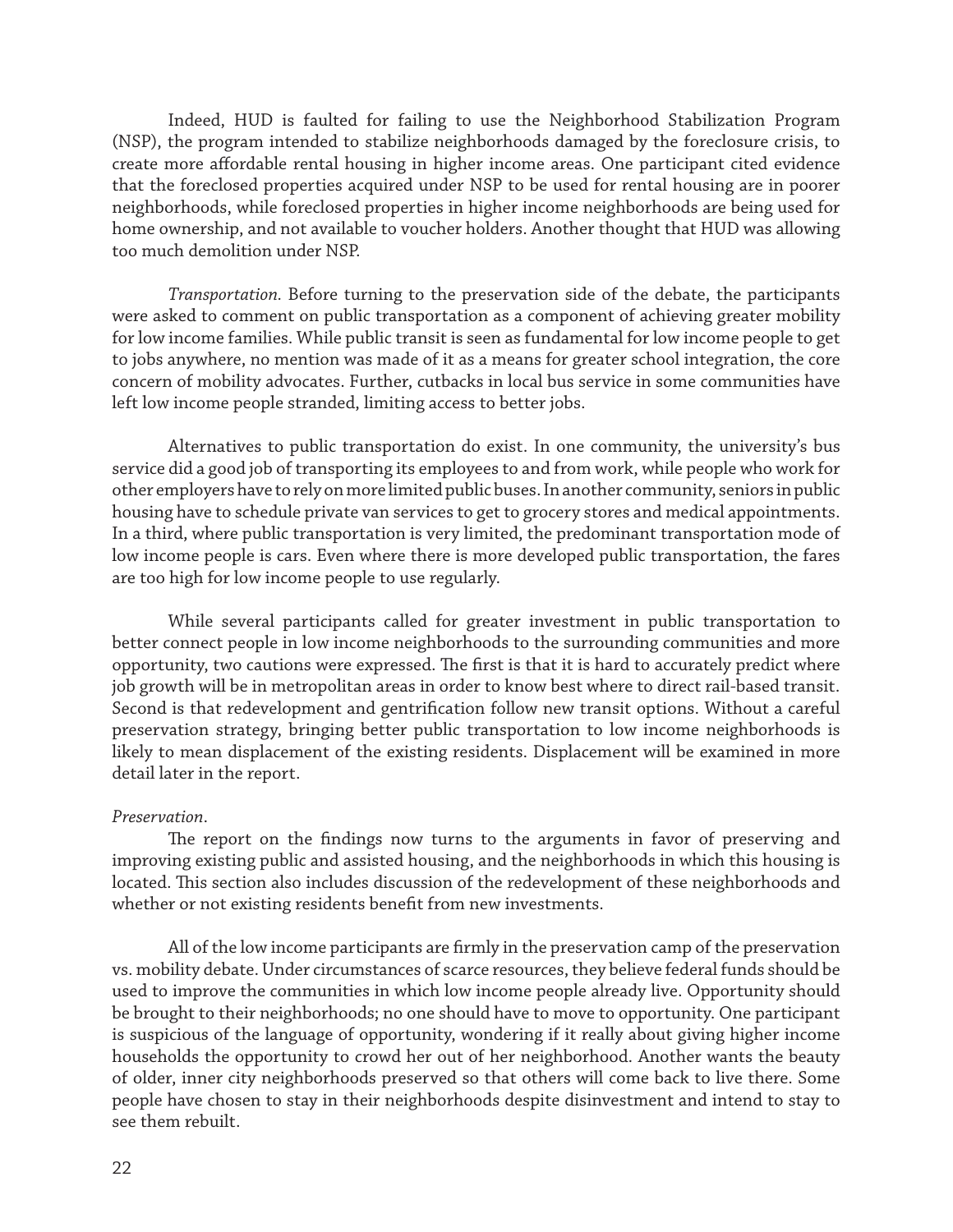Of note is that no one advocates preservation at all costs. Some low income housing and neighborhoods may be too far gone to save. Given resource constraints, housing and neighborhoods that offer the best potential should be the focus of preservation programs. Indeed, cities would be wise to concentrate their resources in neighborhoods where they can do the most good, rather than spend smaller amounts in more places with little lasting impact.

 Other participants who choose preservation over mobility base their preferences on what they had learned from residents of low income neighborhoods and public and assisted housing with whom they had worked. "What I have heard from low income families…is that the… neighborhoods that they're comfortable living in… are often those central city neighborhoods that we have deemed to be disadvantaged and problematic." However, the choice should be up to the residents in every case.

 Part of the preservation argument points to how necessary public and assisted housing is in many communities. Before they moved to public housing, some people lived in substandard conditions and public housing is the "best housing they have ever had." Public housing is often the only place to find units with enough bedrooms for large families. And the gap between market rate rents and public housing rents is so wide that even higher income public housing residents cannot afford to move out.

 Another argument in favor of preservation is the limitations of mobility programs to date. "When I first started to study this... I actually did not have a position on it. But by the time I finished the study, it became clear to me that preservation is probably the... way to go... out of a greater appreciation for the difficulties and fallibility of the deconcentration model."

 Rather than disinvest in public housing, as is happening now, more funds should go to maintaining public housing in good condition and upgrading the neighborhoods around it. The existing buildings serve as a base upon which to build. If this housing is preserved, places that "have not been opportunity areas" can "become opportunity areas." To maintain racial and economic diversity as neighborhoods are redeveloped, the existing affordable housing stock must be preserved.

*Redevelopment*. The preservation and improvement of existing low income housing and neighborhoods often comes with the risk of redevelopment. Many residents of these neighborhoods know that redevelopment is fraught with peril. One participant who fights tenaciously to protect public housing in her community knows from experience that when developers show up, it is likely to mean the loss of affordable housing and displacement of residents.

Too often redevelopment involves developers who are interested in profit, with an emphasis on the place and not the people. They will not include new affordable housing in their plans unless they are required to do so. Because redevelopment is harder to do with existing residents still in place, public policy must require that residents be protected and officials must enforce anti-displacement policies. "Vouchering out" of public housing in any form is considered risky. Are residents going to have a say over what happens to their communities or are back room deals going to be cut with residents being told after the fact?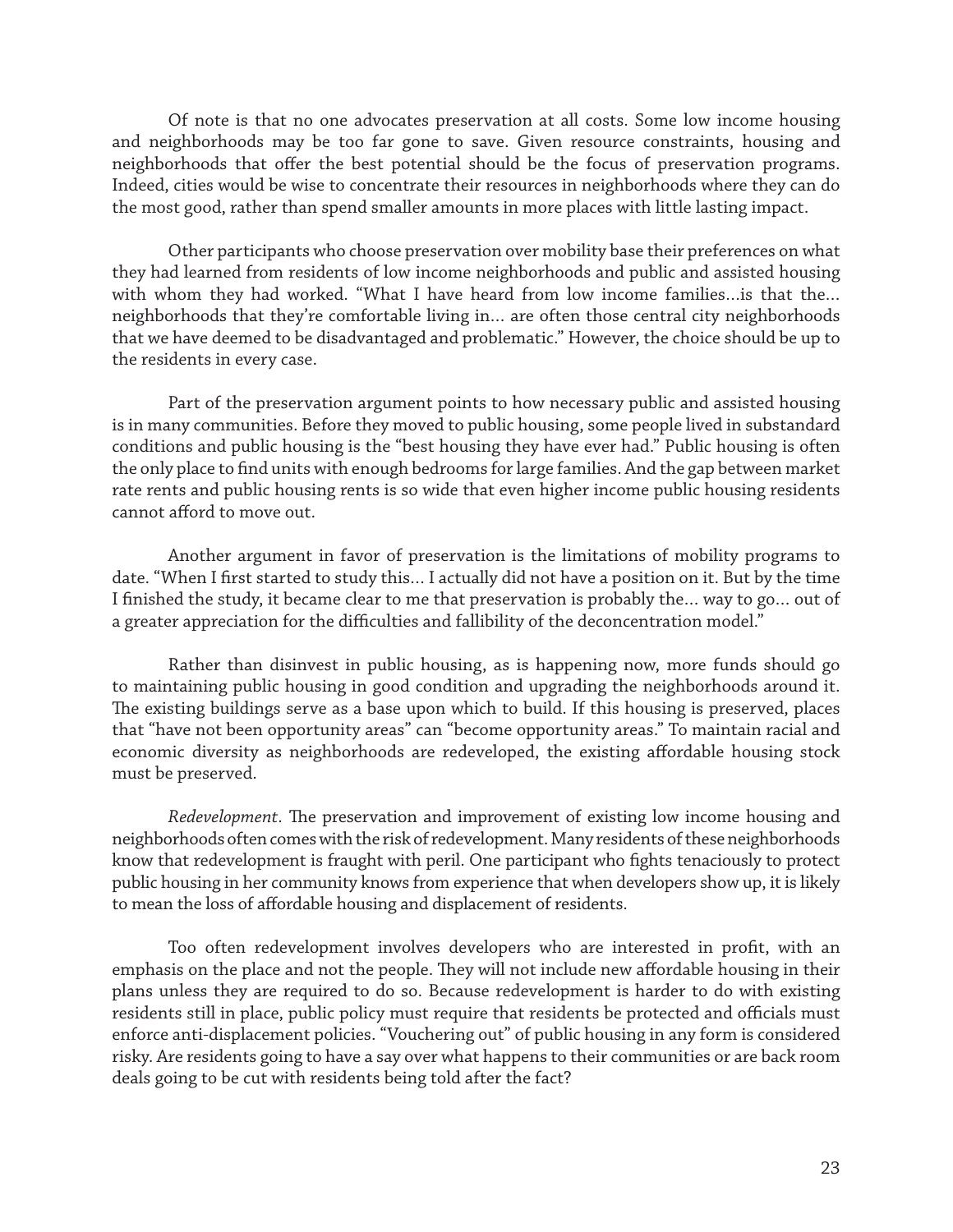Two participants reported on the proximity of public housing in their communities to major and expanding universities. In one case, the public housing was lost and the new housing that it replaced is not affordable to the residents who used to live there. In the other case, residents are organized to keep a watchful eye on what the university is up to.

 Any redevelopment plan must include resources to improve the existing housing for current residents, but, according to mobility advocates, should not add more housing that would bring more poor people to the neighborhood. The central question of redevelopment policy is how to assure that not only do low income people stay in their homes, but that they actually benefit from redevelopment. One participant supports "inclusive gentrification," in which existing low income, minority neighborhoods are made more attractive for higher income (presumably nonminority) people to move there while preserving the homes of the existing residents. Moreover, the benefits to existing residents should be more than simply not being displaced. They should benefit as well from whatever other amenities that attracts the higher income people there.

*Displacement*. A deeply felt and fully justified fear of people in low income communities is the specter of displacement and forced relocation. U.S. history is replete with the experiences of low income and people of color losing their homes and communities to larger more powerful interests, even if it was ostensibly for their own good. The preservation vs. mobility debate cannot be disentangled from these experiences.

 Any relocation that is involuntary causes trauma or "root shock," the term coined by psychiatrist Mindy Fullilove (2005). One participant likened the effects on some people as posttraumatic stress disorder (PTSD). Attachment to place is both emotional and cultural. One participant spoke of his lost neighborhood as one that "had a culture and beat all its own."

 Sometimes people are forced to move when disinvestment and neglect cause their neighborhoods to fall into disrepair and living conditions become too intolerable. More often it is the result of direct government action. The most recent example is HOPE VI, the HUD program that had both deconcentration of poverty and public housing redevelopment as its goals. Under HOPE VI, tens of thousands of public housing residents have been displaced. Old public housing has been replaced with mixed income neighborhoods with far fewer units that are affordable to the original residents. Most have not been able to return (Crowley, 2009). Some have moved to better housing, but many have not.

 One of the most serious criticisms of HOPE VI has been the way many residents of the public housing that was to be redeveloped have been treated. First, they had to endure years of poor quality housing and often dangerous communities. Then developers came in with big promises to build new homes and communities with lots of services and amenities that most of the residents will never see. "They are forced to live in public housing that is underfunded... neglected by local officials, and then when we decide we really want to clean up these communities, those folks are actually displaced and moved elsewhere into other highly segregated neighborhoods and never actually get the benefit of the redevelopment itself."

 Moreover, many existing residents were engaged in the HOPE VI planning process, a requirement for successful applications for HOPE VI funding. "They were told to envision what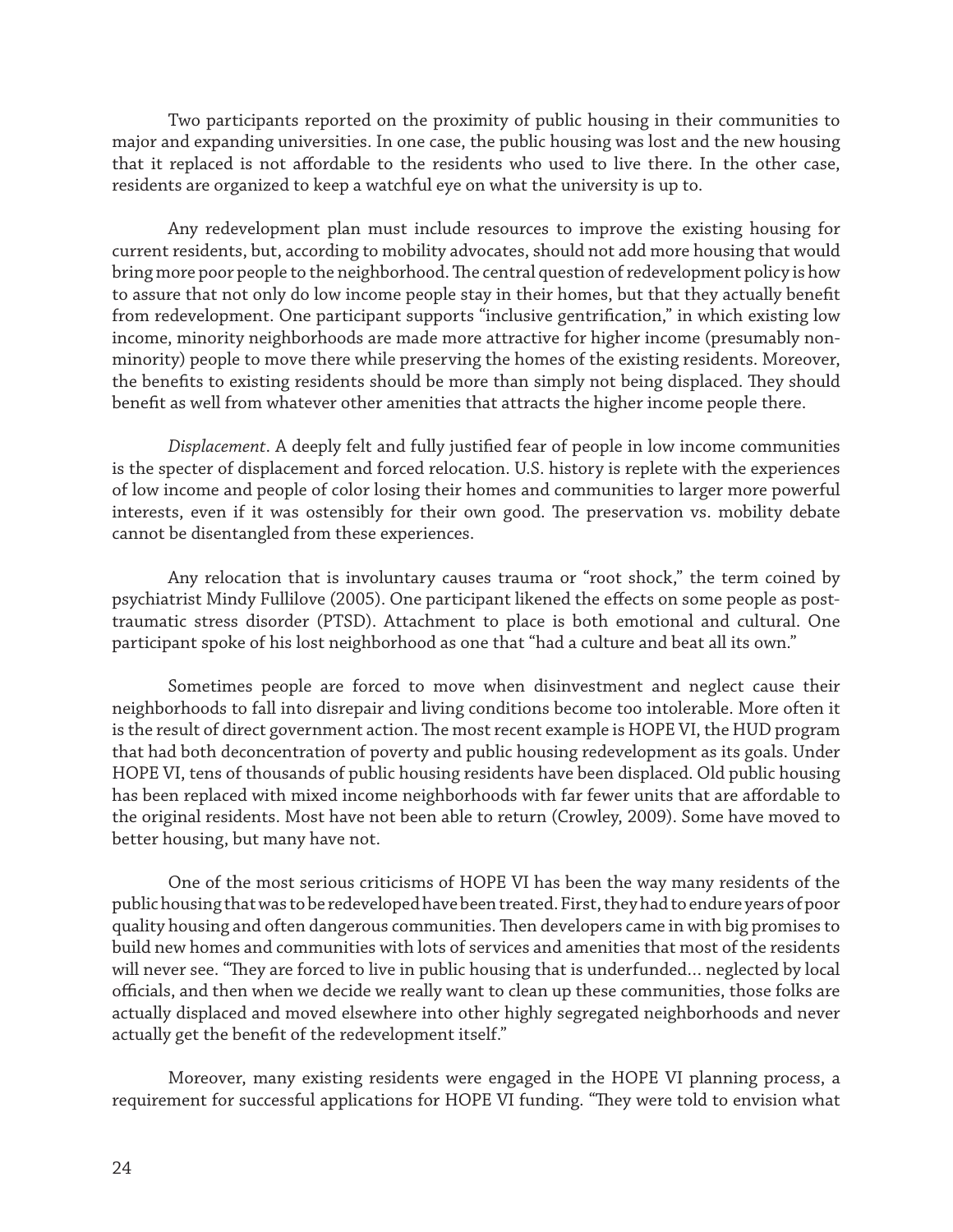### **"THEY ARE FORCED TO LIVE IN PUBLIC HOUSING THAT IS UNDERFUNDED, NEGLECTED BY LOCAL OFFICIALS, AND THEN WHEN WE DECIDE WE REALLY WANT TO CLEAN UP THESE COMMUNITIES, THOSE FOLKS… NEVER ACTUALLY GET THE BENEFIT OF THE REDEVELOPMENT ITSELF. "**

they want their community to look like without ever being told they had about a one in six change of actually staying in it." "The involuntary and significant disruption in their lives" is made even worse by the broken promises.

 One participant said that HOPE VI had done "a great deal of harm done to the fair housing project…We all know that when HOPE VI was implemented poorly, people didn't get to go back to the redeveloped site, they didn't get to go to a better neighborhood, they just lost their housing. I think HOPE VI really has given housing mobility and the whole desegregation project a bad rap and people associate the concept of mobility and integration (with it)." It will take a lot to overcome the distrust and ill will that HOPE VI has caused. More dialogue between public and assisted housing residents and civil rights advocates is needed to repair the relationship.

*Social Networks*. One of the arguments for preserving public and assisted housing is that the residents who live there have support systems and networks that help them cope and provide meaning in their lives. These networks are particularly important for those who are the least able to move. These support systems can be family-based or neighbor-to-neighbor or based in institutions. Churches in particular were cited by participants.

The pull of these social networks can be powerful even for people who have moved out. For better or for worse, their roots are in the communities they know. Again, connections to houses of worship can bring people back regularly. One participant knows people who have moved to other neighborhoods, "but run back over here to be in their community." They have not found new social networks to go along with their new homes.

 Resident leaders in public housing and assisted housing are important resources for other residents, both as advocates and as service providers. One participant reports that part of what keeps her in public housing is that she has been able to be a voice for the residents and negotiate on their behalf for community improvements. For example, she prevailed in getting city officials to develop a more robust Section 3 program to open up job opportunities for public housing residents. Another participant organizes residents to help one another so they do not have to depend on the public housing agency, which is often unresponsive to resident concerns. Keeping an eye on and assisting seniors and people with disabilities is a key function of resident associations.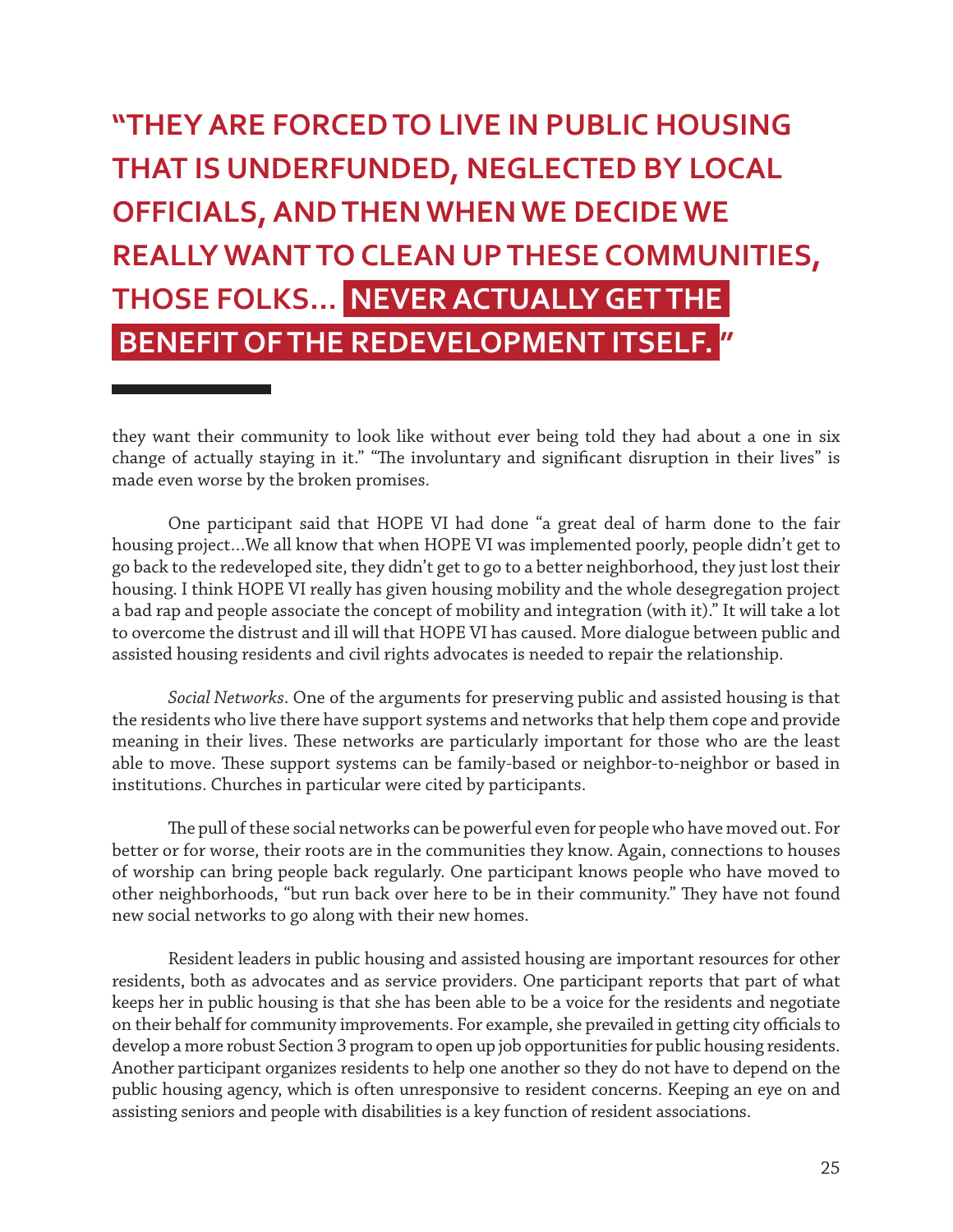The importance of social networks in low income communities is not a convincing argument against deconcentration strategies for some participants. First, social networks in low income neighborhoods may indeed be helpful to people who are poor, but they do not offer a way out of poverty. Second, there is no guarantee that social networks are always helpful. Sometimes people can demand too much of others; sometimes relationships can be co-dependent. "Some harm, some help, and some could care less." Finally, decrying the "loss of community" should not be a reason to "confine children to failing schools for the next generation." It is a question of what is more important.

 One of the arguments for deconcentration and redevelopment of low income neighborhoods, particularly public housing, is that the new mixed income housing will be more racially, as well as economically, integrated. The assumption may be that the residents will form new and maybe better social networks. Some participants report that just because people live near one another does not mean they even know, much less, help one another. One participant who lives in a gentrifying neighborhood says "the neighborhood is diverse, but we don't mingle, we don't associate." Another who lives in a redeveloped public housing building that is surrounded by more expensive housing reports significant mutual aid among the residents in the building, but no interaction with their more affluent neighbors.

 HUD and PHAs are faulted for focusing too heavily on the "bricks and mortar" of redevelopment and not on the social outcomes. Citing one HOPE VI project, a participant said "there wasn't a lot of thought about having residents come together across race and class lines." More funding needs to be directed to deliberate strategies that will facilitate integration and reduce the potential for tension and conflict. Day care centers and community gardens were suggested.

#### *Schools*

 Participants were asked to comment on the intersection between housing and other elements of community life including jobs, health care, transportation, and schools. The subject of schools produced the richest response. Indeed, stable housing, which for poor families means subsidized housing, is essential for children to achieve in school.

As reported earlier, a key finding of this analysis is that the particular target of mobility programs are children. The primary goal of mobility programs is to improve their educational opportunities. From this perspective, housing has become the vehicle to get children of color to better schools, because school busing as the means to integration did not succeed. But as in all facets of the preservation vs. mobility debate, the participants have divergent views on the subject.

 Two participants felt that parents have the ultimate choice about what school their child should attend, but no one sees the answer as that simple. There is a strong voice for getting kids out of poor performing schools. If the school has a "98% poverty profile (and is) completely racially isolated,... you're going to continue to have unequal resources, unequal teaching staff, unequal outcomes, and the peer effects of kids going to school with so many other kids from poverty." Indeed, high performing schools are the primary determinant of high opportunity areas. Schools in the suburbs are perceived as better than city schools.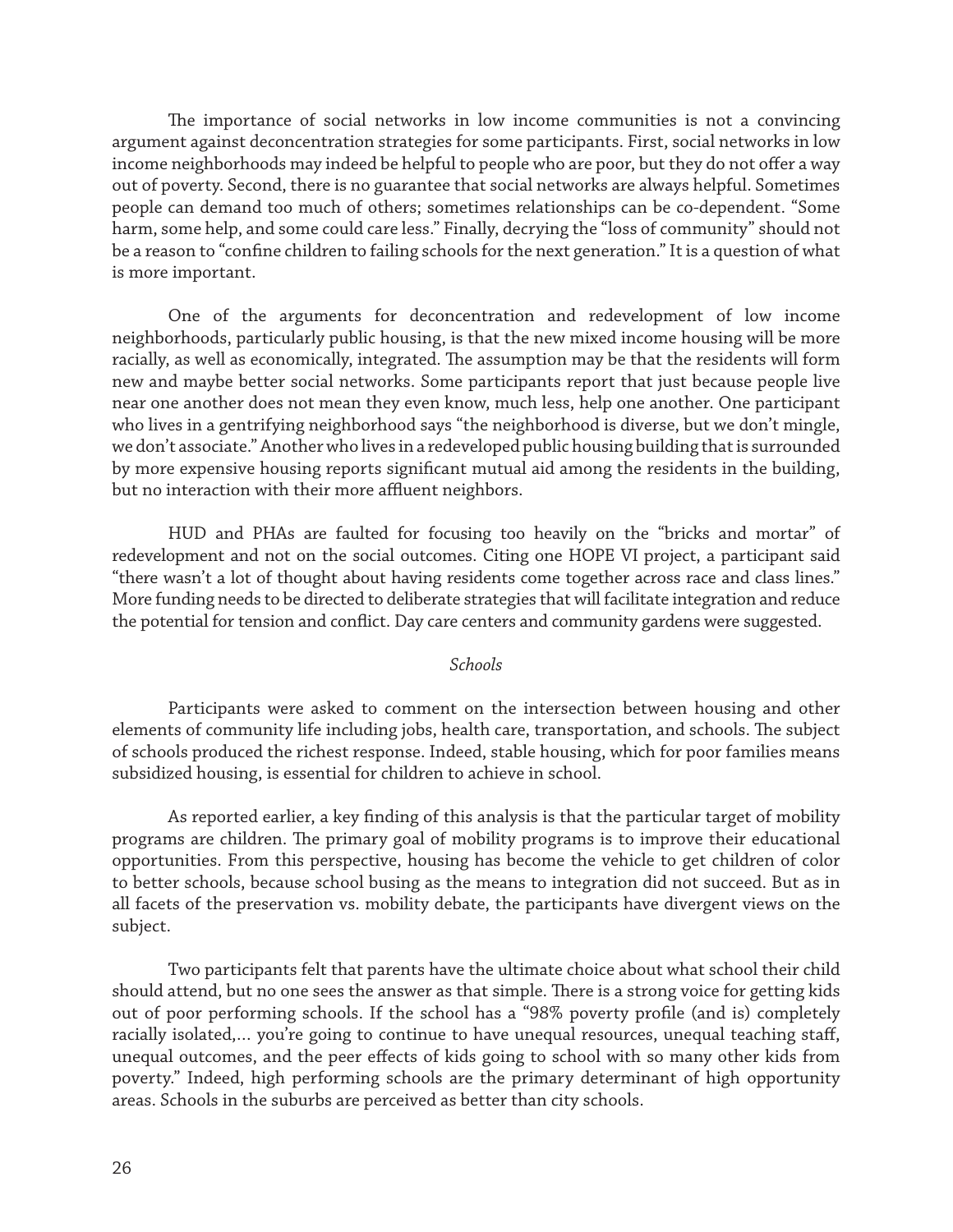One argument for moving families to communities with better schools is that it reduces social isolation. Many poor families in segregated neighborhoods have little interaction with people beyond their immediate geography. Parents are afraid for their children to venture too far from what they know. Even if the adults do not want to leave their existing neighborhoods, they should do what is best for their children and move to better school districts. It is the responsibility of community leaders to help families with children to see other possibilities for their children and not to condone continued isolation.

 One low income participant reported that when it was time for his son to go to high school, they moved to another jurisdiction that offered better educational opportunities. When his son graduated from high school, the family moved back to the old neighborhood.

 Disinvestment, as well as redevelopment, have taken a toll on inner city schools. As low income people have been dispersed, enrollment in the schools in their old neighborhoods has declined. Many schools have closed as a result.

 Sometimes parents argue to keep poor performing neighborhood schools open, despite lower numbers. One participant thinks this is irrational. He asks if it is racist to shut down a failing school with a crumbling physical plant even if the parents want it to stay open. His answer is: "I don't think so. There's a whole generation of kids in that school and if you move them to a better school, they'll be better off in the long run, and if you keep them [in the neighborhood school], you're going to lose a lot of them." He thinks that these parents' energy would be better spent getting involved in their children's new and improved schools.

## **"THERE'S A WHOLE GENERATION OF KIDS IN THAT SCHOOL AND IF YOU MOVE THEM TO A BETTER SCHOOL, THEY'LL BE BETTER OFF IN THE LONG RUN... "**

 Several participants felt just as strongly that the preferred public policy was to invest in city schools to bring them up to higher standards. People will stay in declining neighborhoods if it means helping their schools. The cycle of poverty is not broken by moving some people away, but by improving local schools for the benefit of every child. Even people without children want the children in their local schools to succeed. Members of church and alumni groups are active at mentoring children in one inner city school. Residents of a public housing development have established a drop-out prevention program.

The question that remains unanswered is what happens to the children left behind in poor performing, high poverty schools. Mobility programs can actually make inner city, segregated schools worse, as the higher functioning families leave, and in some cases, limited resources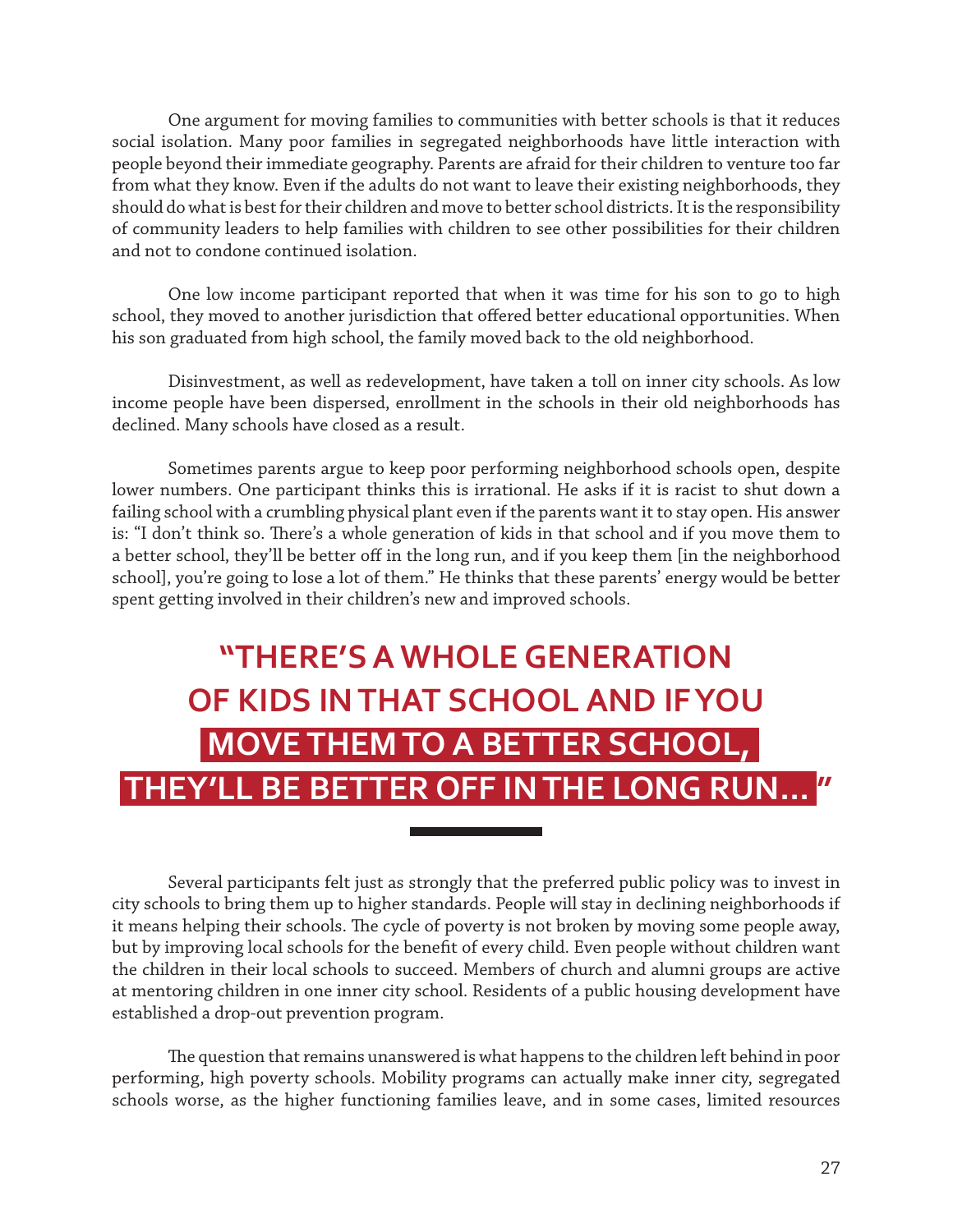follow them. Sending some kids to better schools does not help the kids who remain. Some participants want school policies and educational professionals committed to turning around poor performing schools. Programs that address disparities in scores on standardized tests and other measures of school performance are what is needed.

 Rather than moving poor children of color out to better schools, some participants advocate for investing in city schools to attract higher income, white families into urban neighborhoods. City schools would perform better if everyone sent their children to public schools. School reform in one city has had a positive effect on student performance, but has not changed the racial composition of the school population. Magnet schools and schools segregated by gender in that city are still all black.

 Most white middle class parents are not willing to send their children to schools where they will be in the racial and economic minority. Many white gentrifiers send their children to high performing private schools in cities, some of which may be located in low income neighborhoods. One participant speculated that some middle class families may no longer be able to afford private school tuition because of the downturn in the economy. Will they now send their children to city public schools or will they move to other school districts?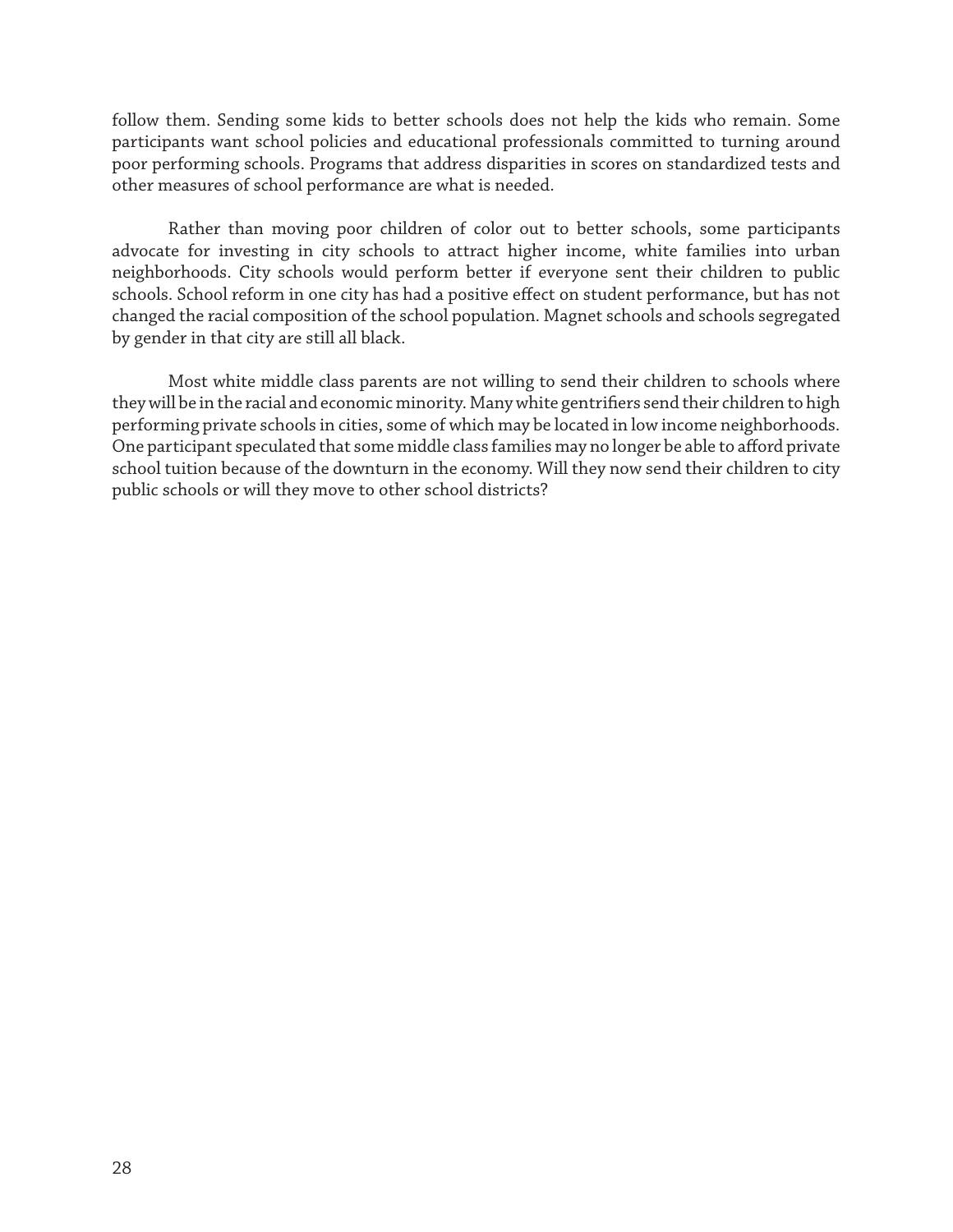# **CONCLUSIONS**

 Perhaps it was too much to hope for that this research would yield some new insight into resolving the dilemma. Alas, no such insight emerged. While all points of view are valid, the feelings that the debate evokes are too powerful for NLIHC to simply take the position to respect both perspectives. Each person is free to follow his or her own conscience, but that does not help set a policy direction. What follows are policy and program conclusions that are based on the findings of this research.

1. The shortage of affordable housing must be addressed. The scarcity of resources is central to the preservation vs. mobility debate. Competing demands for ever-dwindling low income housing resources have pushed people to dichotomize. The long-term solution is to increase the resources to such a level that the supply of housing that the lowest income people can afford is no longer constricted.

 Today in the United States, there is a well documented shortage of housing that people with the lowest incomes can afford (National Low Income Housing Coalition, 2012; Pelletiere, 2010). Minimally, the supply of housing that can be afforded by families with incomes at or below 30% of the area median (extremely low income) should be expanded by 3.5 million units.

 What would it take to expand the supply by this much? In a word, money: \$30 billion a year for ten years. Some would be new units, some would be rehabilitated units, and some would be existing units with deeper subsidies. This is the goal of the National Housing Trust Fund campaign.

 If landlords and developers had to compete for tenants, instead of the other way around, low income people would have more freedom to choose where they want to live (although discrimination would still exist). Closing this gap should be the principle goal of housing advocacy and policy. Closing the gap should be where advocates are putting their energy and philanthropists are putting their money.

2. *Policy should err on the side of preservation.* Closing the gap will not happen overnight. For the foreseeable future, then, public policy should err on the side of preservation and improving existing public and assisted housing in low income communities, with strictly enforced antidisplacement policies. Public and assisted housing should be clean, safe, energy efficient, up-todate, and rich with programs and services. This requires fully funding these programs, including investment to bring all properties up to contemporary standards.

3. The voucher program should be improved. The voucher program is an essential component of federal housing policy that can and should be improved. The three policy changes suggested by participants should be passed immediately by Congress. They are: prohibition against discrimination in housing based on source of income, regional and state administration of vouchers, and implementation of small area FMRs nationwide. There is opposition to all three, but none will cost significant new money and some may even save money. These changes will make vouchers a better tool for maximizing housing choice.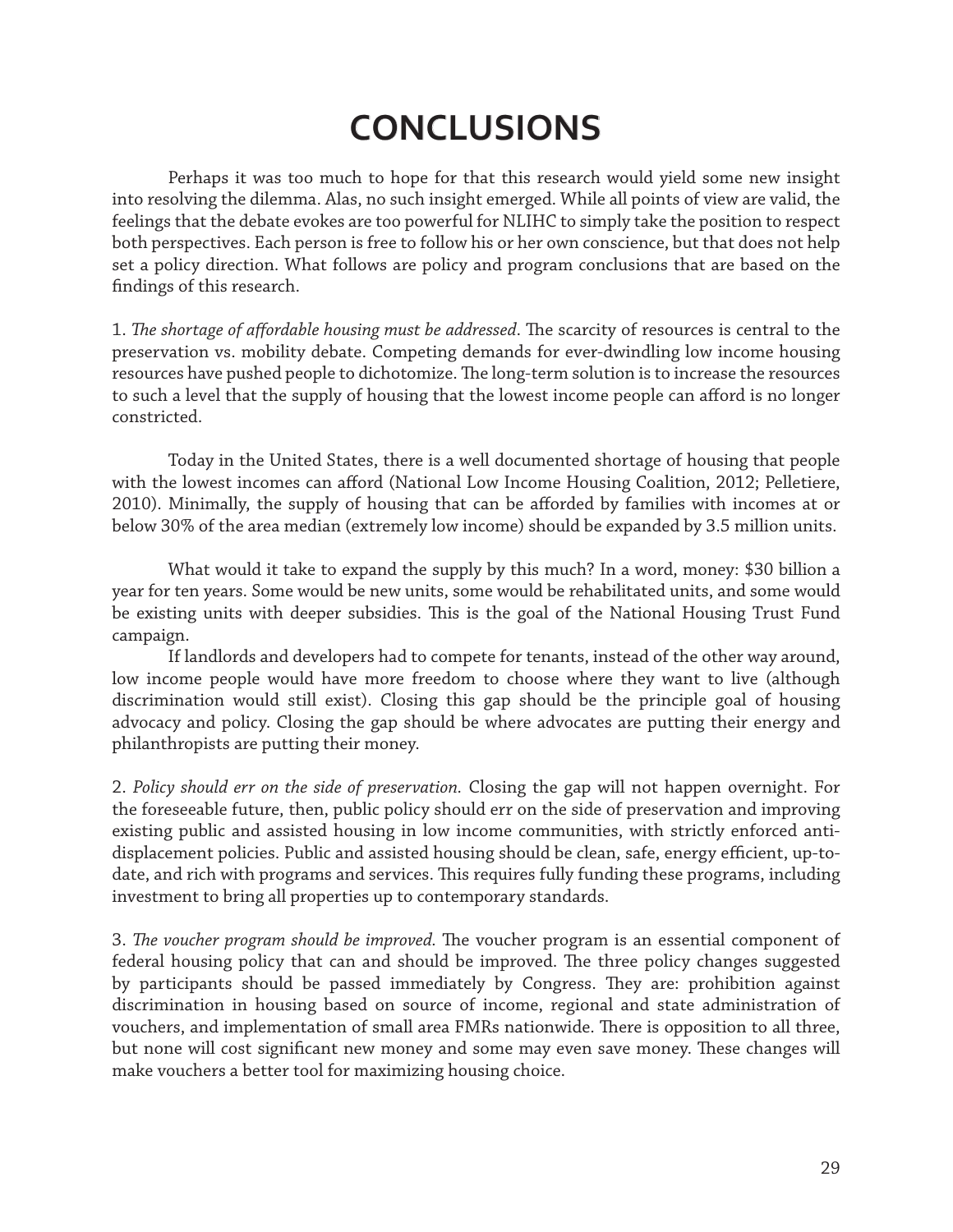4. *U.S. housing policy should not be based on the belief that it is problematic for too many poor people or too many people of color to live near one another.* At its core, the preservation vs. mobility debate is about race in America, and consequently arouses powerful emotions. Precisely because the debate is about race, it must be approached with the utmost caution and sensitivity.

 Mobility proponents are often civil rights advocates, who want to correct the profound injustices of government created and enforced racial segregation in the United States, the vestiges of which linger in poor, black neighborhoods across the country. But preservation proponents are often low income, black people who object to the characterization of their communities as inferior and dysfunctional by people of any race who do not live there. The sins of segregation should not be replicated by the sins of deconcentration. Both fail to respect the agency of the human beings who are most affected.

 Of course, we should continue to strive for a greater measure of racial and economic residential diversity in the United States based on choice. But any and all policy prescriptions that involve involuntary displacement of low income people or people of color should be abandoned.

 An important implication of this recommendation is the need for greater dialogue among fair housing advocates and low income people of color who want to preserve their homes and their communities. The kind of alliance that could emerge from such a process would be a powerful force for change.

5. *Schools must be equal*. It is access to better schools that is the primary motivation of mobility advocates. The educational opportunities of low income children of color, or lack thereof, are the most immediate problem. It is long past time to invest in transforming schools in low income neighborhoods, because it is the only solution that does not simply abandon a lot of poor children. Improving the opportunities of some poor children by moving them to better schools while reducing the opportunities of other poor children is unacceptable.

The preservation vs. mobility debate is thorny and emotionally charged. People of good will, all of whom believe in social justice, can have very different perspectives on the dimensions of the debate and what the answers are. This paper offers another opportunity for this debate to be aired. Hopefully, in the process, a little more light has been shed on what remains a central challenge to achieving socially just housing policy in the United States.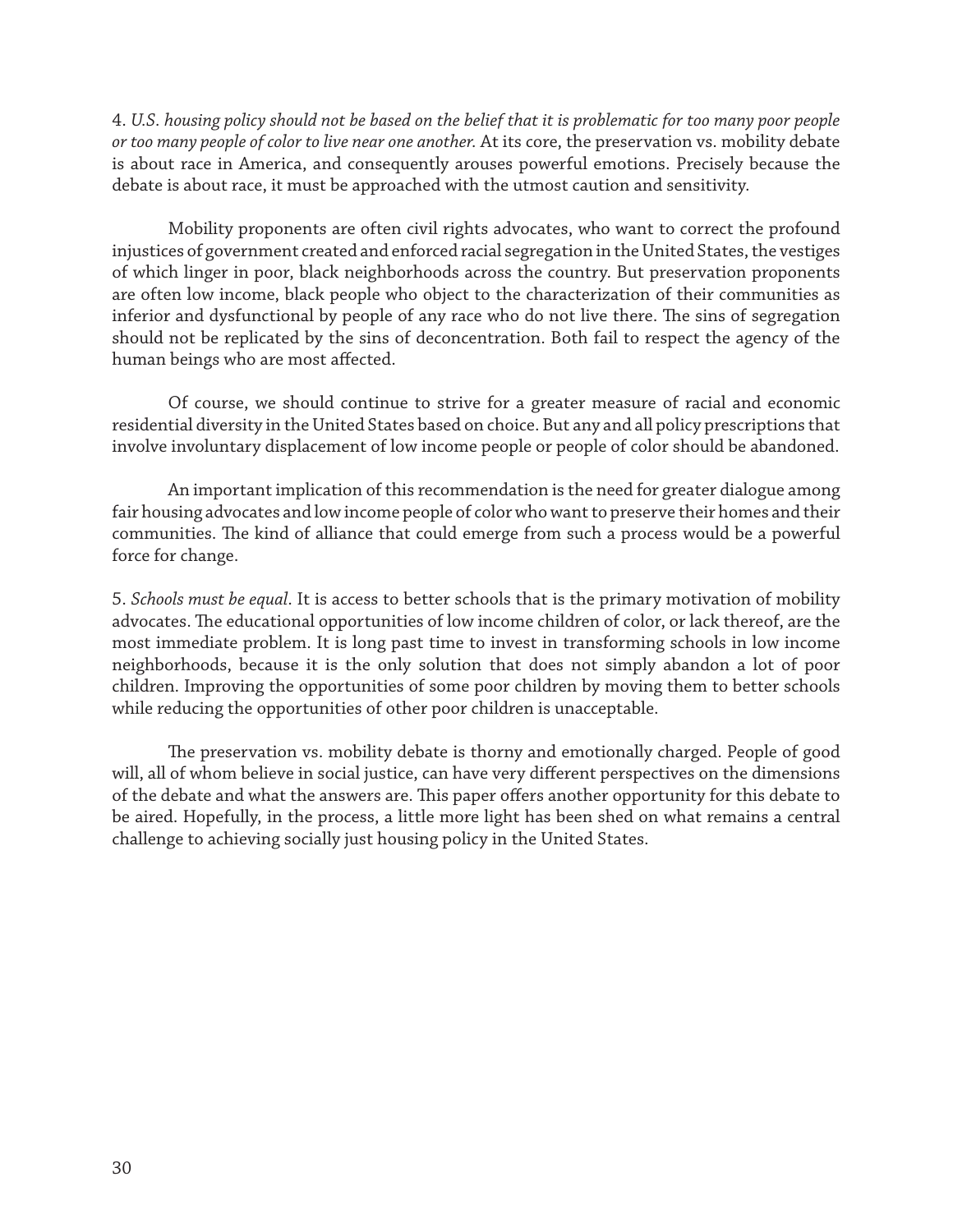### **APPENDIX A: METHODOLOGY**

The report is of a study conducted using qualitative research methods. The purpose of the research was to gain a more thorough and sophisticated understanding of the preservation vs. mobility debate among housing advocates.

 Data collection consisted of interviews with people whose perspective could inform the debate. Sampling was a convenience sample of people with whom NLIHC staff has a relationship, with the intention of interviewing equal numbers of low income people who are affected by policy, and people who have studied or advocated for the policies in question. Ten interviews were completed, five conducted by NLIHC President Sheila Crowley and five by NLIHC Research Director Danilo Pelletiere. NLIHC staff attempted to interview three other people in the later category, but were unable to schedule interviews within the time frame of the study.

The five low income people are current or former members of the NLIHC Board of Directors. (NLIHC by-laws require that 25% of board members are low income.) The five others are members of NLIHC and/or people whose work was known to NLIHC.

Among the five low income people, all of whom are black, are three women and two men. Three currently live in public housing. The two others have lived in public housing as well as project based Section 8 housing. One was a voucher holder before moving to a coop. Another now lives in an LIHTC property. All are middle aged or older and four of the five have children, though none have school age children now. Four live in major cities, and the fifth lives in a small city. All hold leadership positions in their communities.

The five other participants are four white men and one black woman. Two are in academia with published research on the subject matter. Two are civil rights attorneys. The fifth person works in a community-based housing counseling organization in a large city that has undergone a significant amount of public housing redevelopment and displacement of the tenants who used to live there.

 Interviews were conducted in person whenever possible and otherwise were conducted via telephone. The interviews took place between November 2010 and March 2011. Questions were prepared to guide the interviews, but each interview was conducted as an open-ended conversation. The interviewers used the answers to initial questions to probe for deeper meaning. The interviews were tape-recorded and transcribed for analysis.

The analysis was conducted by Sheila Crowley. The first step of the analysis was to read all transcripts through in one seating to assess the overall tone and look for unusual or unexpected content. Notes were taken about themes and issues that emerged from this first round of analysis.

 Next the transcripts were cleaned by deleting extraneous words that did not add meaning. Then each transcript was unitized, a process in which the words are examined in relation to one another and divided into segments that are best described as "chunks of meaning" (Lincoln & Guba, 1985, p. 345). With unitizing, the data are decontextualized such that each unit has meaning that can stand alone. A unit can be a few words or a whole page. Each unit was coded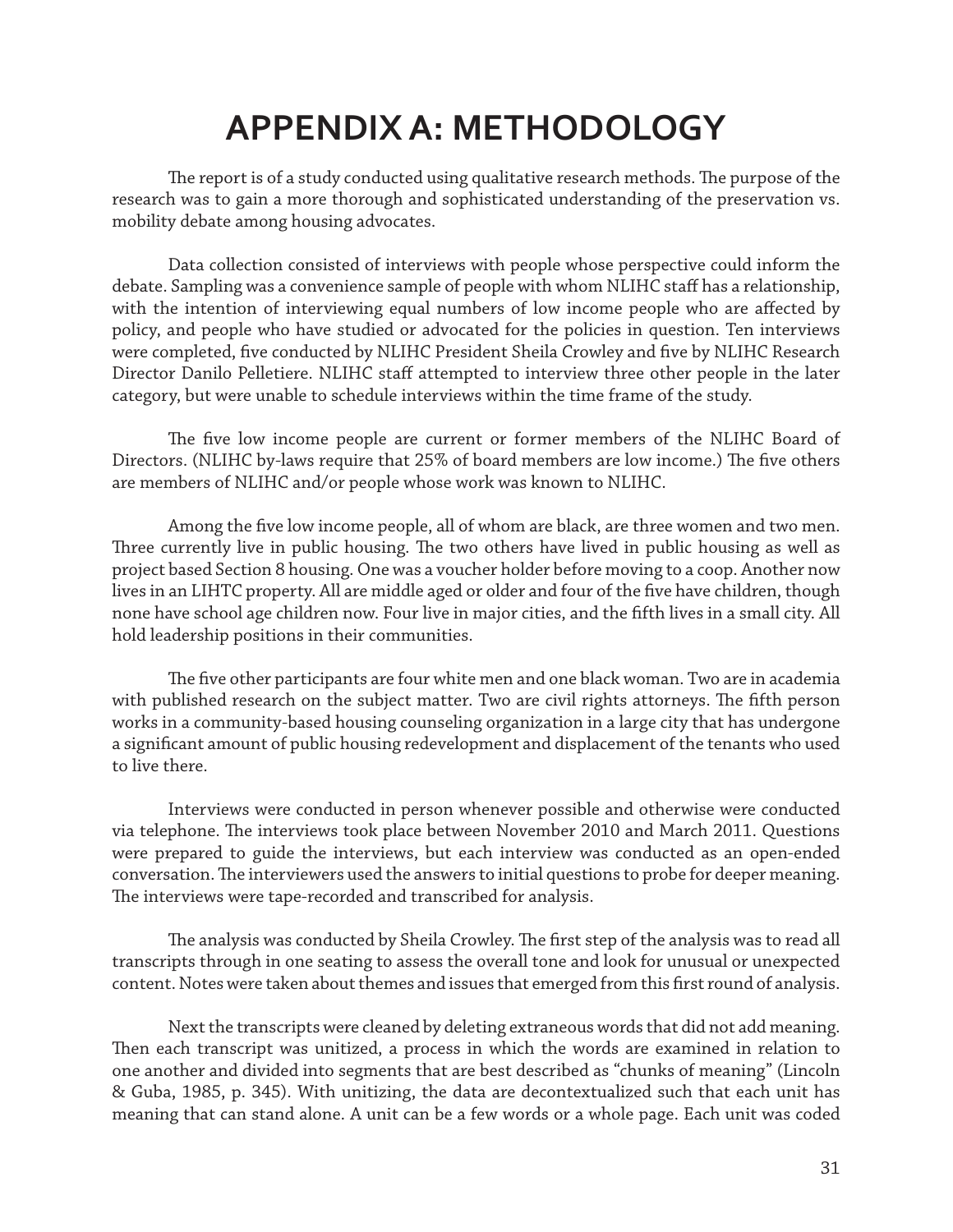so as to be able to trace it back to its origin and then was placed on a separate card. This process yielded 427 units.

 Once unitized, the data were analyzed via the method of constant comparison (Glaser & Strauss, 1967). One unit after another was compared to the last, and they were grouped together conceptually, called lumping and sorting. The first round of inductive analysis yielded categories that were given codes that were noted on each unit. The categories were then used for lumping and sorting to higher levels of abstraction. The elements of the report emerged after repeated and prolonged movement up and down levels of abstraction before settling on a satisfactory framework for writing the report. In the process, some units that were strictly biographical were discarded.

The report, written by Crowley, offers a rich or "thick description" (Geertz, 1973, p. 6) of the findings. Thick means of enough detail and depth so that the reader can compare the findings with his or her experiences. Direct quotes are used to punctuate assertions made in the narrative.

The final step of the process was to circulate the draft report to the participants and ask them to warrant that their perspectives are accurately reflected. Nine of the ten participants responded to the request. All replied that they found their viewpoints accurately expressed in the narrative. Three raised concerns. One participant said that one statement that she thought was hers was not accurate. It did come from her. The statement in the paper was modified to reflect her concern. Another thought one issue of his needed further elaboration, so a qualifying phrase was added. A third participant objected to four assertions made in the paper, but none of them were made by him. He was reminded that the paper is supposed to reflect all voices and he was not expected to agree with everything that others had said. However, each of his criticisms were reviewed and the language was modified slightly to make clear the statements were not universally supported.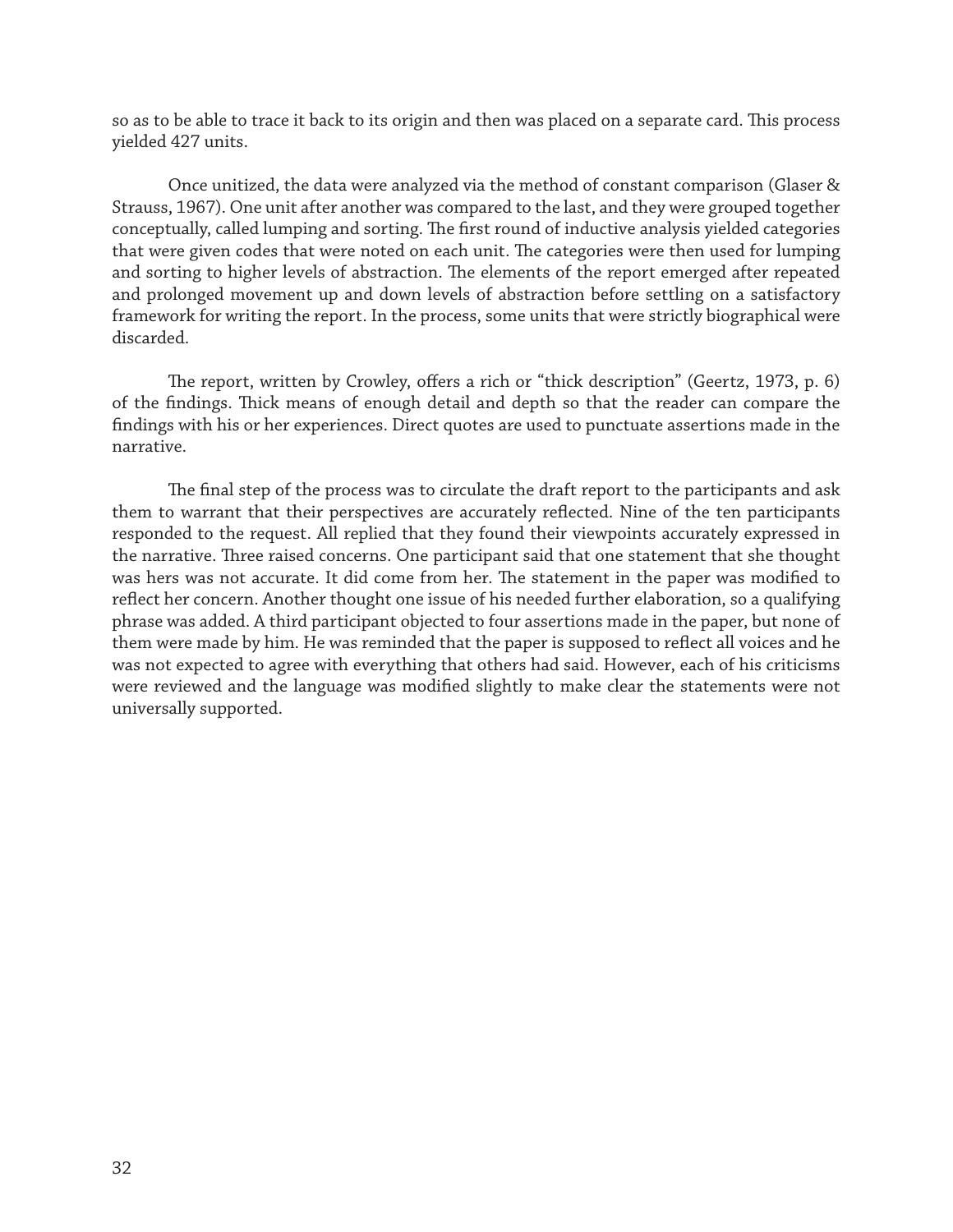#### References

Bravve, E., Pelletiere, D. & Ross, L. (forthcoming). *The voucher story continues: Five more years of research confi rms programs strengths along with its weaknesses, and there is still much we do not know.* Washington, DC: National Low Income Housing Coalition.

 Briggs, X. de S. (1998). Brown kids in white suburbs: Housing mobility and the many faces of social capital. *Housing Policy Debate*, 9(1), 177–221.

Briggs, X. de S. (2005). More pluribus, less unum? In X. de S. Briggs (Ed.), *The geography of opportunity: Race and housing choice in metropolitan America*, (pp. 17-41). Washington, DC: The Brookings Institution.

Bristol, K. (1998). Pruitt-Igoe. In W. van Vliet (Ed.), *The encyclopedia of housing*, (pp. 440-441). Thousand Oaks, CA: Sage Publications.

Cohen, R. & Wardrip, K. (2011). *Should I stay or should I go? Exploring the effects of housing instability and mobility on children*. Washington, DC: Center for Housing Policy.

Collins, W.J. (2004). *The political economy of state fair housing laws prior to 1968*. Nashville, TN: Vanderbilt University, Department of Economics Working Paper No. 04-W13. Retrieved May 15, 2011 from www.vanderbilt.edu/econ/wparchive/workpaper/vu04-w13.pdf.

Coulton, C., Theodos, B. & Turner, M.A. (2009). *Family mobility and neighborhood change: New evidence and implication for community initiatives*. Washington, DC: Urban Institute. Retrieved from: www.urban.org.

 Crowley, S. (2009). Hope VI: What went wrong? In H.G. Cisneros and L. Engdahl (Eds.), *From despair to hope: HOPE VI and the new promise of public housing in America's cities*, (pp. 63-81). Washington, DC: Brookings Institution Press.

 Cunningham, M. & Sawyer, N. (2005). *Moving to better neighborhoods with mobility counseling*. Washington, DC Urban Institute. Retrieved from: www.urban.org.

Curley, A.M. (2009). Draining or gaining? The social network of public housing movers in Boston. *Journal of Social and Personal Relationships*, 26, 227.

 Ellen, I.G. & Turner, M.A. (1997). Does neighborhood matter? Assessing the recent evidence. *Housing Policy Debate*, 8(4), 833-866.

 Engdahl, L. (2009). *New homes, new neighborhoods, new schools: A progress report on the Baltimore Housing Mobility Program*. Washington DC: Poverty and Race Research Action Council and Baltimore, MD: Baltimore Regional Housing Campaign.

Fainstein, S.S. (1998). Urban Redevelopment. In W. van Vliet (Ed.), *The encyclopedia of housing*, (pp. 414-617). Thousand Oaks, CA: Sage Publications.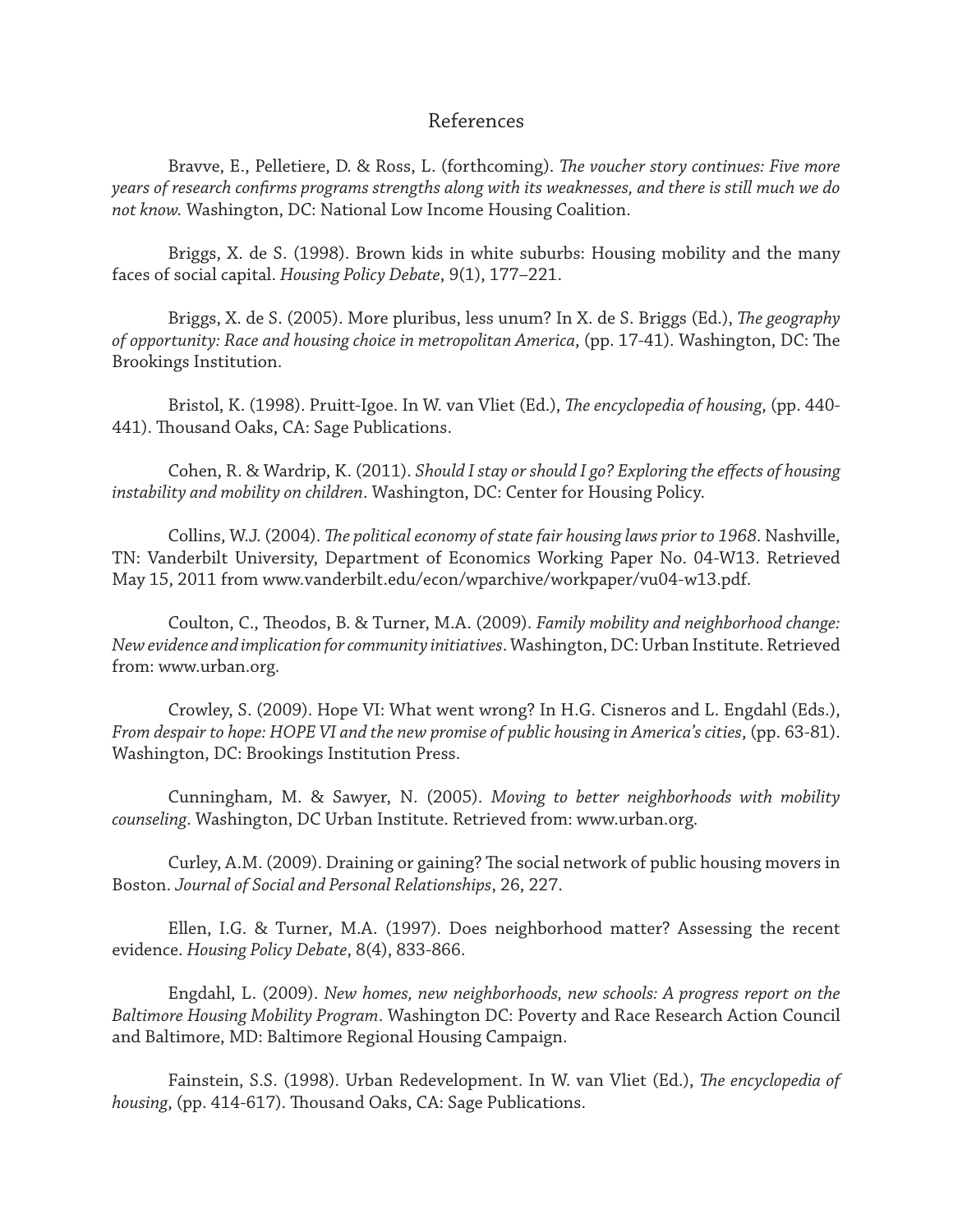Freeman, L. (2005). Displacement or succession? Residential mobility in gentrifying neighborhoods. *Urban Affairs Review*, 40(4), 463-491.

 Fullilove, M.T. (2000). What's housing got to do with it? *American Journal of Public Health*, 90(2), 183-184.

 Fullilove, M.T. (2005). *Root shock: How tearing up city neighborhoods hurts America, and what we can do about it*. New York: One World Ballantine Books.

 Garr, D J. (1998). Moratorium on federally assisted housing programs. In W. van Vliet (Ed.), *The encyclopedia of housing*, (pp. 362-363). Thousand Oaks, CA: Sage Publications.

Geertz, C. (1973). Thick description: Towards an interpretative theory of culture. In C. Geertz, *The interpretation of cultures*, (pp. 3-30). New York: Basic Books.

Glaser, B.G., & Strauss, A.L. (1967). *The discovery of grounded theory*. Chicago: Aldine.

Goering, J. (2005). Expanding housing choice and integrating neighborhoods: The MTO experience in X. de S. Briggs (Ed.), *The geography of opportunity: Race and housing choice in* metropolitan America, (pp. 127-149). Washington, DC: The Brookings Institution.

 Goetz, E.G. & Chapple, K. (2010). You gotta move: Advancing the debate on the record of dispersal. *Housing Policy Debate*, 20(2), 209-236.

 Goetz, E.G. (2003). *Clearing the way: Deconcentrating the poor in urban America.* Washington, DC: The Urban Institute Press.

 Jargowsky, P.A. (1996). *Poverty and place: Ghettos, barrios and the American city.* New York: Russell Sage Foundation.

Jargowsky, P.A. (2003). *Stunning progress, hidden problems: The dramatic decline in concentrated poverty in the 1990s*. Washington, DC: The Brookings Institution.

 Jencks, C. & Myer, S.E. (1990). Residential segregation, job proximity and black job opportunities. In L.E. Lynn & M. McGreary (Eds.), *Inner-city poverty in the United States*, (pp.111- 186). Washington DC: National Academics Press.

Kain, J.F. (1965, April). The effect of the ghetto on the distribution and level of nonwhite employment in urban areas. *Proceedings, Social Statistics Section of the American Statistical Association.*

Kain, J.F. (1992). The spatial mismatch hypothesis: Three decades later. *Housing Policy Debate*, 3(2), 371-460.

Kaufman, J., & Rosenbaum, J. (1992). The education and employment of low-income black youth in white suburbs. *Educational Evaluation and Policy Analysis*, 14(3), 229-40.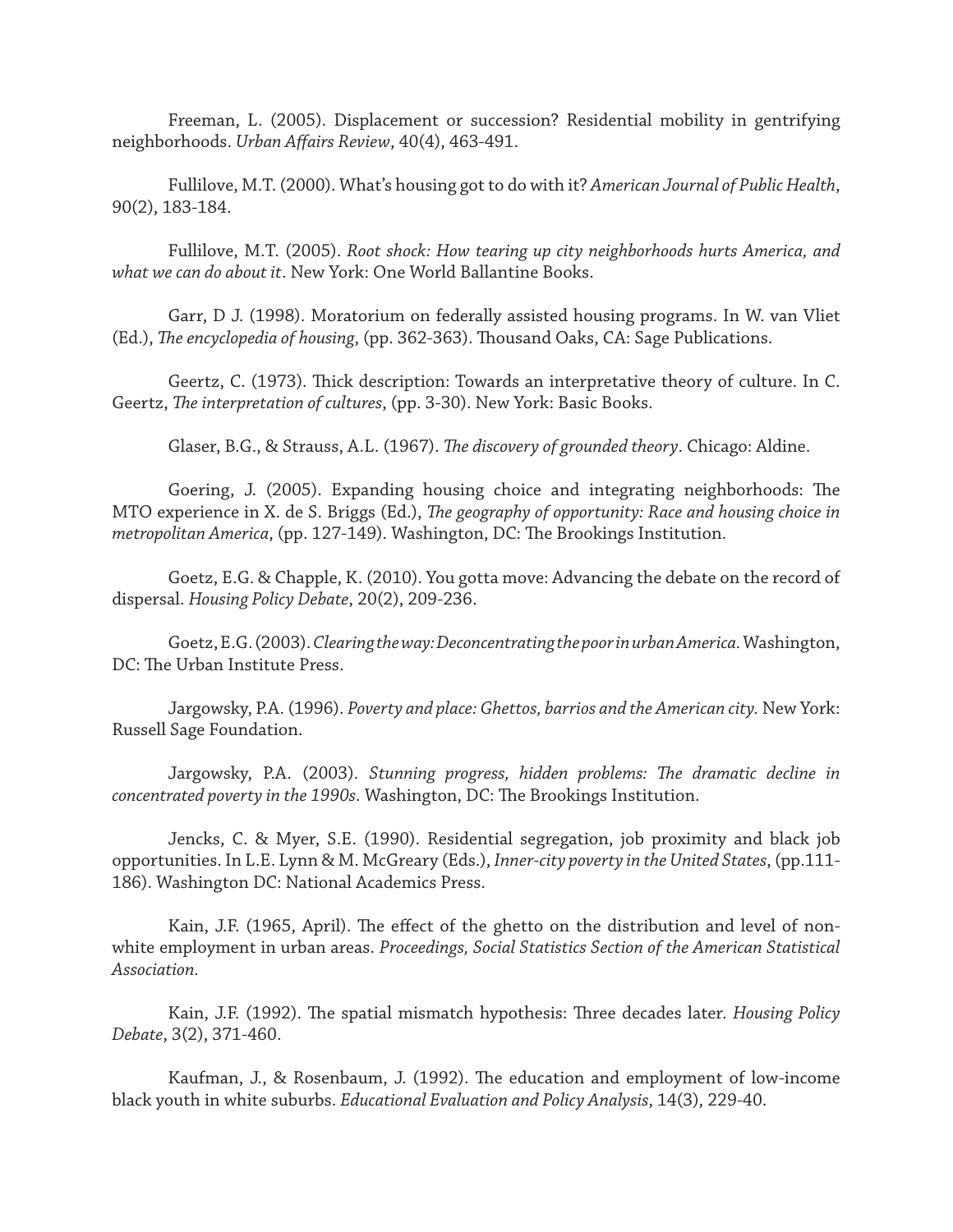Kerner Commission. (1967). *The report of the National Advisory Commission on Civil Disorders*. Berkeley, CA: University of California.

 Kleit, R. G. (2010). Draining ties: Tie quality versus content in the social networks of lowincome women displaced by redevelopment. *Journal of Social and Personal Relationships*, 27(4), 573-588.

 Levy, K., McDade, Z. & Dumlao, K. (2010). *Eff ects from living in mixed-income communities for low-income families*. Washington, DC: Urban Institute.

 Lewis, T. (1997). *Divided Highways: Building the Interstate Highways, Transforming American Life*. New York: Penguin.

 Lincoln, Y.S., & Guba, E.G. (1985). *Naturalistic inquiry*. Newbury Park, NJ: Sage Publications.

 Massey, D.S. & Denton, N. (1993). *American apartheid: Segregation and the making of the underclass*. Cambridge, MA: Harvard University Press.

McCain, D. (2008, Summer). Housing mobility: The move-to-opportunity movement. The *Next American City*, 18-19.

 McClure, K. (2011). *Housing choice voucher marketing opportunity index: Analysis of data at the tract and block group level*. Washington, DC: U.S. Department of Housing and Urban Development.

 Murray, C. (1984). *Losing ground: American social policy*, 1950-1980. New York: Basic Books.

 National Low Income Housing Coalition (NLIHC). (2005). *Housing vouchers: A review of empirical literature between 2000 and 2004 for National Housing Voucher Summit 2005.* Washington, DC: Author. www.nlihc.org/doc/vsliteraturereview.pdf.

National Low Income Housing Coalition. (2012). "The Shrinking Supply of Affordable Housing." *Housing Spotlight*, 2(1).

Oakley, D. (2009). Out of the projects, still in the hood: The spatial constraints on public housing residents' relocation in Chicago. Journal of Urban Affairs, 31, 589-614.

Olsen, E. (2009). *The cost-effectiveness of alternative methods of delivering housing subsidies*. Retrieved May 15, 2011 from www.virginia.edu/economics/Workshops/papers/olsen/ CESurvey2009.pdf.

O'Regan, K. (1993). The effect of social networks and concentrated poverty on black and Hispanic youth unemployment. *Annals of Regional Science*, 27(4), 327-342.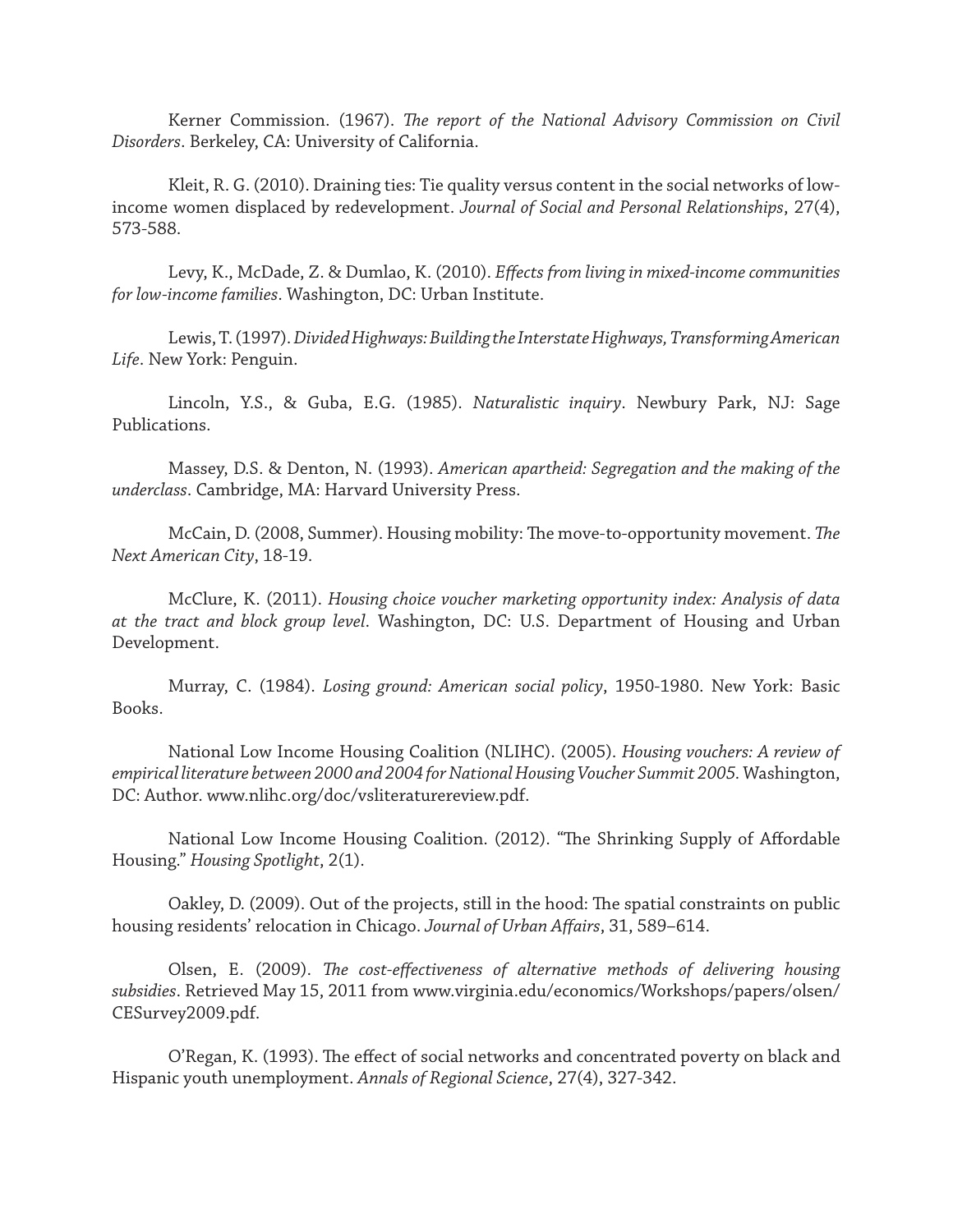Orfield, M. (1997). *Metropolitics: A regional agenda for community and stability*. Washington, DC: Brookings Institution Press.

Orfield, G. & Eaton, S.E. (1996). *Dismantling desegregation: The quiet reversal of Brown v.* Board of Education. New York: The New Press.

Palen, J.J. (1998). Suburbanization. In W. van Vliet (Ed.). *The encyclopedia of housing*, (pp. 567-569). Thousand Oaks, CA: Sage Publications.

 Pefoff , K.A., Cloteal L., & Jones, R. (1979). *Gautreaux housing demonstrations: An evaluation of impacts on participating households*. Washington, DC: U.S. Department of Housing and Urban Development.

Pelletiere, D. (2010). *A preliminary analysis of the 2009 and 2007 rental affordability gaps from the 2009 and 2007 American housing surveys*. Washington, DC: National Low Income Housing Coalition.

Polikoff, A. (2006). *Waiting for Gautreaux: A story of segregation, housing and the black ghetto*. Chicago: Northwestern.

 Popkin, S. J., Cunningham, M., & Burt, M. (2005). Public housing transformation and the hard to house. *Housing Policy Debate*, 16 (1), 1-24.

 Rodwell, M.K., & Byers, K.V. (1997). Auditing constructivist inquiry: Perspectives of two stakeholders. *Qualitative Inquiry*, 3(1), 116-134.

 Rusk, D. (1999). *Inside outside game: Winning strategies for saving urban America.*  Washington, DC: The Brookings Institution Press.

Sanoff, H. (1998). Participatory design and planning. In W. van Vliet (Ed.), *The encyclopedia* of housing, (pp. 416-418). Thousand Oaks, CA: Sage Publications.

Seittles, M. (1996). The perpetuation of residential racial segregation in America: Historical discrimination, modern forms of exclusion and inclusionary remedies. *Journal of Land Use & Environmental Law*, 14 (1), www.law.fsu.edu/journals/landuse/Vol141/seit.htm.

Tegeler, P. D. (2005). The persistence of segregation in government housing programs. In X. de S. Briggs (Ed.), *The geography of opportunity: Race and housing choice in metropolitan America*, (pp.197-216). Washington, DC: The Brookings Institution.

 U.S. Census Bureau. (2010). *2010 census: People and households*. http://2010.census. gov/2010census.

 U.S. Department of Housing and Urban Development (HUD). (ND). *History of fair housing*. Retrieved July 6, 2011, from portal.hud.gov/hudportal/HUD?src=/program\_offices/ fair\_housing\_equal\_opp/aboutfheo/history.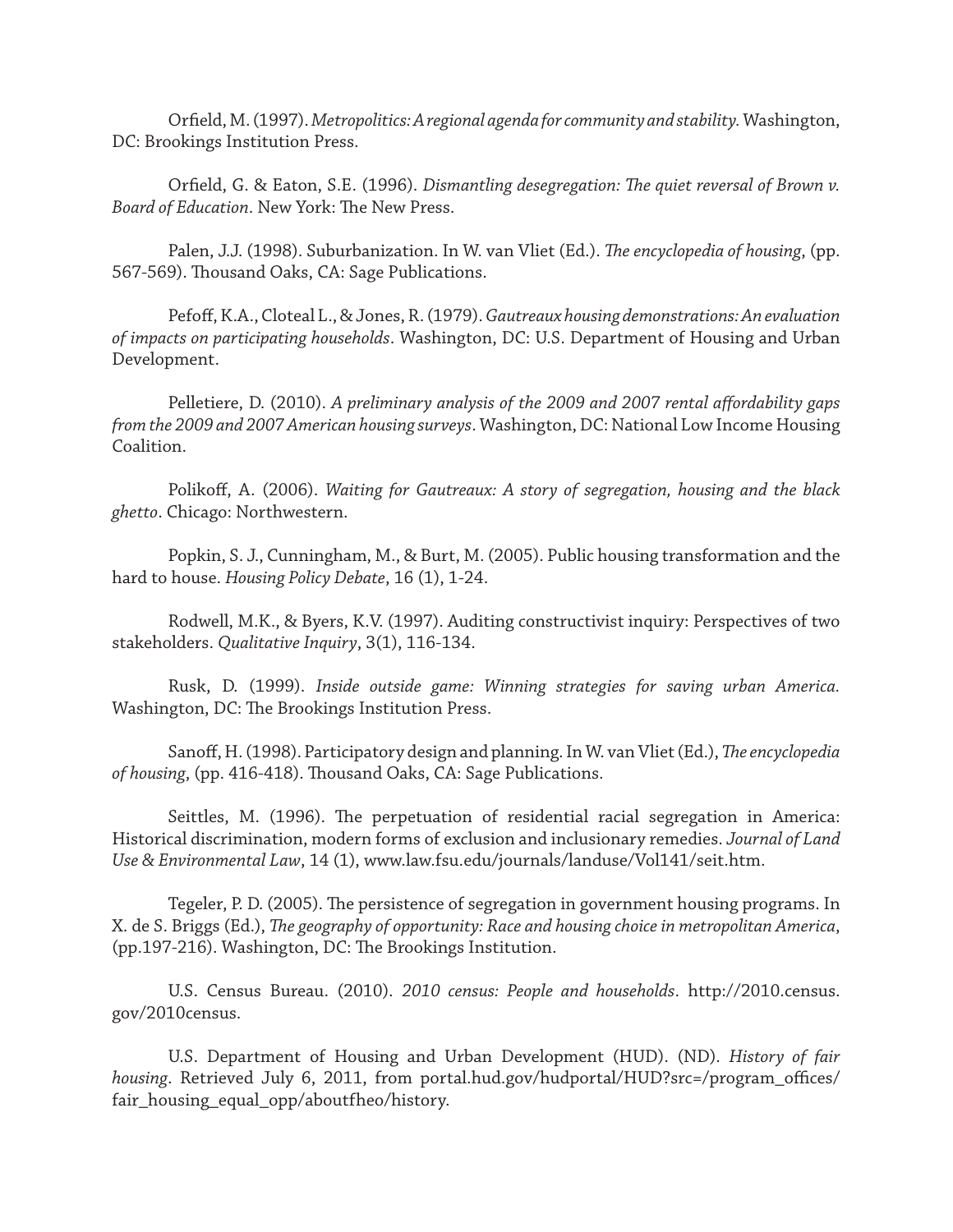U.S. Department of Housing and Urban Development (HUD). (1974). *Housing in the seventies: A report of the national housing policy review*. Washington, DC: U.S. Department of Housing and Urban Development.

 U.S. Department of Housing and Urban Development. (2008). *Picture of subsidized households*, 2008. www.huduser.org/portal/picture2008/index.html.

 Vale, L.J. (2000). *From the Puritans to the projects: Public housing neighbors*. Cambridge, MA: Harvard University.

Wilson, W.J. (1987). *The truly disadvantaged: The inner city, the underclass, and public policy*. Chicago: University of Chicago Press.

.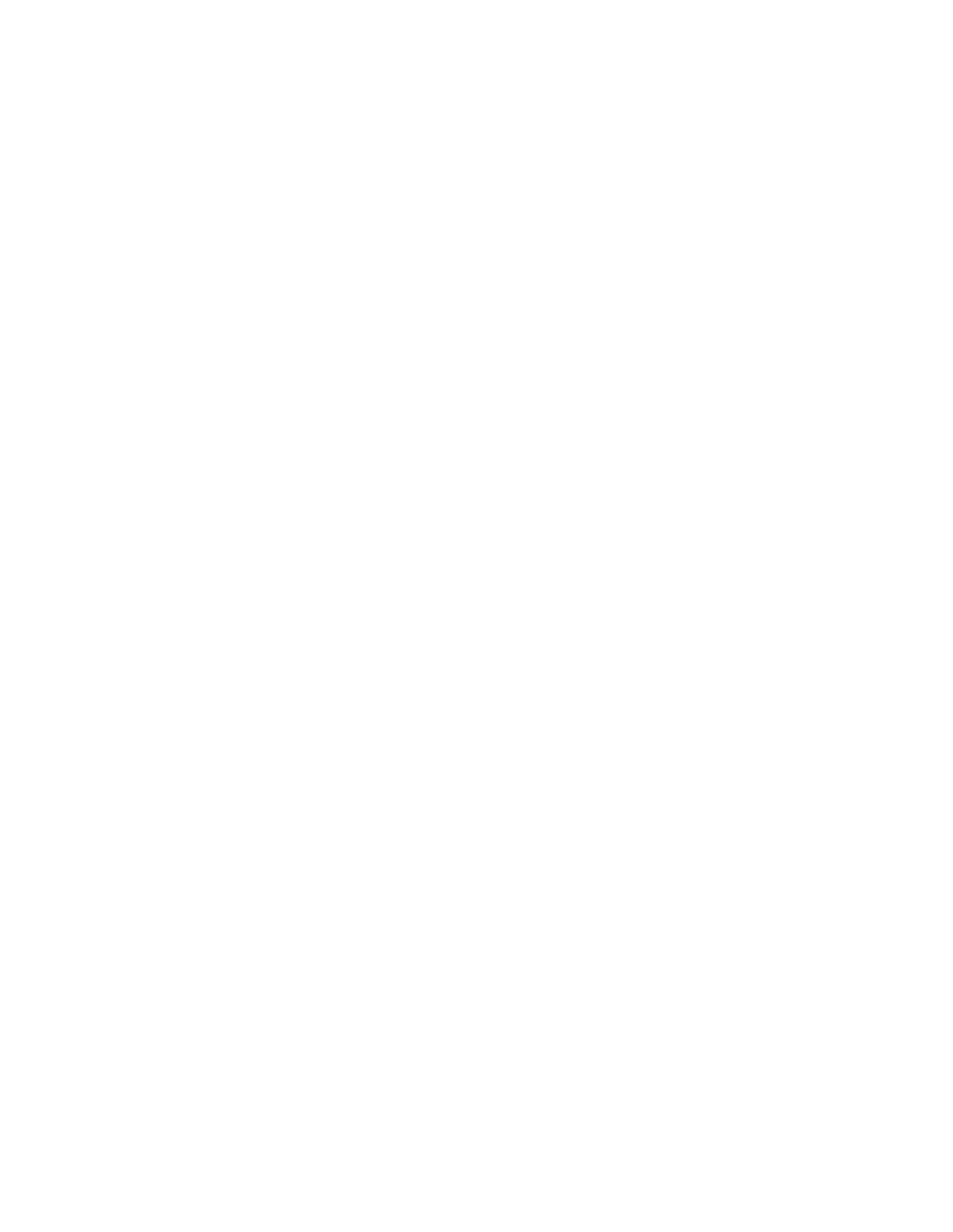### **ABOUT NLIHC**

*The National Low Income Housing Coalition (NLIHC) is dedicated solely to achieving socially just public policy that assures people with the lowest incomes in the United States have aff ordable and decent homes.* 

 Founded in 1974 by Cushing N. Dolbeare, NLIHC educates, organizes and advocates to ensure decent, affordable housing within healthy neighborhoods for everyone. Since its inception, NLIHC has been a leader in the effort to address the housing needs of those with the lowest incomes. Our goals are to preserve existing federally assisted homes and housing resources, expand the supply of low income housing, and establish housing stability as the primary purpose of federal low income housing policy.

 While numerous organizations concentrate on federal housing policy, NLIHC is unique because of our sole focus on the needs of extremely low income people, the only population experiencing an absolute shortage of affordable housing. Today NLIHC has hundreds of members across the county. Combined with incisive research and policy analysis, NLIHC is a respected voice in Washington, D.C. that has helped produce policies impacting the lives of millions.

Learn more about the National Low Income Housing Coalition at www.nlihc.org.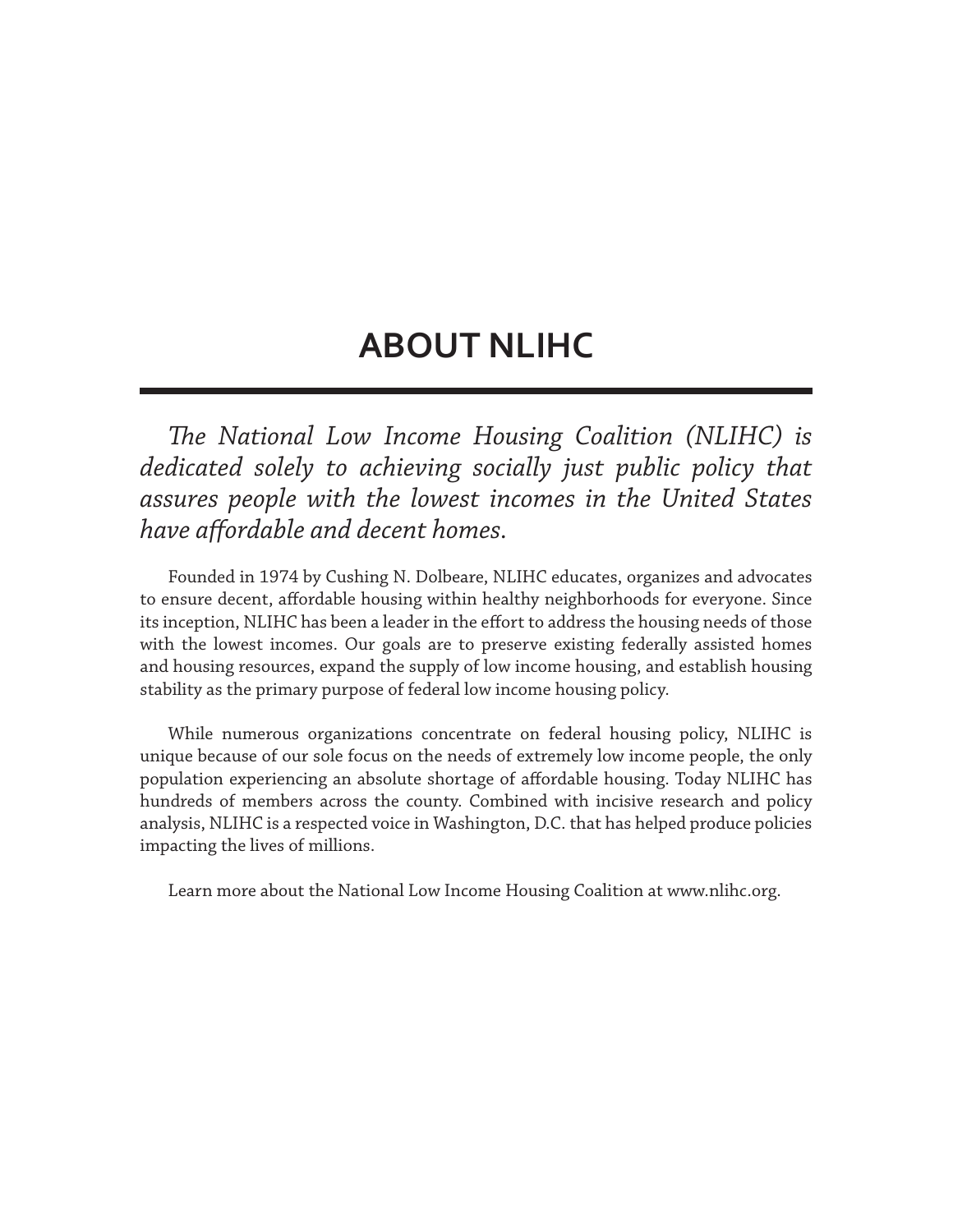## **ABOUT THE AUTHORS**



#### *Sheila Crowley*

Sheila Crowley has been the president and CEO of the National Low Income Housing Coalition since December 1998. Dr. Crowley came to NLIHC after two decades in Richmond, Virginia in organizational leadership, direct service, policy advocacy, and scholarship. She has worked in staff, board, and consulting roles with organizations that focus on homeless services, family housing, AIDS housing, housing for people with disabilities, senior housing, and services to battered women and victims of rape.

Dr. Crowley is a social worker with a bachelor's (1976), master's (1978), and Ph.D. (1998) from the School of Social Work at Virginia Commonwealth University (VCU). She is an adjunct faculty member for the VCU School of Social Work and for George Mason University Department of Social Work, teaching social policy, social justice, policy advocacy, and community and organizational practice.

She currently serves on the Boards of the National Housing Trust, Enterprise Community Partners, the Technical Assistance Collaborative, and the Coalition on Human Needs.

In 2010, Dr. Crowley received a Rockefeller Foundation sponsored residence at the Bellagio Center in Italy to engage in research on how to reform the mortgage interest deduction. She was the 1996-97 Social Work Congressional Fellow, where she served on the Democratic staff of the Housing Subcommittee of the United States Senate Banking Committee.

From 1984-1992, she was the Executive Director of The Daily Planet, a multipurpose homeless service and advocacy organization in Richmond. She was the founding director in 1979 of the YWCA Women's Advocacy Program in Richmond, the shelter and service program for battered women and their children. She is a founding member of the Virginians Against Domestic Violence, the Greater Richmond Coalition for the Homeless, and the Richmond Better Housing Coalition.



#### *Danilo Pelletiere*

Danilo Pelletiere was the Research Director of the National Low Income Housing Coalition for nearly nine years and he participated in this research during his tenure.

He is currently an Economist within the Economic Development and Public Finance Division of the Office of Policy Development and Research at the U.S. Department of Housing and Urban Development. He joined HUD in September 2011.

Danilo has also held various positions at George Mason University, World Resources Institute, Virginia's Center for Innovative Technology, and the National Association of State Development Agencies.

He received his B.A. in regional science and history from the University of Pennsylvania and his Ph.D. in public policy from George Mason University. He is a past Fulbright scholar in the field of economic development at the University of Rostock, Germany. Danilo is the author or co-author of over 50 published books, chapters, articles, and professional reports on housing and economic development policy.